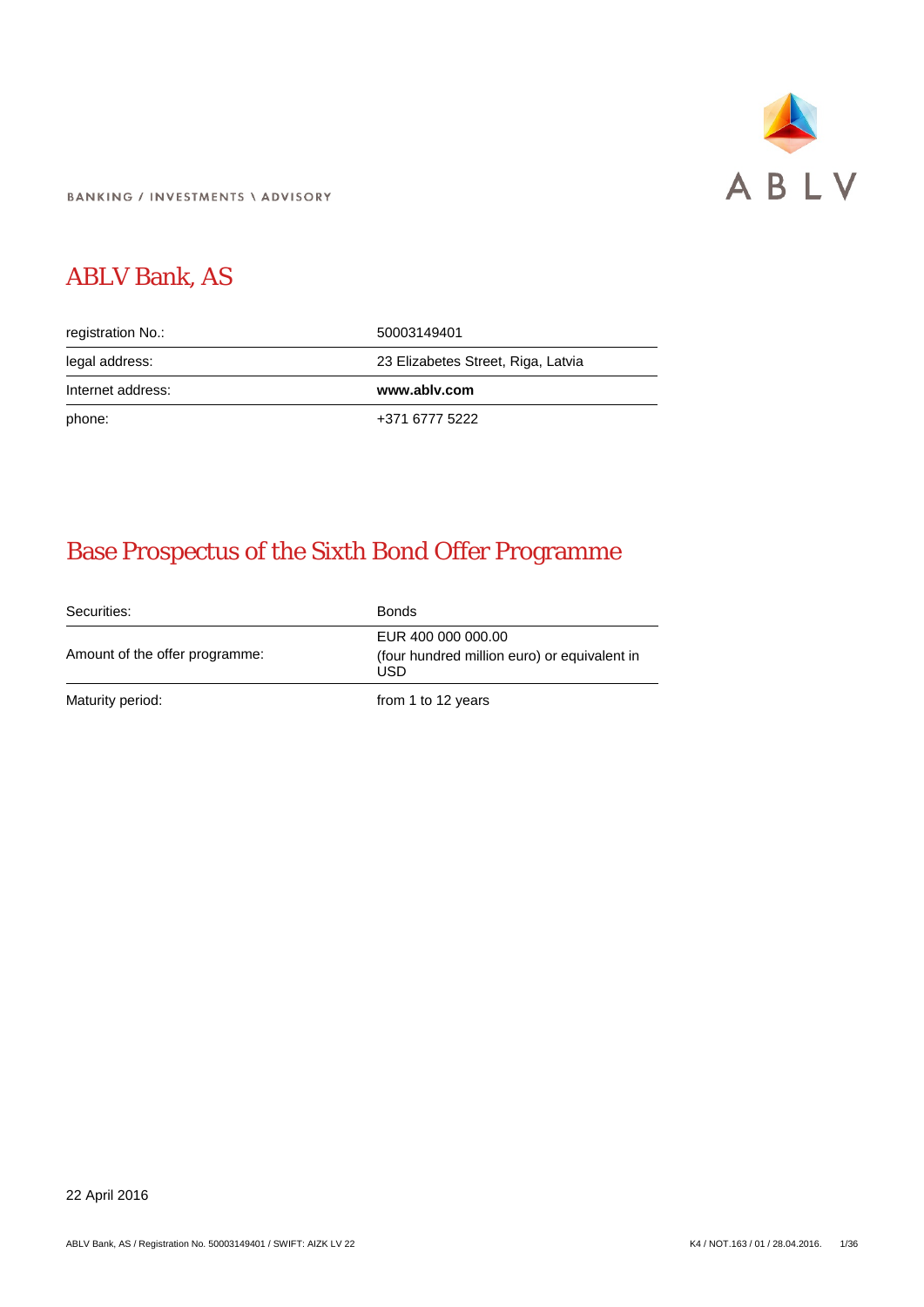# TABLE OF CONTENTS

| 1.          |  |
|-------------|--|
| 2.          |  |
| 2.1.        |  |
| 2.2.        |  |
| 2.3.        |  |
| 3.          |  |
| 3.1.        |  |
| 3.2.        |  |
| 3.3.        |  |
| 4.          |  |
| 5.          |  |
| 5.1.        |  |
| 5.1.1.      |  |
| 5.1.2.      |  |
| 5.2.        |  |
| 5.2.1.      |  |
| 5.2.2.      |  |
| 5.2.3.      |  |
| 5.2.4.      |  |
| 5.2.5.      |  |
| 5.2.6.      |  |
| 5.2.7.      |  |
| 5.3.        |  |
| 5.3.1.      |  |
| 5.3.2.      |  |
| 5.3.3.      |  |
| 5.3.4.      |  |
| 6.<br>6.1.  |  |
| 6.2.        |  |
| 6.3.        |  |
| 6.4.        |  |
| 6.5.        |  |
| 6.6.        |  |
| 6.7.        |  |
| 6.8.        |  |
| 6.9.        |  |
| 6.10.       |  |
| 6.11.       |  |
| 6.12.       |  |
| 6.13.       |  |
| 6.14.       |  |
| 7.          |  |
| 7.1.        |  |
| 7.2.        |  |
| 7.3.        |  |
| 8.          |  |
| 8.1.        |  |
| 8.2.        |  |
| 8.3.        |  |
| 8.4.        |  |
| 8.5.        |  |
| 8.6.        |  |
| 8.7.        |  |
| 8.8.        |  |
| 9.          |  |
| 9.1.        |  |
| 9.2.<br>10. |  |
| 10.1.       |  |
| 10.1.1.     |  |
|             |  |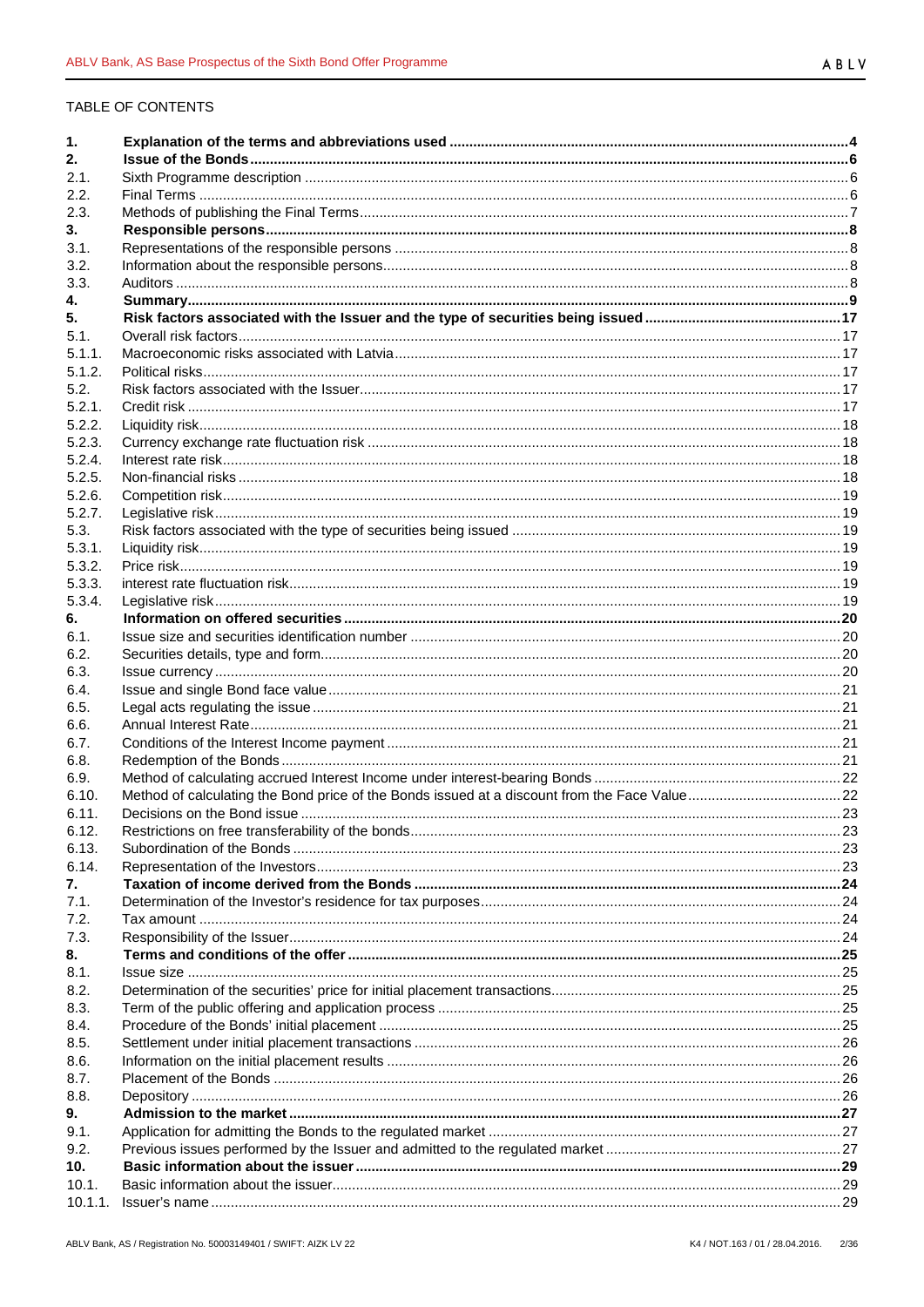| 10.1.3.    | Issuer's address, type of business, country of incorporation, and legal acts pursuant to which issuer operates 29     |     |
|------------|-----------------------------------------------------------------------------------------------------------------------|-----|
| 10.1.4.    |                                                                                                                       |     |
| 10.1.5.    | Recent events particular to the Issuer which are significantly relevant to the evaluation of the Issuer's solvency 30 |     |
| 10.2.      |                                                                                                                       |     |
| $10.2.1$ . |                                                                                                                       |     |
| 10.2.2.    |                                                                                                                       |     |
| 10.2.3.    |                                                                                                                       |     |
| 10.2.4.    |                                                                                                                       |     |
| 10.2.5.    |                                                                                                                       |     |
| 10.3.      |                                                                                                                       |     |
| 10.3.1.    |                                                                                                                       |     |
| 10.3.2.    |                                                                                                                       |     |
| 10.3.3.    |                                                                                                                       |     |
| 10.4.      |                                                                                                                       |     |
| 10.5.      |                                                                                                                       |     |
| $10.5.1$ . |                                                                                                                       |     |
| 10.5.2.    |                                                                                                                       |     |
| 10.5.3.    |                                                                                                                       |     |
| 10.6.      |                                                                                                                       |     |
| 10.7.      |                                                                                                                       | .36 |
|            |                                                                                                                       |     |

| Appendix 1: | ABLV Bank, AS consolidated annual report 2014 |
|-------------|-----------------------------------------------|
| Appendix 2: | ABLV Bank, AS consolidated annual report 2015 |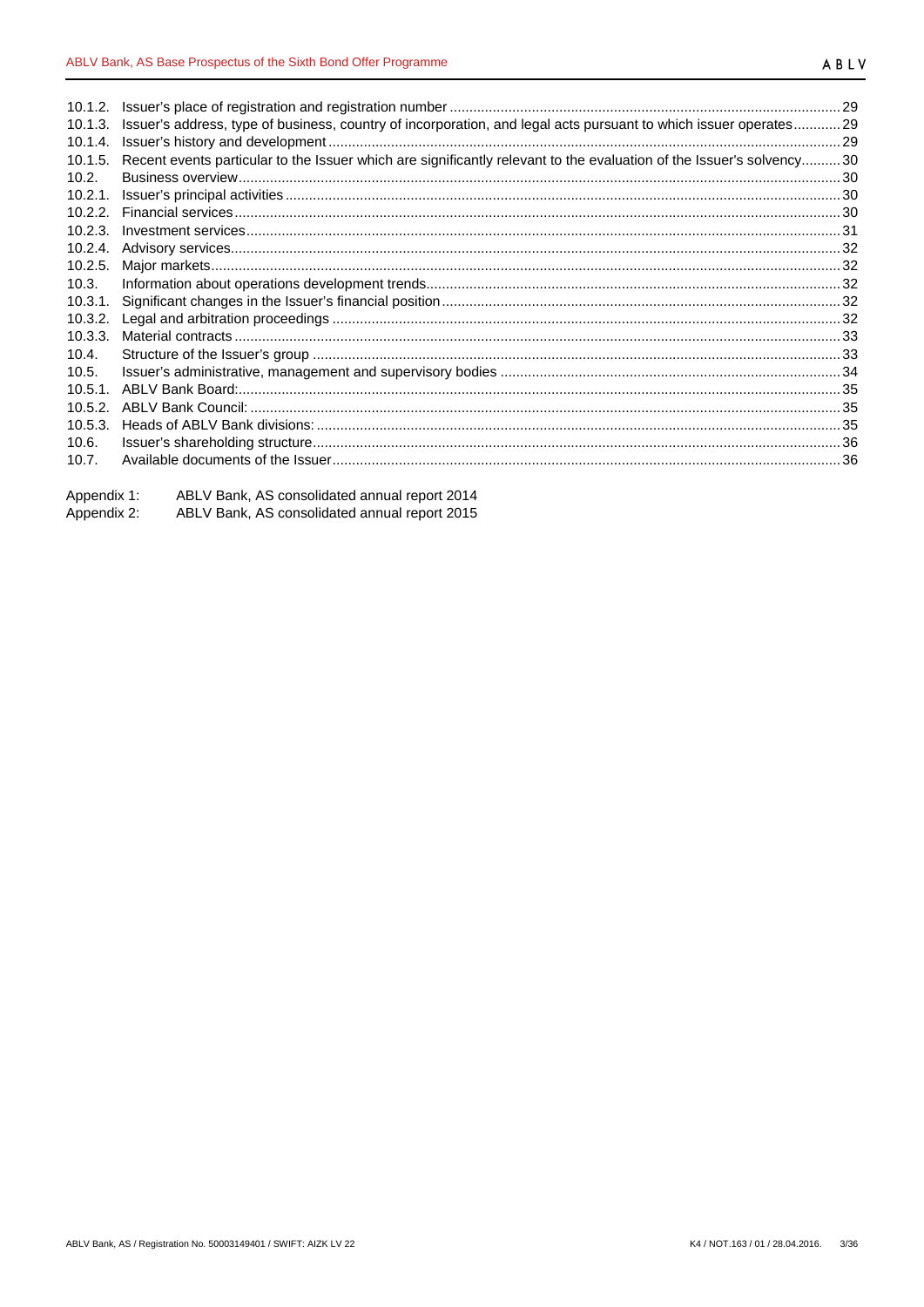## <span id="page-3-0"></span>**1. Explanation of the terms and abbreviations used**

**Issuer** – pursuant to the Financial Instrument Market Law, a person transferrable securities of which are admitted to a regulated market, as well as a person which issues or plans to issue transferrable securities or other financial instruments in this person's own name.

In this Base Prospectus – ABLV Bank, AS registration No.: 50003149401, legal address: 23 Elizabetes Street, Riga, Latvia, or also **ABLV Bank**.

**ABLV Group** – ABLV Group consists of ABLV Bank, AS; ABLV Luxembourg, S.A.; ABLV Capital Markets, IBAS; ABLV Asset Management, IPAS; Pillar Holding Company, KS; ABLV Consulting Services, AS; ABLV Corporate Services, SIA; New Hanza City, SIA, and other companies.

**Base Prospectus of the Sixth Bond Offer Programme** or the **Base Prospectus** – this prospectus, which contains detailed information on the Issuer and the Bonds that will be offered to the public under the Sixth Programme. The Base Prospectus has been produced to make a public offer of the Bonds and admit those to trading on a regulated market. The Issuer has not included the information on the Final Terms of offer of each particular Bond Issue Series in this Base Prospectus.

**Bonds** – debt securities issued by ABLV Bank, which enable their owners to receive Interest Income and Face Value following the procedure and within the term set in this Base Prospectus, those securities being issued in accordance with provisions of this Base Prospectus and the Final Terms.

**Face Value** – value of a single Bond set by the Issuer and stated in the Final Terms of each particular Bond Issue Series.

**Sixth Offer Programme** or the **Sixth Programme** – a set of activities intended for repeated issue of the Bonds within the period of this Base Prospectus being effective.

**Final Terms** – terms of offer of each particular Bond Issue Series under the Sixth Programme described in this Base Prospectus.

**Bond Issue Series** or the **Series** – an issue of securities of the same class, which are issued by performing at least two separate issues within 12 months after the public offer start date, where single Final Terms apply to the Series. Separate Final Terms are approved and published for each Series.

**Annual Interest Rate** – annual rate of the Bonds' yield in percentage terms, which the Issuer shall calculate and determine on the dates and according to the procedures set in this Base Prospectus and the Final Terms.

**Interest Income** – interest income under the Bonds, which the Issuer shall pay to the owner of the Bonds on the dates and according to the procedures set in the Final Terms.

**Investor** – an individual or a legal entity that expressed a wish or plans to acquire the Bonds in accordance with the procedures set in the Base Prospectus and the Final Terms.

**Investment Company** – a credit institution or investment brokerage company that is duly licensed to render investment services and related services, and where the Investor has a financial instruments account opened with the same.

**DVP** – settlement principle *Delivery vs Payment*.

**Financial Statements** – ABLV Bank audited annual reports 2014 and 2015.

**ISIN** – *International Securities Identification Number* assigned to the Bonds, issued under the programme described in the Base Prospectus, by the Latvian Central Depository as a member of the Association of National Numbering Agencies.

**Applicable Legal Acts** – normative acts of the European Union, legal acts of the Republic of Latvia, regulations published by the Bank of Latvia, FCMC, LCD.

**FCMC** – the Financial and Capital Market Commission, registration No. 40003167049, legal address: 1 Kungu Street, Riga, Latvia. Pursuant to the Law on the Financial and Capital Market Commission, FCMC shall enjoy full rights of an independent autonomous public institution and, in compliance with its goals and objectives, shall regulate and monitor the functioning of the financial and capital market and its participants.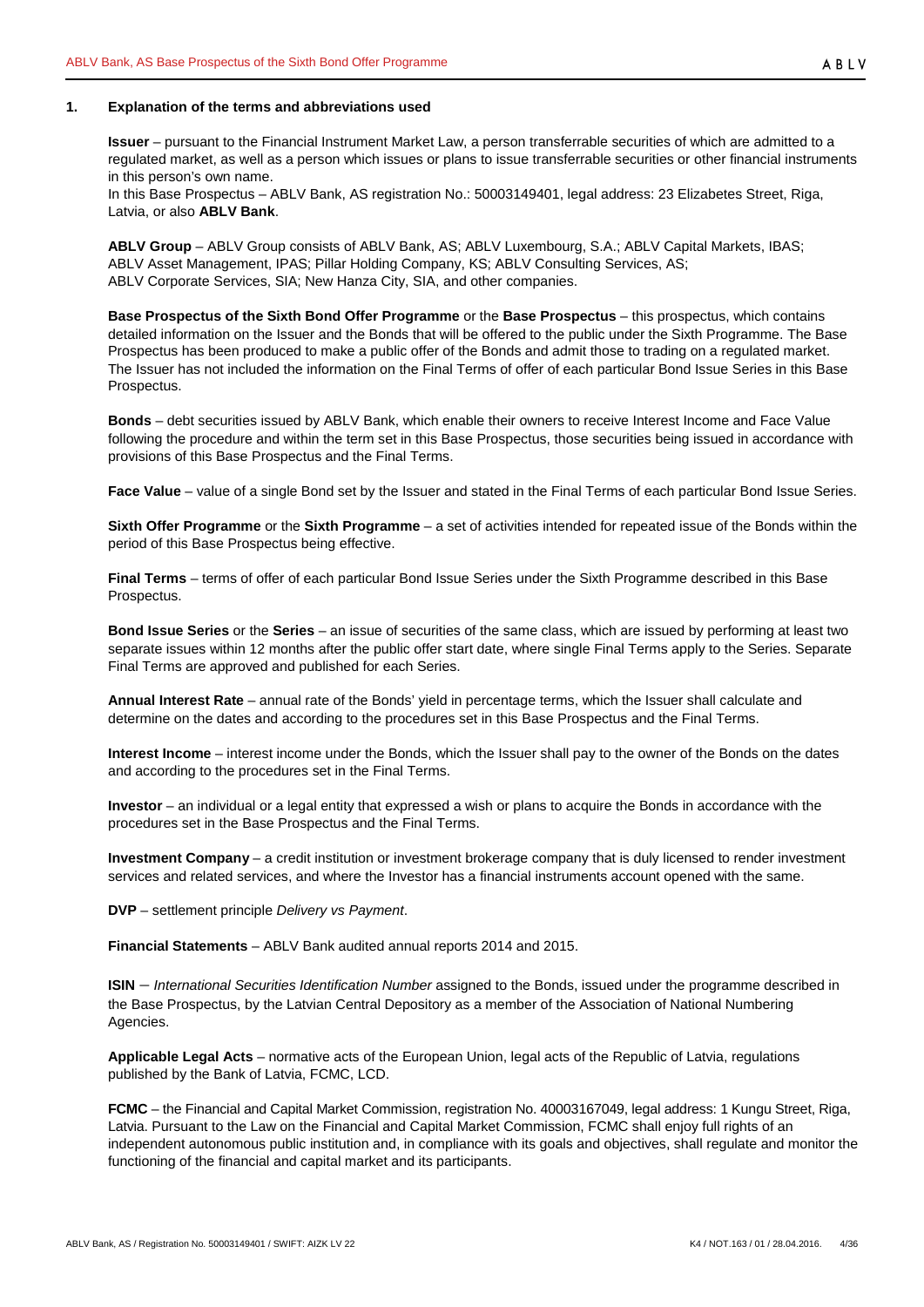**ECB** – the European Central Bank, address: Kaiserstrasse 29, D-60311 Frankfurt am Main, Germany. Pursuant to the COUNCIL REGULATION (EU) No 1024/2013 of 15 October 2013 conferring specific tasks on the European Central Bank concerning policies relating to the prudential supervision of credit institutions, the ECB will perform the tasks stated in the Regulation within the single supervisory mechanism composed by the ECB and national competent authorities. The ECB shall assume the tasks conferred on it by the said Regulation on 4 November 2014.

**Stock Exchange** or **Nasdaq Riga** – joint stock company Nasdaq Riga, registration No. 40003167049, legal address: 1 Vaļņu Street, Riga, Latvia.

**LCD** – joint stock company Latvian Central Depository, registration No. 40003242879, legal address: 1 Vaļņu Street, Riga, Latvia.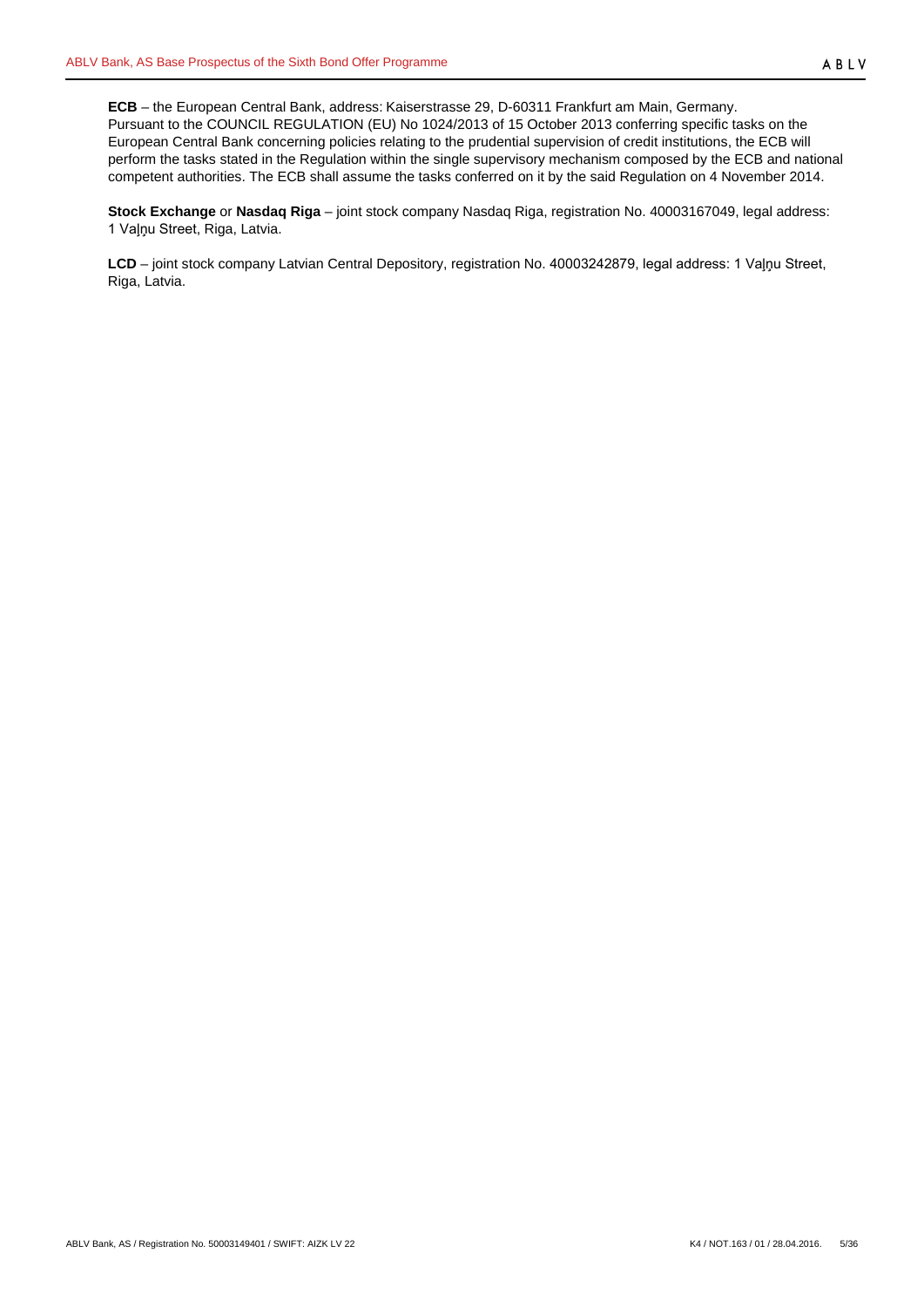# <span id="page-5-0"></span>**2. Issue of the Bonds**

<span id="page-5-1"></span>2.1. Sixth Programme description

Under the Sixth Offer Programme, the Issuer will issue one or several Series of the Bonds.

Issue of the Bonds shall be regulated by the Financial Instrument Market Law, the Base Prospectus, and the Final Terms.

Objective of each Bond Issue Series shall be raising of funds that the Issuer will use for financing its operating activities, including without limitation:

- improvement of the ABLV Bank assets' and liabilities' distribution into maturity bands;
- increase and maintenance of the liquidity level required for activities of ABLV Bank;
- or
- raising of funds for formation or increase of the ABLV Bank subordinated capital.

Objective of each Bond Issue Series shall be stated in the Final Terms applicable to the particular Series. For example, the Issuer, without limitation, may state that the acquired funds will be used for increasing the ABLV Bank subordinated capital, pursuant to the REGULATION (EU) No 575/2013 OF THE EUROPEAN PARLIAMENT AND OF THE COUNCIL of 26 June 2013 on prudential requirements for credit institutions and investment firms and amending Regulation (EU) No 648/2012.

The Base Prospectus shall be effective for 12 months after registration of the same with the FCMC.

## <span id="page-5-2"></span>2.2. Final Terms

Before issuing each Bond Issue Series, the Issuer shall publish the Final Terms of the respective issue, providing the following information therein:

- public offer start and end date;
- information on the Bonds' ISIN;
- number of issued Bonds;
- Face Value of issued Bonds;
- total value of issued Bonds;
- currency of issued Bonds;
- Annual Interest Rate;
- frequency and dates of Interest Income payments to be made within the Series;
- maturity date of the Bonds.

Information on the Annual Interest Rate of the Bond issue, provided in the Final Terms, shall contain the following data:

- rate type (fixed or floating):
	- in case of fixed rate set, the rate value;
	- in case of floating rate set, the base rate and risk premium;
- method of calculating accrued interest.

Several rates (fixed and/or floating) may be set within single Bond Issue Series, where each of those shall be applicable to particular period of the Bond term.

In the Final Terms, the Issuer shall also state its right of premature redemption of the Bonds issued within the Series (*call option*).

It will be stated in the Final Terms whether the Investor is entitled to claim the Face Value and accrued interest to be repaid by the Issuer before maturity (*put option*) within the Series.

Before the end of the public offer period, but not later than 4 (four) working days prior to the public offer end date, the Issuer may increase the Issue Series size. Changes in the Series Final Terms shall be approved by the Board, and those shall be submitted to the FCMC together with the order to the LCD for posting additional number of the Bonds applying the ISIN code previously used for posting initial Bonds. After the public offer end date, the Issuer may not increase the Issue Series size. If amendments to the Final Terms are made, those shall be published in the same way as the Final Terms.

In case of issuing new Series under the Sixth Programme, the Issuer shall state in the Final Terms the main terms and conditions of public placement of previous Bond Issue Series performed under the Sixth Programme, namely:

- the Bonds' ISIN;
- number of issued Bonds;
- Face Value of issued Bonds;
- total value of issued Bonds;
- currency of issued Bonds;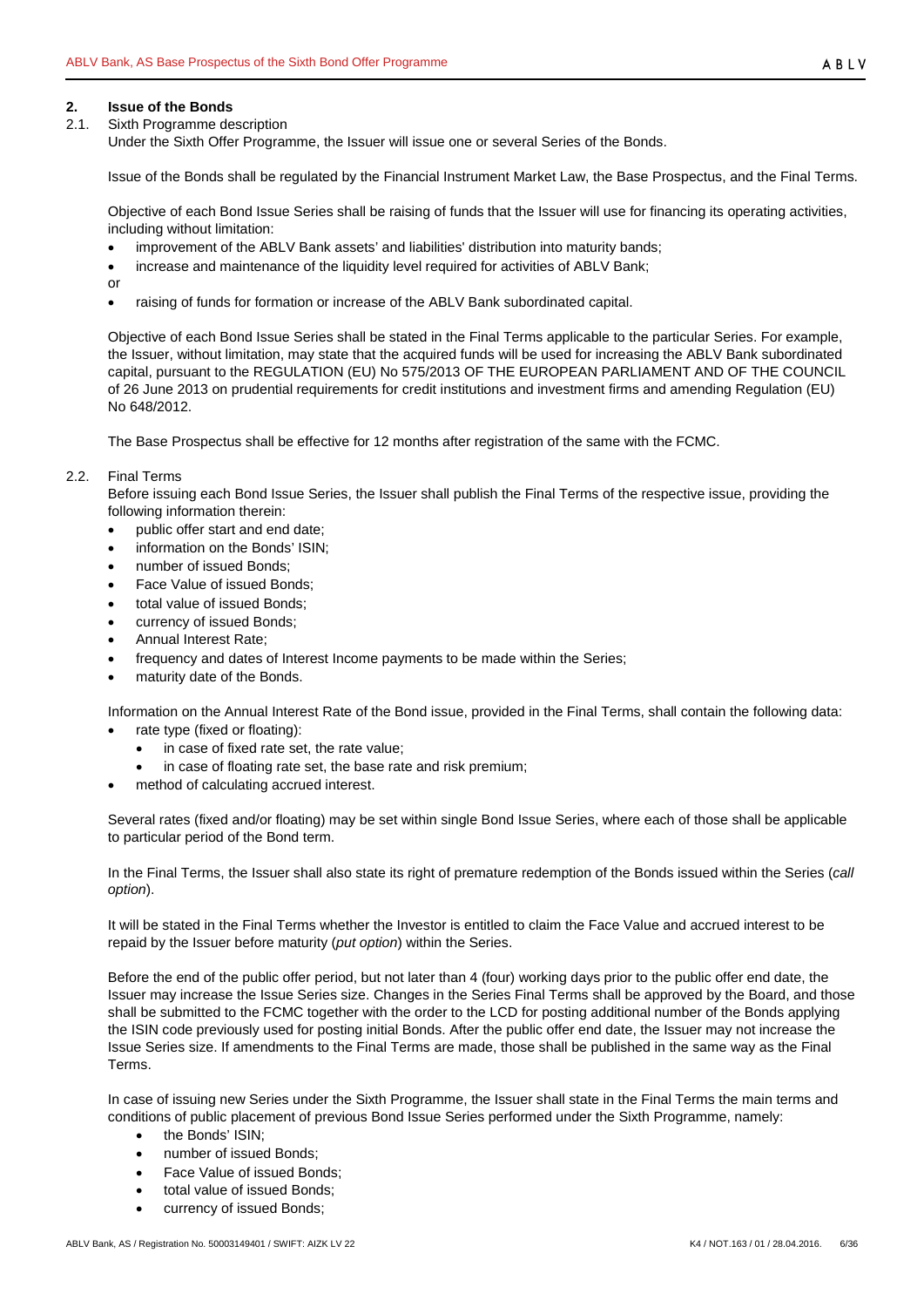- Annual Interest Rate;
- frequency and dates of Interest Income payments to be made within the Series;
- maturity date of the Bonds;
- other terms and conditions, provided those do not contradict the Base Prospectus and Applicable Legal Acts.

To make a new common Series, the Issuer may produce new Final Terms and issue additional Bonds under the terms and conditions equal to those of some of the previous Bond Series issued within the Sixth Programme described in this Base Prospectus. A different ISIN code shall be assigned to such new Series.

## <span id="page-6-0"></span>2.3. Methods of publishing the Final Terms

The Final Terms of the Bond issues shall be published by the Issuer on its Internet home page **www.ablv.com** at least 4 (four) working days before starting the initial public offering.

Changes related to increase of the Issue Series size may be published by the Issuer within the public offer period, but not later than 4 (four) working days prior to the public offer end date.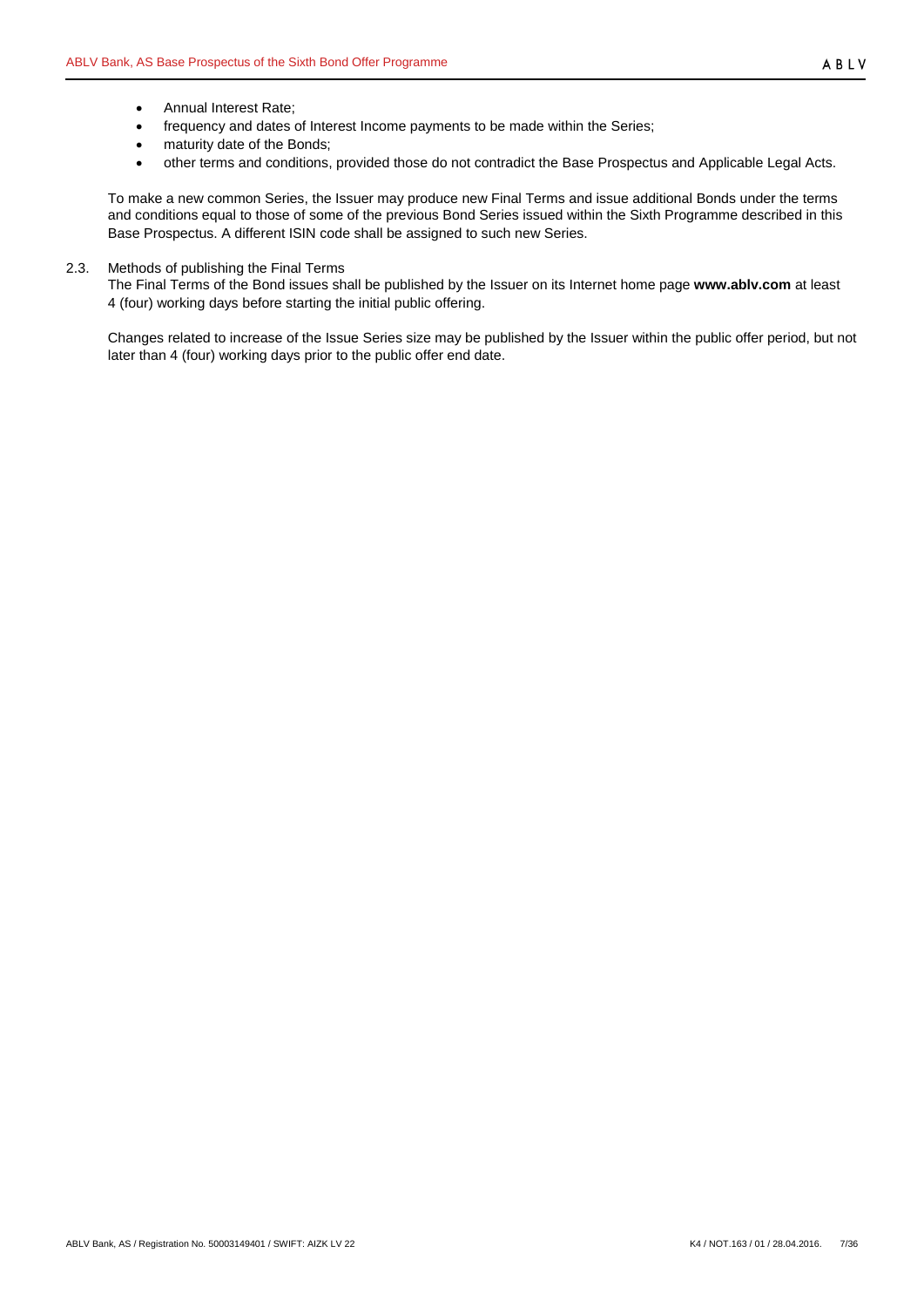## <span id="page-7-0"></span>**3. Responsible persons**

<span id="page-7-1"></span>3.1. Representations of the responsible persons

We, ABLV Bank Chairman of the Board Ernests Bernis, Deputy Chairman of the Board Vadims Reinfelds, Member of the Board Māris Kannenieks, Member of the Board Edgars Pavlovičs, Member of the Board Aleksandrs Pāže, and Member of the Board Romans Surnačovs, hereby confirm the information provided in the Base Prospectus and represent that according to the data available to us the information provided in the Base Prospectus is true and there are no concealed facts that might affect meaning of the information provided in the Base Prospectus .

## <span id="page-7-2"></span>3.2. Information about the responsible persons

| Name, surname         | <b>Position held</b>                                                   | <b>Signature</b> |
|-----------------------|------------------------------------------------------------------------|------------------|
| <b>Ernests Bernis</b> | Chairman of the Board,<br>Chief Executive Officer (CEO)                |                  |
| Vadims Reinfelds      | Deputy Chairman of the Board,<br>Deputy Chief Executive Officer (dCEO) |                  |
| Māris Kannenieks      | Member of the Board.<br>Chief Financial Officer (CFO)                  |                  |
| Edgars Pavlovičs      | Member of the Board.<br>Chief Risk Officer (CRO)                       |                  |
| Aleksandrs Pāže       | Member of the Board.<br>Chief Compliance Officer (CCO)                 |                  |
| Romans Surnačovs      | Member of the Board,<br>Chief Operating Officer (COO)                  |                  |

#### <span id="page-7-3"></span>3.3. Auditors

Consolidated financial statements of ABLV Bank and its affiliate companies for the year 2014, included in this Base Prospectus, have been audited by:

| SIA Ernst & Young Baltic                   | (licence No. 17)               |                       |  |
|--------------------------------------------|--------------------------------|-----------------------|--|
| registration No.:                          | 40003593454                    |                       |  |
| legal address:                             | 1A Muitas Street, Riga, Latvia |                       |  |
| Member of the Board, LR certified auditor: | Iveta Vimba                    | (certificate No. 153) |  |

Consolidated financial statements of ABLV Bank and its affiliate companies for the year 2015, included in this Base Prospectus, have been audited by:

| <b>SIA KPMG Baltics</b>                      | (licence No. 55)               |                       |  |  |
|----------------------------------------------|--------------------------------|-----------------------|--|--|
| registration No.:                            | 40003235171                    |                       |  |  |
| legal address:                               | 7 Vesetas Street, Riga, Latvia |                       |  |  |
| Chairman of the Board, LR certified auditor: | Armine Movsisiana              | (certificate No. 178) |  |  |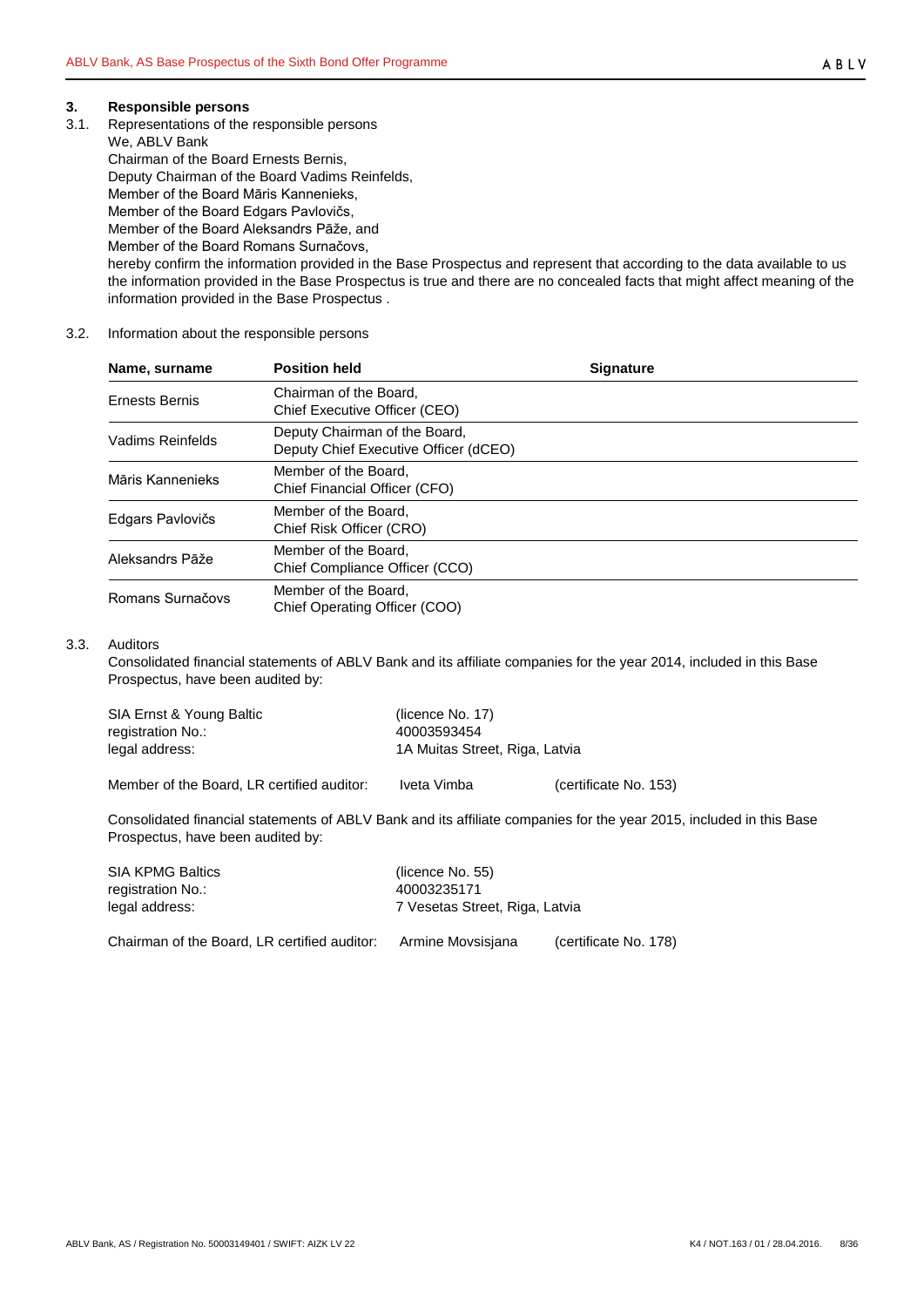#### <span id="page-8-0"></span>**4. Summary**

#### Section A. Introduction and warnings

The summary shall be deemed the introduction of the Base Prospectus. Any decision on investing in the Bonds shall be based on the Investor's judgement on the whole Base Prospectus. Should any claim be lodged to a court regarding the information provided in the Base Prospectus, if necessary, the Investor lodging the claim to a court in accordance with normative acts of the respective member state shall cover the costs of

A.1 translating the Base Prospectus before the proceedings are initiated. The persons responsible for the information provided in the Base Prospectus, including persons that translated the same and applied for its notification, may be held civilly liable only where the summary is misleading, inaccurate, or inconsistent with other sections of the Base Prospectus, or fails to provide the most essential information that would aid the Investors when considering whether to invest in the Bonds.

# Section B. Issuer

| B.1  | Legal and commercial<br>name of the Issuer                                                                                                    | ABLV Bank, AS.                                                                                                                                                                                                                                                                                                                                       |
|------|-----------------------------------------------------------------------------------------------------------------------------------------------|------------------------------------------------------------------------------------------------------------------------------------------------------------------------------------------------------------------------------------------------------------------------------------------------------------------------------------------------------|
| B.2  | The domicile and<br>legal form of the<br>Issuer, the legislation<br>under which the<br>Issuer operates and<br>its country of<br>incorporation | ABLV Bank is a joint stock company registered in the Republic of Latvia, which carries out its<br>operations in accordance with the Republic of Latvia legal acts, the European Union normative<br>acts, and the issued licence that allows rendering all financial services stated in the Credit<br>Institution Law.                                |
| B.3  | Description of, and<br>key factors relating to,<br>the nature of the<br>Issuer's current<br>operations and its<br>principal activities        | Major lines of ABLV Bank business are rendering of tailored services to private and corporate<br>customers in Latvia, as well as export of high-quality financial services to foreign customers from<br>the EEA and CIS states. The Issuer's place of rendering the services is the Republic of Latvia.                                              |
| B.4a | Description of the<br>most significant recent<br>trends affecting the<br>Issuer and the<br>industries in which it<br>operates                 | As at the day of producing the Base Prospectus, there is no information on any detected trends<br>that might have significant negative effect on operations of ABLV Bank, AS or the banking sector in<br>2016. In 2016, liquidity and capitalization level in the banking sector remain high.<br>ABLV Bank, AS plans gradual natural growth in 2016. |
| B.4b | Description of any<br>known trends<br>affecting the Issuer<br>and the industries in<br>which it operates                                      | As at the day of producing the Base Prospectus, there is no information on any detected trends,<br>events, claims, or obligations that might have significant negative effect on further operations of<br>ABLV Bank, AS or the Republic of Latvia credit institution sector.                                                                         |
|      |                                                                                                                                               | The information provided in the table below completely matches that presented in ARLV Bank                                                                                                                                                                                                                                                           |

The information provided in the table below completely matches that presented in ABLV Bank consolidated report for the year 2015.

|    | No Company                                             | Country<br>Οf<br>incorpo-<br>ration | <b>Registration</b><br>number | <b>Business profile</b>   | Share in<br>the<br>entity's<br>capital<br>$(\%)$ | Share in the<br>entity's<br>capital<br>with voting<br>rights<br>$(\%)$ |
|----|--------------------------------------------------------|-------------------------------------|-------------------------------|---------------------------|--------------------------------------------------|------------------------------------------------------------------------|
| 1. | ABLV Bank, AS                                          | LV                                  | 50003149401                   | <b>Financial services</b> | 100                                              | 100                                                                    |
| 2. | ABLV Bank Luxembourg, S.A. LU                          |                                     | B 162048                      | <b>Financial services</b> | 100                                              | 100                                                                    |
| 3. | ABLV Consulting Services, AS LV                        |                                     | 40003540368                   | Consulting services       | 100                                              | 100                                                                    |
| 4. | <b>ABLV Corporate Services</b><br>Holding Company, SIA | LV                                  | 40103799987                   | Holding company           | 100                                              | 100                                                                    |
| 5. | ABLV Corporate Services, SIA LV                        |                                     | 40103283479                   | Consulting services       | 100                                              | 100                                                                    |
| 6. | <b>ABLV Corporate Services,</b><br>LTD                 | СY                                  | HE273600                      | Consulting services       | 100                                              | 100                                                                    |
| 7. | Pillar Holding Company, KS                             | LV                                  | 40103260921                   | Holding company           | 100                                              | 100                                                                    |
| 8. | Pillar, SIA                                            | LV                                  | 40103554468                   | Holding company           | 100                                              | 100                                                                    |

B.5 Issuer's position within the group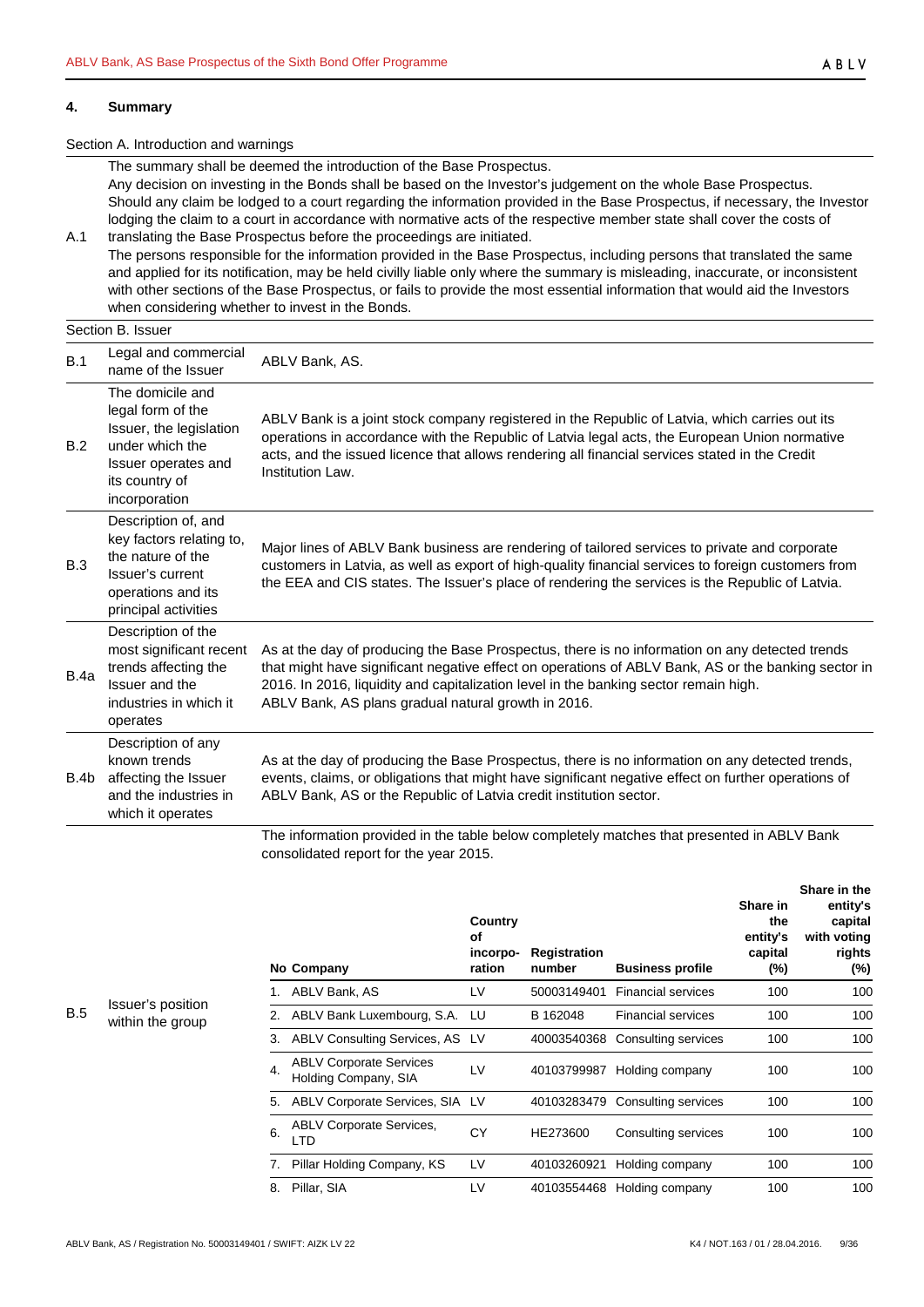|     | No Company                                    | <b>Country</b><br>Οf<br>incorpo-<br>ration | <b>Registration</b><br>number | <b>Business profile</b>                                        | Share in<br>the<br>entity's<br>capital<br>$(\%)$ | Share in the<br>entity's<br>capital<br>with voting<br>rights<br>(%) |
|-----|-----------------------------------------------|--------------------------------------------|-------------------------------|----------------------------------------------------------------|--------------------------------------------------|---------------------------------------------------------------------|
| 9.  | Pillar Management, SIA                        | LV                                         | 40103193211                   | Real estate<br>management and<br>administration                | 100                                              | 100                                                                 |
|     | 10. Pillar 2, 12 & 14, SIA                    | LV                                         | 50103313991                   | Real estate<br>transactions                                    | 100                                              | 100                                                                 |
|     | 11. Pillar 3, SIA                             | LV                                         | 40103193067                   | Real estate<br>transactions                                    | 100                                              | 100                                                                 |
|     | 12. Pillar 4 & 6, SIA                         | LV                                         | 40103210494                   | Real estate<br>transactions                                    | 100                                              | 100                                                                 |
|     | 13. Pillar 7 & 8, SIA                         | LV                                         | 40103240484                   | Real estate<br>transactions                                    | 100                                              | 100                                                                 |
|     | 14. Pillar 9, SIA                             | LV                                         | 40103241210                   | Real estate<br>transactions                                    | 100                                              | 100                                                                 |
|     | 15. Pillar 10, SIA                            | LV                                         | 50103247681                   | Real estate<br>transactions                                    | 100                                              | 100                                                                 |
|     | 16. Pillar 11, SIA                            | LV                                         | 40103258310                   | Real estate<br>transactions                                    | 100                                              | 100                                                                 |
|     | 17. Pillar 18, SIA                            | LV                                         | 40103492079                   | Real estate<br>transactions                                    | 100                                              | 100                                                                 |
|     | 18. Pillar 19, SIA                            | LV                                         | 40103766952                   | Real estate<br>transactions                                    | 100                                              | 100                                                                 |
|     | 19. Pillar 20, SIA                            | LV                                         | 40103903056                   | Real estate<br>transactions                                    | 100                                              | 100                                                                 |
|     | 20. Pillar 21, SIA                            | LV                                         | 40103929286                   | Real estate<br>transactions                                    | 100                                              | 100                                                                 |
|     | 21. Pillar Investment Group, SIA              | LV                                         | 50003831571                   | Real estate<br>transactions                                    | 91.6                                             | 91.6                                                                |
| 22. | Schaller Kyncl Architekten<br>Riga, SIA       | LV                                         | 40103437217                   | Designing and<br>designer's<br>supervision                     | 100                                              | 100                                                                 |
|     | 23. Pillar RE Services, SIA                   | LV                                         | 40103731804                   | Parking<br>management                                          | 100                                              | 100                                                                 |
|     | 24. Pillar Contractor, SIA                    | LV                                         | 40103929498                   | Management and<br>coordination of<br>construction<br>processes | 100                                              | 100                                                                 |
|     | 25. New Hanza City, SIA                       | LV                                         | 40103222826                   | Infrastructure<br>maintenance                                  | 100                                              | 100                                                                 |
|     | 26. NHC Utilities, SIA                        | LV                                         | 40103693339                   | Infrastructure<br>management                                   | 100                                              | 100                                                                 |
| 27. | ABLV Asset Management,<br><b>IPAS</b>         | LV                                         | 40003814724                   | <b>Financial services</b>                                      | 90                                               | 100                                                                 |
|     | 28. ABLV Capital Markets, IBAS                | LV                                         |                               | 40003814705 Financial services                                 | 90                                               | 100                                                                 |
| 29. | <b>ABLV Private Equity</b><br>Management, SIA | LV                                         | 40103286757                   | Investment project<br>management                               | 100                                              | 100                                                                 |
| 30. | <b>ABLV Private Equity Fund</b><br>2010, KS   | LV                                         |                               | 40103307758 Investment activities                              | 100                                              | 100                                                                 |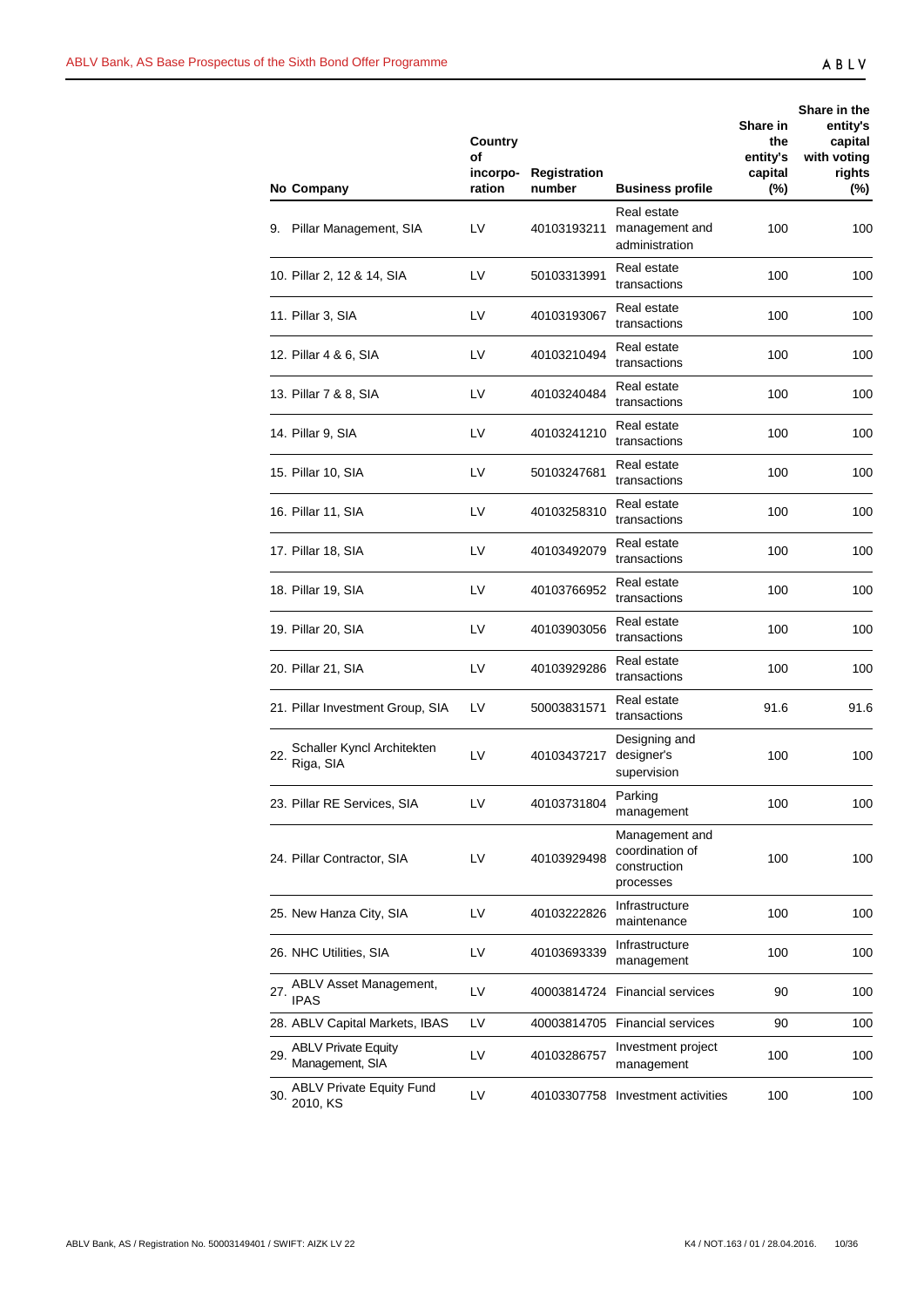# **Interest in ABLV Bank, in percentage terms of the voting shares, as at 31 March 2016**

|            |                       | Ernests Bernis and Nika Berne (direct and indirect interest) | 43.12% |
|------------|-----------------------|--------------------------------------------------------------|--------|
|            |                       | Olegs Fils (indirect interest)                               | 43.13% |
| <b>B.6</b> | Issuer's shareholders | 14 legal entities and 117 individuals                        | 13.75% |

Shareholders of ABLV Bank, AS voting shares have no different voting rights. ABLV Bank, AS is controlled by its shareholders pursuant to the procedures set forth in the Commercial Law.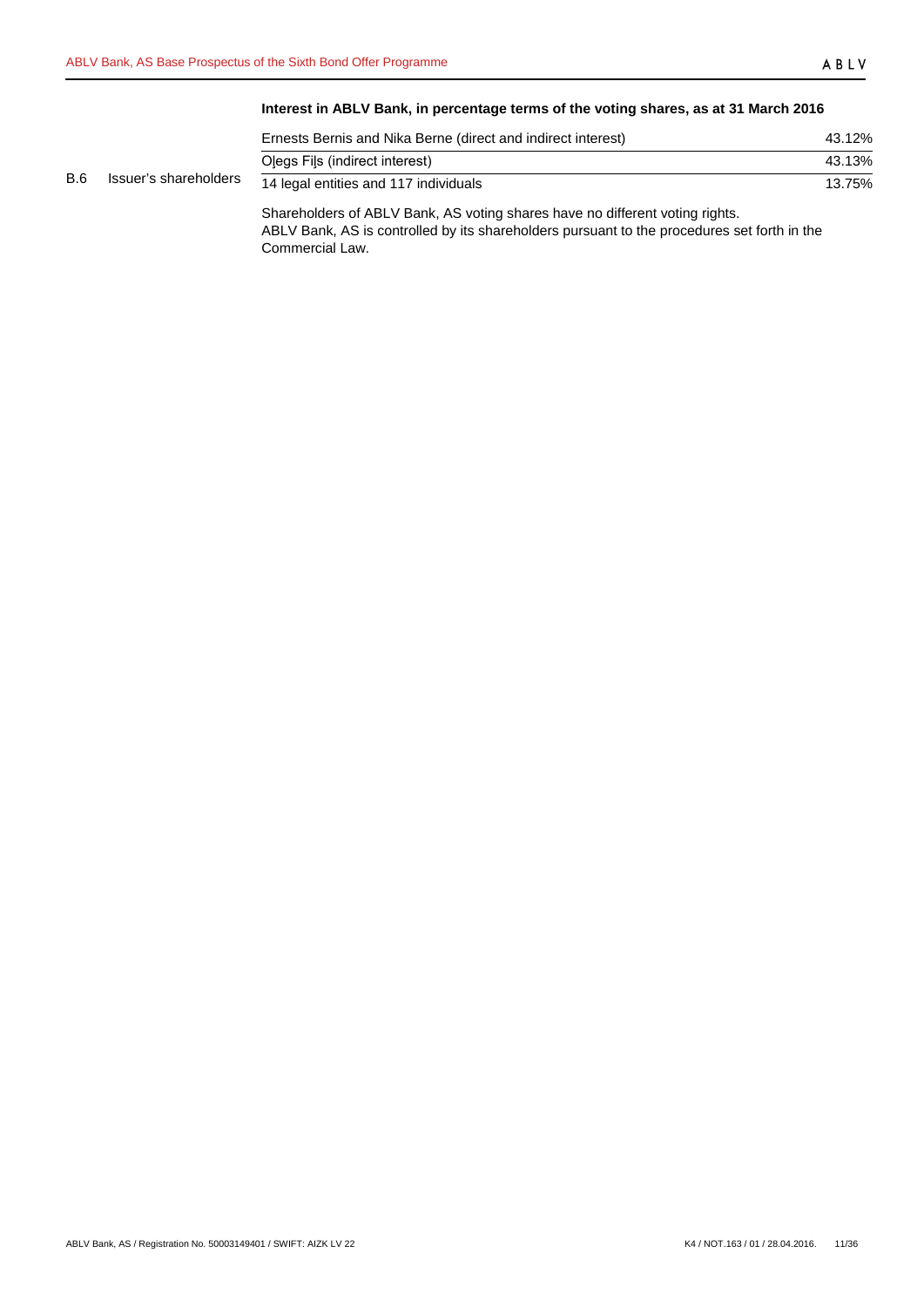# ABLV

# **Statements of financial position as at 31 December 2015 and 31 December 2014**

|            |                       |                                                                       | 31.12.2015               | 31.12.2014      |
|------------|-----------------------|-----------------------------------------------------------------------|--------------------------|-----------------|
|            |                       | <b>Assets</b>                                                         | <b>EUR '000</b>          | <b>EUR '000</b> |
|            |                       | Cash and deposits with central banks                                  | 448 187                  | 258 908         |
|            |                       | Balances due from credit institutions                                 | 671 772                  | 795 282         |
|            |                       | Derivatives                                                           | 121                      | 4 0 7 9         |
|            |                       | Financial assets at fair value through profit or loss                 | 22 28 6                  | 14 8 84         |
|            | Financial information | Available-for-sale financial assets                                   | 1780 554                 | 1 209 073       |
|            |                       | Loans                                                                 | 873 499                  | 790 247         |
|            |                       | Held-to-maturity investments                                          | 965 253                  | 930 579         |
|            |                       | Investments in subsidiaries                                           | 111 266                  | 115 099         |
|            |                       | Investments in associates                                             | 8770                     |                 |
|            |                       | Investment properties                                                 | 25 069                   | 25 033          |
|            |                       | Property and equipment                                                | 9529                     | 10 606          |
|            |                       | Intangible assets                                                     | 6 0 36                   | 5700            |
|            |                       |                                                                       | 3 0 4 2                  |                 |
|            |                       | Current corporate income tax receivables                              |                          | 3 257           |
|            |                       | Deferred corporate income tax                                         |                          | 1457            |
|            |                       | Repossessed real estate                                               |                          |                 |
|            |                       | Other assets                                                          | 2737                     | 5640            |
|            |                       | <b>Total assets</b>                                                   | 4 928 121                | 4 169 844       |
|            |                       | Liabilities                                                           |                          |                 |
|            |                       | Derivatives                                                           | 365                      | 5 6 3 0         |
|            |                       | Balances held with Bank of Latvia                                     | 180 072                  | 16 797          |
| <b>B.7</b> |                       | Demand deposits from credit institutions                              | 63 294                   | 28 962          |
|            |                       | Term deposits from credit institutions                                |                          | 2971            |
|            |                       | Deposits                                                              | 3793192                  | 3 406 032       |
|            |                       | Current corporate income tax liabilities                              |                          |                 |
|            |                       | Other liabilities                                                     | 35 072                   | 13 205          |
|            |                       | Deferred corporate income tax                                         | 1 0 0 1                  |                 |
|            |                       | Provisions                                                            | $\overline{\phantom{0}}$ | 352             |
|            |                       | <b>Issued securities</b>                                              | 558 411                  | 454 581         |
|            |                       | Subordinated deposits                                                 | 15 261                   | 14 413          |
|            |                       | <b>Total liabilities</b>                                              | 4 646 668                | 3 942 943       |
|            |                       | Shareholders' equity                                                  |                          |                 |
|            |                       | Paid-in share capital                                                 | 35 300                   | 32 650          |
|            |                       | Share premium                                                         | 96 918                   | 66 270          |
|            |                       | Reserve capital and other reserves                                    | 2 1 3 4                  | 2 1 3 4         |
|            |                       | Fair value revaluation reserve of available-for-sale financial assets | 9497                     | (1427)          |
|            |                       | Retained earnings brought forward                                     | 68 565                   | 68 600          |
|            |                       | Retained earnings for the period                                      | 69 039                   | 58 674          |
|            |                       | Attributable to the equity holders of the bank                        | 281 453                  | 226 901         |
|            |                       | <b>Non-controlling interests</b>                                      | $\overline{\phantom{0}}$ |                 |
|            |                       | Total shareholders' equity                                            | 281 453                  | 226 901         |
|            |                       | Total liabilities and shareholders' equity                            | 4 928 121                | 4 169 844       |
|            |                       |                                                                       |                          |                 |
|            |                       | <b>Memorandum items</b>                                               |                          |                 |
|            |                       | <b>Contingent liabilities</b>                                         | 9516                     | 9 4 4 4         |
|            |                       | Financial commitments                                                 | 68 907                   | 60 228          |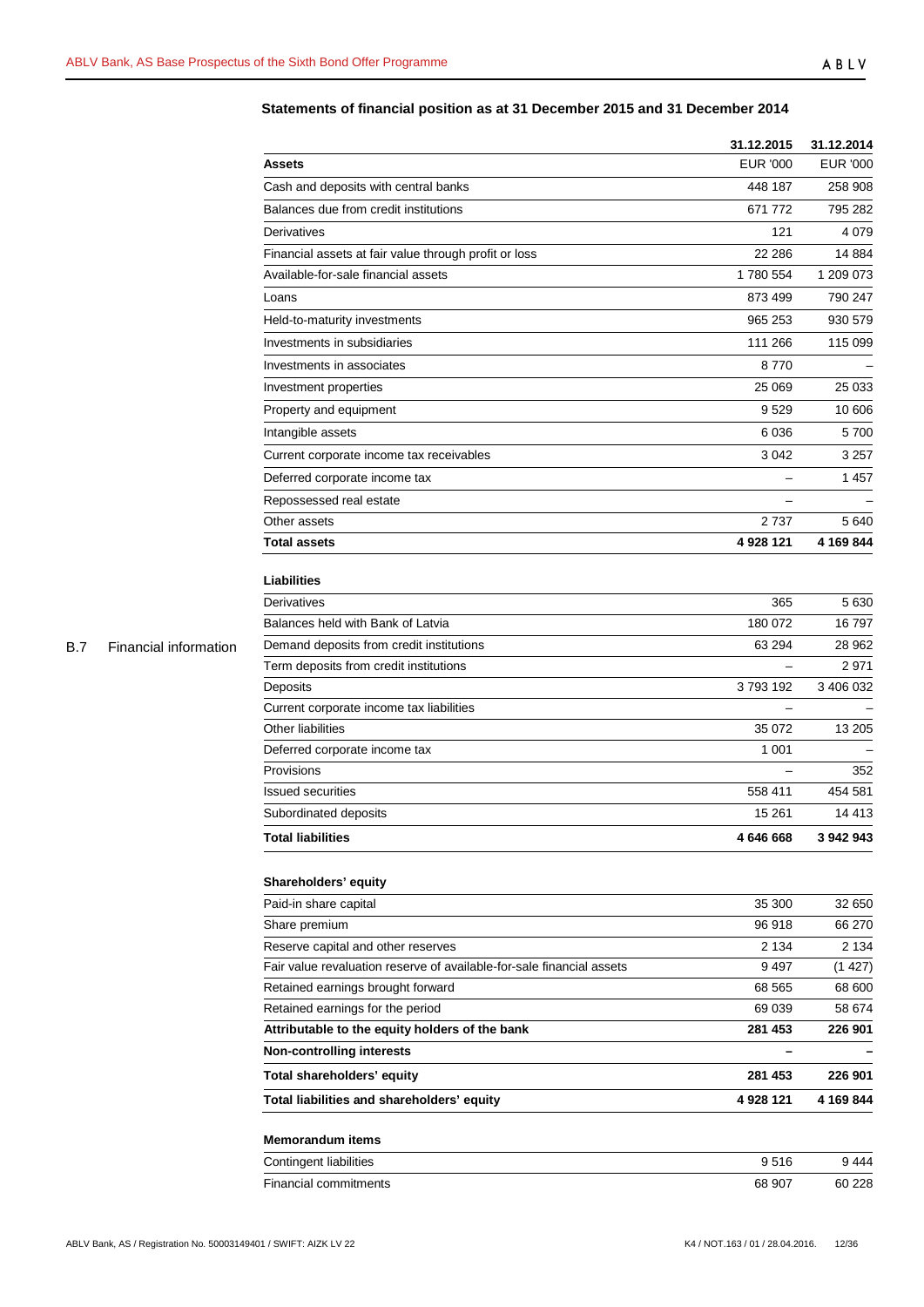| B.8         | Key pro forma<br>financial information                                            | In 2016, ABLV Bank will continue the work on strengthening the compliance and risk management<br>functions. A number of projects aimed at automation of supervision processes is planned to be<br>accomplished. Tense situation in financial markets and target regions of ABLV Bank, as well as<br>growing requirements of different supervisory institutions, do not allow expecting the business<br>development to be as rapid as in previous years, but since ABLV Bank business model is efficient<br>and risk management - strong and elaborate, the results can be forecasted to be similar to those<br>in 2015.                                                                                                 |
|-------------|-----------------------------------------------------------------------------------|-------------------------------------------------------------------------------------------------------------------------------------------------------------------------------------------------------------------------------------------------------------------------------------------------------------------------------------------------------------------------------------------------------------------------------------------------------------------------------------------------------------------------------------------------------------------------------------------------------------------------------------------------------------------------------------------------------------------------|
|             |                                                                                   | The above information addresses a hypothetical situation and, therefore, does not represent the<br>Issuer's actual financial position or results.                                                                                                                                                                                                                                                                                                                                                                                                                                                                                                                                                                       |
| <b>B.9</b>  | Profit forecast                                                                   | ABLV Bank made no profit forecasts for the following periods of operations.                                                                                                                                                                                                                                                                                                                                                                                                                                                                                                                                                                                                                                             |
|             | Qualifications in the<br>B.10 audit report on the<br>financial information        | ABLV Bank audited financial report for the year 2015 contains no auditors' qualifications or<br>disclaimers.                                                                                                                                                                                                                                                                                                                                                                                                                                                                                                                                                                                                            |
| B.11        | Issuer's equity                                                                   | ABLV Bank meets equity requirements set forth in the legal acts.<br>As at 31 December 2015, ABLV Bank equity equalled EUR 321.0 million.                                                                                                                                                                                                                                                                                                                                                                                                                                                                                                                                                                                |
|             | Forecasts regarding                                                               | ABLV Bank forecasts contain no adverse changes since the date of its last published audited<br>financial statements.                                                                                                                                                                                                                                                                                                                                                                                                                                                                                                                                                                                                    |
| <b>B.12</b> | the Issuer                                                                        | There are no significant changes in the financial or trading position of ABLV Bank detected<br>subsequent to the period covered by the historical financial information.                                                                                                                                                                                                                                                                                                                                                                                                                                                                                                                                                |
|             |                                                                                   | In 2015, the FCMC performed several inspections at the Bank to verify the compliance with the<br>requirements of the Credit Institution Law and the Law on the Prevention of Money Laundering and<br>Terrorism Financing, following which there was administrative matter initiated on 18 December<br>2015. Until the moment of registration of this Base Prospectus, no administrative act has been<br>issued and no decision on the matter termination has been made under the said administrative<br>matter. Currently, the administrative agreement regarding the said matter is under negotiation.                                                                                                                 |
|             |                                                                                   | Pursuant to the Credit Institution Law, the penalty of up to 10% of the net income amount for the<br>previous financial year may be applied by the FCMC to the credit institution for violation of the<br>requirements on the prevention of money laundering and terrorism financing. Considering the<br>information available to the Bank, the Bank's possible violations are not that material for the full<br>penalty amount to be applied.                                                                                                                                                                                                                                                                          |
|             | Events particular to<br>the Issuer which are                                      | Whereas, as at the moment of registration of the Base Prospectus, the Bank has performed the<br>following:                                                                                                                                                                                                                                                                                                                                                                                                                                                                                                                                                                                                              |
| <b>B.13</b> | to a material extent<br>relevant to the<br>evaluation of the<br>Issuer's solvency | invited an independent US auditor to perform the assessment of the Bank's internal control<br>1.<br>system, processes, and technologies used by the Bank under the risk management for the<br>prevention of money laundering and terrorism financing, guided by international regulatory<br>requirements and following the best practice, and to provide advice on further improvements<br>to the internal control system regarding risk management for the prevention of money<br>laundering and terrorism financing, which will be also used for client base audit,<br>ensured more efficient work of the Compliance Division, splitting it into two divisions<br>2.<br>(Compliance Division and Legal Division), and |
|             |                                                                                   | increased the number of officers involved in ensuring the compliance,<br>3.                                                                                                                                                                                                                                                                                                                                                                                                                                                                                                                                                                                                                                             |
|             |                                                                                   | ABLV Bank is sure that the administrative matter initiated on 18 December 2015 and the possible<br>sanctions under the same will have no material impact on the Bank's financial status and earning<br>capacity. On the contrary, the Bank will improve its internal control system in the AML (anti money<br>laundering) area following the current international best practice, as well as will boost good<br>reputation of the Bank.                                                                                                                                                                                                                                                                                 |
|             |                                                                                   | Recently there were no other events particular to ABLV Bank which are to a material extent<br>relevant to the evaluation of the Issuer's solvency.                                                                                                                                                                                                                                                                                                                                                                                                                                                                                                                                                                      |
| <b>B.14</b> | Issuer's position<br>within the group                                             | ABLV Bank is not dependent upon other entities within the ABLV Bank group.                                                                                                                                                                                                                                                                                                                                                                                                                                                                                                                                                                                                                                              |
| <b>B.15</b> | Issuer's principal<br>activities                                                  | ABLV Bank principal activities are rendering of financial services.                                                                                                                                                                                                                                                                                                                                                                                                                                                                                                                                                                                                                                                     |
| <b>B.16</b> | Control over the<br><b>Issuer</b>                                                 | N/A                                                                                                                                                                                                                                                                                                                                                                                                                                                                                                                                                                                                                                                                                                                     |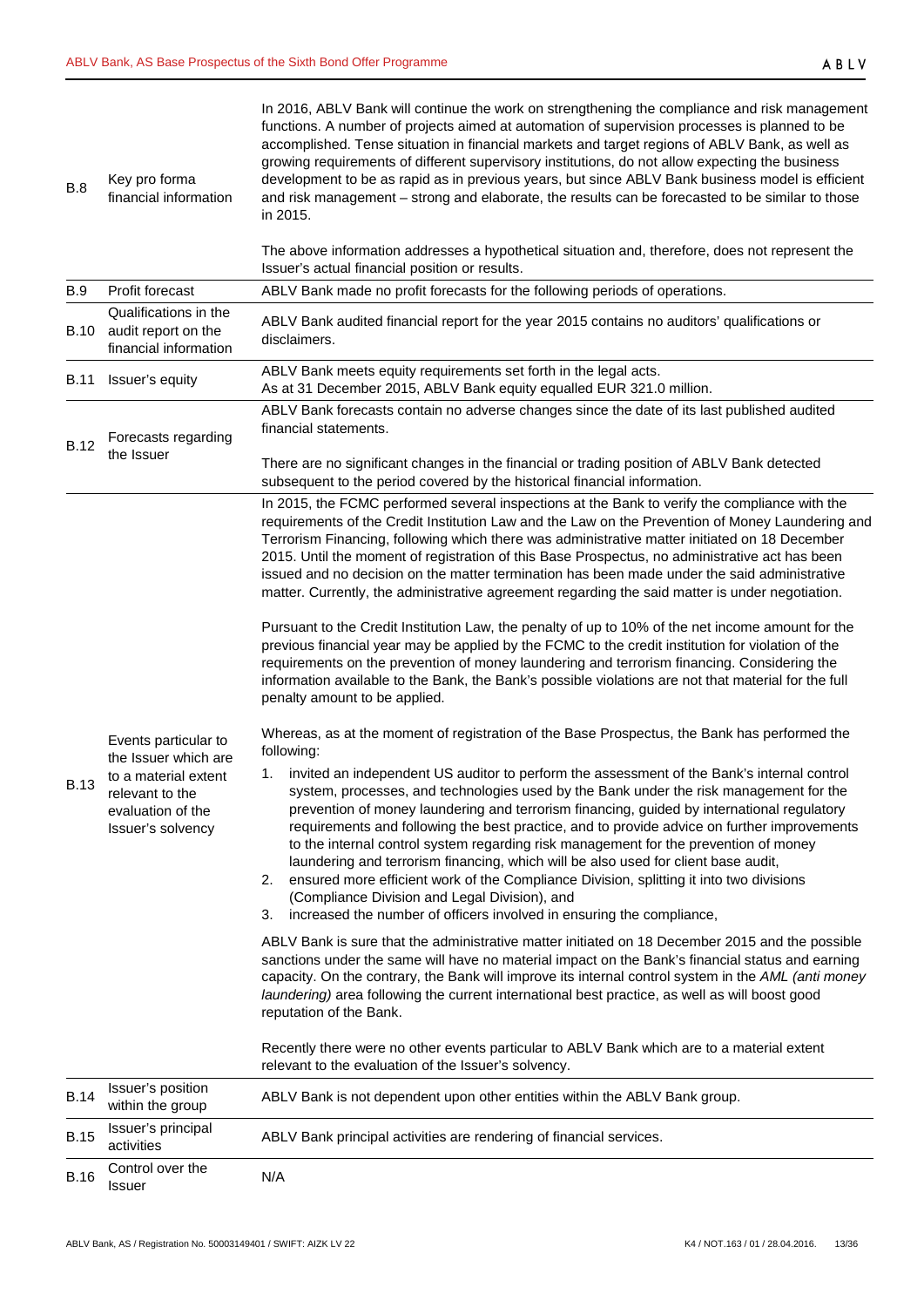| <b>B.17</b> | Credit ratings<br>assigned to the<br>Issuer's debt<br>securities         | ABLV Bank is not assigned credit ratings by credit rating agencies registered and / or certified in<br>accordance with Regulation No 1060/2009 on credit rating agencies.                                                                                                                                                                                                                                                                                                                                                                                                                                                                                                                                                                                                                                                                                                                                                                                                                                                                                                                                                                                                                                                                                                                                                                                                                                                                                                                                                                                                                                                                                                                                                                                                                                                                                                                                                                                                                             |
|-------------|--------------------------------------------------------------------------|-------------------------------------------------------------------------------------------------------------------------------------------------------------------------------------------------------------------------------------------------------------------------------------------------------------------------------------------------------------------------------------------------------------------------------------------------------------------------------------------------------------------------------------------------------------------------------------------------------------------------------------------------------------------------------------------------------------------------------------------------------------------------------------------------------------------------------------------------------------------------------------------------------------------------------------------------------------------------------------------------------------------------------------------------------------------------------------------------------------------------------------------------------------------------------------------------------------------------------------------------------------------------------------------------------------------------------------------------------------------------------------------------------------------------------------------------------------------------------------------------------------------------------------------------------------------------------------------------------------------------------------------------------------------------------------------------------------------------------------------------------------------------------------------------------------------------------------------------------------------------------------------------------------------------------------------------------------------------------------------------------|
|             | $B.18 - B.50$                                                            | N/A                                                                                                                                                                                                                                                                                                                                                                                                                                                                                                                                                                                                                                                                                                                                                                                                                                                                                                                                                                                                                                                                                                                                                                                                                                                                                                                                                                                                                                                                                                                                                                                                                                                                                                                                                                                                                                                                                                                                                                                                   |
|             | Section C. Securities                                                    |                                                                                                                                                                                                                                                                                                                                                                                                                                                                                                                                                                                                                                                                                                                                                                                                                                                                                                                                                                                                                                                                                                                                                                                                                                                                                                                                                                                                                                                                                                                                                                                                                                                                                                                                                                                                                                                                                                                                                                                                       |
| C.1         | <b>Bond details</b>                                                      | Bond details will be provided in the Final Terms of the Bond issue.                                                                                                                                                                                                                                                                                                                                                                                                                                                                                                                                                                                                                                                                                                                                                                                                                                                                                                                                                                                                                                                                                                                                                                                                                                                                                                                                                                                                                                                                                                                                                                                                                                                                                                                                                                                                                                                                                                                                   |
| C.2         | Currency of the Bond<br>issue                                            | The Bonds are supposed to be issued in EUR and USD, pursuant to the Final Terms of the Bond<br>issue.                                                                                                                                                                                                                                                                                                                                                                                                                                                                                                                                                                                                                                                                                                                                                                                                                                                                                                                                                                                                                                                                                                                                                                                                                                                                                                                                                                                                                                                                                                                                                                                                                                                                                                                                                                                                                                                                                                 |
| C.3         | Information about<br>shares issued                                       | N/A                                                                                                                                                                                                                                                                                                                                                                                                                                                                                                                                                                                                                                                                                                                                                                                                                                                                                                                                                                                                                                                                                                                                                                                                                                                                                                                                                                                                                                                                                                                                                                                                                                                                                                                                                                                                                                                                                                                                                                                                   |
| C.4         | Rights attached to the<br>shares issued                                  | N/A                                                                                                                                                                                                                                                                                                                                                                                                                                                                                                                                                                                                                                                                                                                                                                                                                                                                                                                                                                                                                                                                                                                                                                                                                                                                                                                                                                                                                                                                                                                                                                                                                                                                                                                                                                                                                                                                                                                                                                                                   |
| C.5         | Restrictions on the<br>free transferability of<br>the Bonds              | The Bonds are freely transferrable securities that represent the Issuer's debt to the owners of the<br>Bonds without additional collateral. The Bonds are dematerialized bearer securities without<br>restraint on alienation - transferrable securities.                                                                                                                                                                                                                                                                                                                                                                                                                                                                                                                                                                                                                                                                                                                                                                                                                                                                                                                                                                                                                                                                                                                                                                                                                                                                                                                                                                                                                                                                                                                                                                                                                                                                                                                                             |
| C.6         | Admission of the<br>issued shares to<br>trading on a regulated<br>market | N/A                                                                                                                                                                                                                                                                                                                                                                                                                                                                                                                                                                                                                                                                                                                                                                                                                                                                                                                                                                                                                                                                                                                                                                                                                                                                                                                                                                                                                                                                                                                                                                                                                                                                                                                                                                                                                                                                                                                                                                                                   |
| C.7         | Dividend policy                                                          | N/A<br>Division of the Bonds into categories<br>Under the Bond issue, both straight Bonds and subordinated Bonds intended for raising<br>subordinated capital are supposed to be issued. The Bonds are not supposed to be divided into<br>categories according to other characteristics.<br>Limitations to the rights attached to the Bonds<br>The Bonds are freely transferrable securities without restraint on their alienation.<br>The Issuer draws the Investor's attention to the fact that where the objective of the Bond Issue                                                                                                                                                                                                                                                                                                                                                                                                                                                                                                                                                                                                                                                                                                                                                                                                                                                                                                                                                                                                                                                                                                                                                                                                                                                                                                                                                                                                                                                               |
| C.8,<br>C.9 | Rights attached to the<br><b>Bonds</b>                                   | Series is raising of funds that the Issuer will use as subordinated capital, in case of the Issuer's<br>insolvency the Investor's claims to the Issuer arising out of the Bonds will be satisfied after claims<br>of all other creditors, but before satisfying claims of the shareholders.<br><b>Interest Rate</b><br>Annual Interest Rate of each Bond Issue Series under the Sixth Programme shall be specified in<br>the Final Terms. Rates of different types may be set within single Bond Issue Series, where each<br>of those shall be applicable to particular period of the Bond term. The Annual Interest Rate may be<br>fixed or floating. The Issuer may issue the Bonds at a discount from the Face Value, meaning that<br>no interest income will be paid during some period (no coupon payment).<br>The date from which interest becomes payable and the due dates for interest<br>The dates of calculating and paying the Interest Income accrued under the Bonds shall be stated in<br>the Final Terms of each Series. Since it may be possible that tax should be withheld from the<br>Interest Income, the Issuer shall determine the payment date to be not earlier than the second<br>working day and not later than the fifth working day after the calculation date.<br>Setting of the floating interest rate<br>In case of floating interest rate set for the Bonds, variable money market index (base rate) and risk<br>premium used in floating interest rate calculation shall be stated in the Final Terms of the Bond<br><b>Issue Series.</b><br>Bond maturity date and repayment procedures<br>The Investor shall be entitled to receive the Face Value of the Bonds. The Face Value of the Bonds<br>shall be repaid at the Bonds maturity by making a lump-sum payment. For each Bond Issue Series<br>under the Sixth Programme, the Face Value and maturity of the Bond shall be set forth in the Final<br>Terms, but the latter shall not exceed 12 (twelve) years. |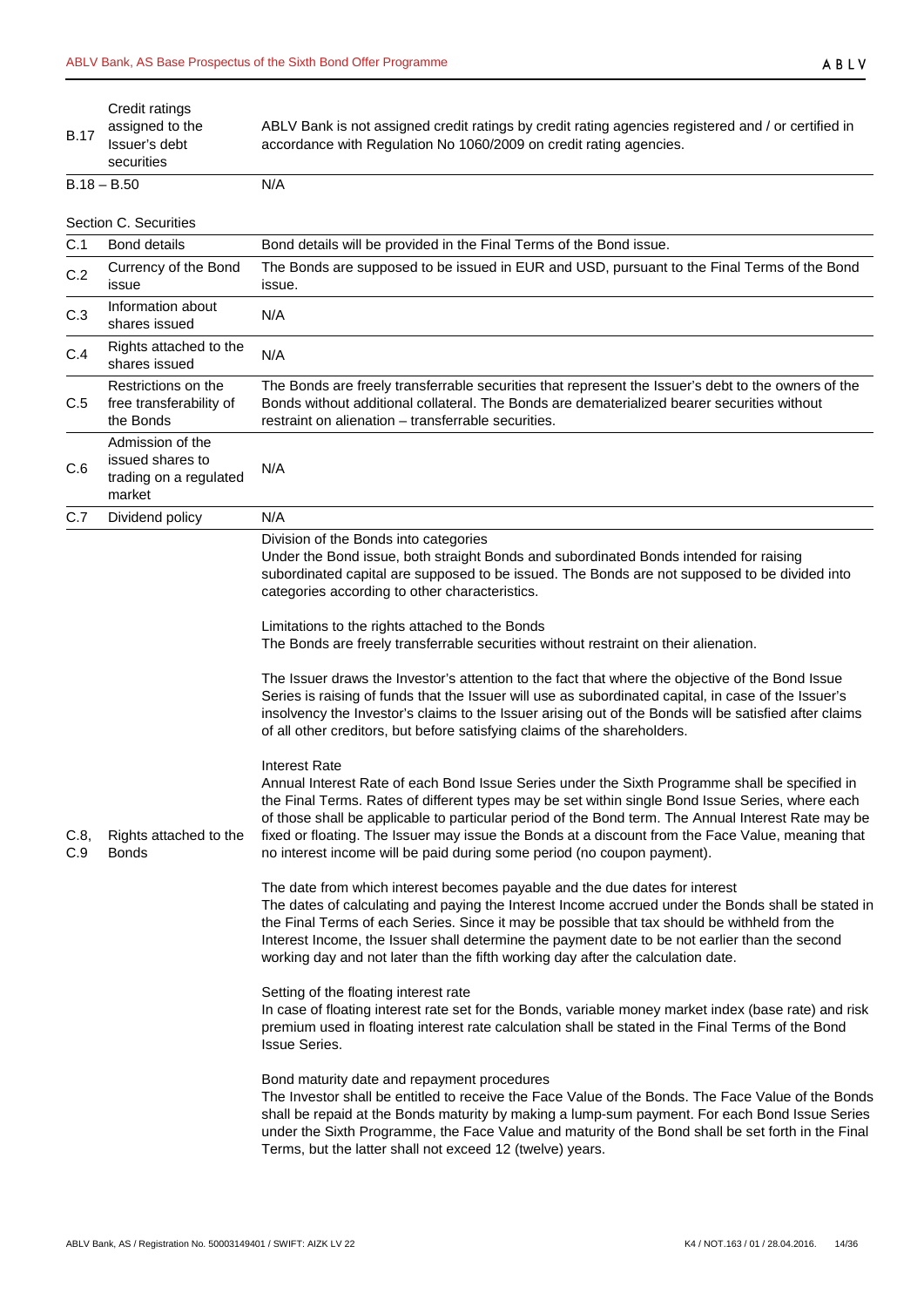## Bond yield The Bond yield depends on the changes in the base interest rate in the interbank market. Where fixed rate is applied, the Bonds' yield will remain constant, regardless fluctuations in financial markets.

|             |                                                                             | Representatives of debt security holders<br>Holders of the debt securities may freely determine representatives for exercising the rights<br>attached to the Bonds.                                                                                                                                                                                                                                                                   |  |  |  |  |
|-------------|-----------------------------------------------------------------------------|---------------------------------------------------------------------------------------------------------------------------------------------------------------------------------------------------------------------------------------------------------------------------------------------------------------------------------------------------------------------------------------------------------------------------------------|--|--|--|--|
| C.10        | Interest payments<br>under securities<br>involving derivative<br>components | N/A                                                                                                                                                                                                                                                                                                                                                                                                                                   |  |  |  |  |
| C.11        | Admission of the<br>Bonds to the<br>regulated market                        | All Bonds issued under the Sixth Programme are supposed to be admitted to trading on the Stock<br>Exchange.                                                                                                                                                                                                                                                                                                                           |  |  |  |  |
| C.12        | Minimum face value<br>of the issue                                          | In the Final Terms of each series, the Issuer shall state the particular series size and the number of<br>offered Bonds. The size of a single Bond Issue Series may not be lower than EUR 1 000 000.00<br>(one million euro) or equivalent in USD, at the euro reference rate published by the European<br>Central Bank as at the day of the Financial and Capital Market Commission making the decision to<br>allow public offering. |  |  |  |  |
|             | $C.13 - C.22$                                                               | N/A                                                                                                                                                                                                                                                                                                                                                                                                                                   |  |  |  |  |
|             | Section D. Risks                                                            |                                                                                                                                                                                                                                                                                                                                                                                                                                       |  |  |  |  |
|             |                                                                             | In carrying out its operating activities, ABLV Bank is subject to various risks. Most significant risks<br>that may decrease the Issuer's ability to perform its obligations are stated below.                                                                                                                                                                                                                                        |  |  |  |  |
|             |                                                                             | Credit risk<br>1.<br>Credit risk is exposure to potential losses in case of ABLV Bank counterparty or debtor<br>being unable to pay the contractual obligations to ABLV Bank.                                                                                                                                                                                                                                                         |  |  |  |  |
|             |                                                                             | Liquidity risk<br>2.<br>Liquidity is ABLV Bank ability to maintain or ensure sufficient cash flow to meet the expected<br>(everyday) or sudden (critical) need for the same in order to provide financing for asset<br>growth or discharge the financial obligations in a due time. This means the ability to turn<br>assets into cash with minimal loss or ensure reasonably priced credit facilities.                               |  |  |  |  |
|             |                                                                             | Currency exchange rate fluctuation risk<br>3.<br>ABLV Bank is exposed to negative effects of fluctuations in the foreign currency exchange<br>rates on its financial position and cash flow.                                                                                                                                                                                                                                          |  |  |  |  |
| D.1,<br>D.2 | Key information on<br>the key risks                                         | Interest rate risk<br>4.<br>Interest rate risk represents the adverse effect of the market interest rate fluctuations on<br>ABLV Bank financial performance.                                                                                                                                                                                                                                                                          |  |  |  |  |
|             |                                                                             | Non-financial risks<br>5.<br>During the course of its operations, ABLV Bank encounters also non-financial risks<br>(including operational risk, reputational risk, etc.) with exposure to sudden loss. The cause<br>of such risks may be, for instance, clerical errors or fraud, break-downs in information<br>systems, insufficient internal control and procedures, etc.                                                           |  |  |  |  |
|             |                                                                             | Competition risk<br>6.<br>As at the end of 2015, 86% of total deposits with ABLV Bank were the deposits placed by<br>foreign customers. Consequently, operations of the Issuer are only partly subject to<br>competition risk in the local market.                                                                                                                                                                                    |  |  |  |  |
|             |                                                                             | Legislative risk<br>7.<br>The risk related to amendments in laws, regulations, and other legal acts, or to<br>implementation of new legal acts, which may result in reorientation of the Issuer's activities<br>or abandonment of particular lines of the Issuer's financial activities. This may have<br>consequent negative impact on the Issuer's earning capacity and stability.                                                  |  |  |  |  |
|             |                                                                             | Risk factors associated with the Bond issue:                                                                                                                                                                                                                                                                                                                                                                                          |  |  |  |  |
| D.3         | Information on the<br>risks specific to the<br><b>Bonds</b>                 | 1.<br>Liquidity risk<br>Listing of the Bonds in the Stock Exchange Nasdaq Riga List of Debt Securities does not<br>guarantee liquidity of the Bonds, and therefore the Investor should assess potential risk of                                                                                                                                                                                                                       |  |  |  |  |

limited possibilities of selling the Bonds in the secondary market due to insufficient interest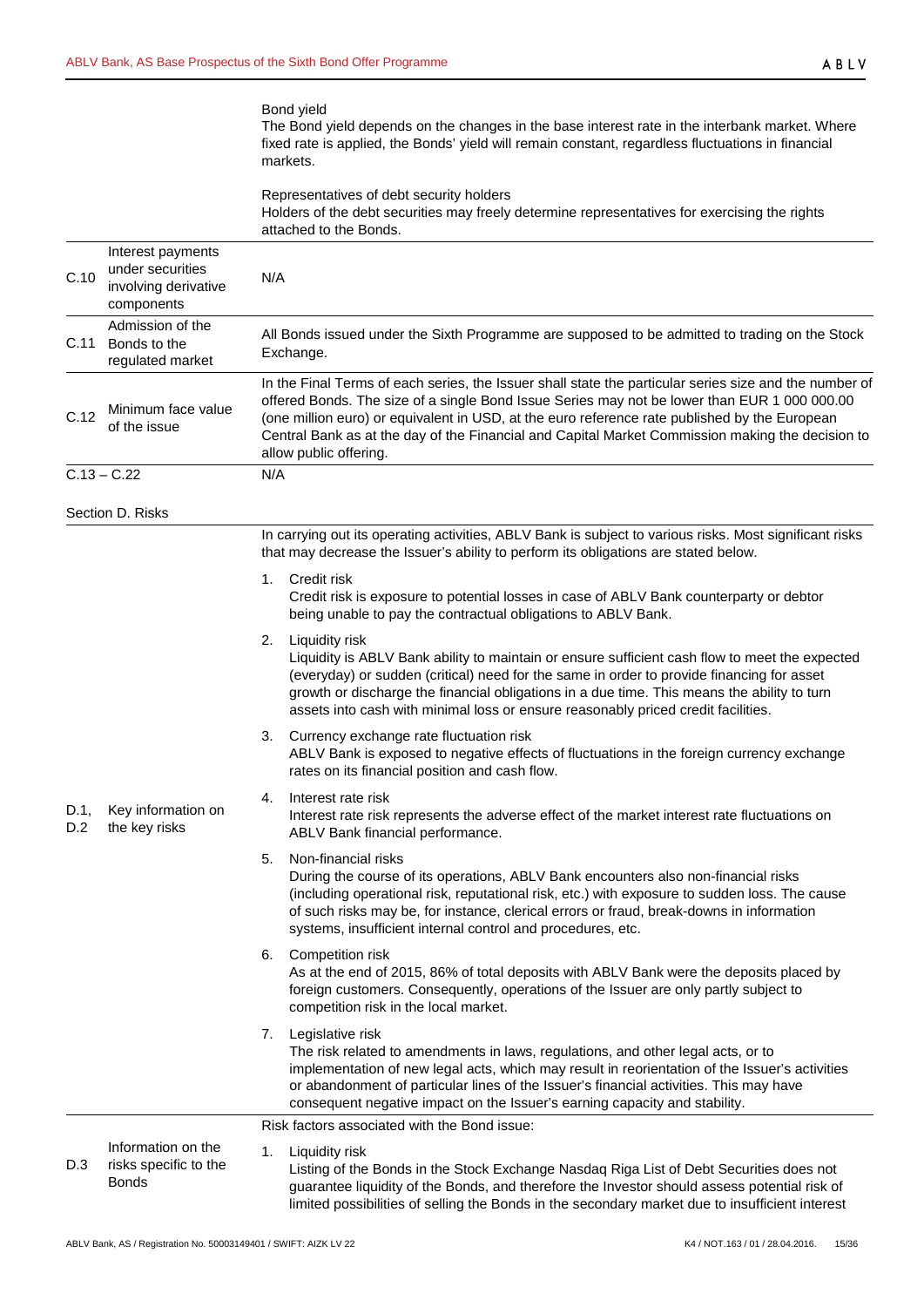| of other market players. If there is no sufficient interest in the secondary market (liquidity |
|------------------------------------------------------------------------------------------------|
| shortfall), it may be difficult for the Investor to sell the Bonds at adequate market price.   |

|              |                                      | 2.                           | Price risk<br>Price of the Bonds in the secondary market may fluctuate in accordance with the Investors'<br>interest, which can be affected by macroeconomic processes, events concerning one or<br>several Investors, and also, inter alia, events concerning the Issuer. The Investors'<br>opportunities of gaining profit may vary accordingly from time to time.                                                                                                                                                                                                                                        |  |  |  |
|--------------|--------------------------------------|------------------------------|-------------------------------------------------------------------------------------------------------------------------------------------------------------------------------------------------------------------------------------------------------------------------------------------------------------------------------------------------------------------------------------------------------------------------------------------------------------------------------------------------------------------------------------------------------------------------------------------------------------|--|--|--|
|              |                                      | 3.                           | Interest rate fluctuation risk<br>Within single Bond Issue Series, rates of different types may be set. The rate may be fixed<br>or floating, and each of those shall be applicable to particular period of the Bond term.<br>Where calculation of the Annual Interest Rate under the offered Bonds involves floating rate,<br>the Investor shall take into account that the Bonds' yield will be floating, depending on<br>changes in the base interest rate in the interbank market. Where fixed rate is applied, the<br>Bonds' yield will remain constant, regardless fluctuations in financial markets. |  |  |  |
|              |                                      | 4.                           | Legislative risk<br>The risk related to amendments in legislation, regulations and other legal acts, or to<br>implementation of new legal acts, which may cause additional expenses or reduce return on<br>investment. This risk also covers possible changes in applicable tax assessment and<br>withholding procedures.                                                                                                                                                                                                                                                                                   |  |  |  |
| $D.4 - D.6$  |                                      | N/A                          |                                                                                                                                                                                                                                                                                                                                                                                                                                                                                                                                                                                                             |  |  |  |
|              | Section E. Offer                     |                              |                                                                                                                                                                                                                                                                                                                                                                                                                                                                                                                                                                                                             |  |  |  |
| $E.1 - E.2a$ |                                      | N/A                          |                                                                                                                                                                                                                                                                                                                                                                                                                                                                                                                                                                                                             |  |  |  |
| E.2b         | Reasons for the Bond<br>offer        | $\bullet$<br>$\bullet$<br>or | Objective of offering each Bond Issue Series shall be raising of funds that the Issuer will use for<br>financing its operating activities, including without limitation:<br>improvement of the ABLV Bank assets' and liabilities' distribution into maturity bands;<br>increase and maintenance of the liquidity level required for activities of ABLV Bank;                                                                                                                                                                                                                                                |  |  |  |
|              |                                      | $\bullet$                    | raising of funds for formation or increase of the ABLV Bank subordinated capital.                                                                                                                                                                                                                                                                                                                                                                                                                                                                                                                           |  |  |  |
| E.3          | Terms and conditions<br>of the offer |                              | Terms and conditions of the Bond offer will be stated in the Final Terms of the Bond issue.                                                                                                                                                                                                                                                                                                                                                                                                                                                                                                                 |  |  |  |
| E.4          | Possible conflicts of<br>interests   |                              | ABLV Bank has no information on possible conflicts of interests related to the Bond issue.                                                                                                                                                                                                                                                                                                                                                                                                                                                                                                                  |  |  |  |
| $E.5 - E.6$  |                                      | N/A                          |                                                                                                                                                                                                                                                                                                                                                                                                                                                                                                                                                                                                             |  |  |  |
| E.7          | Expenses                             |                              | Pursuant to the Bond issue rules, no additional expenses are supposed to be charged to the Bond<br>holders.                                                                                                                                                                                                                                                                                                                                                                                                                                                                                                 |  |  |  |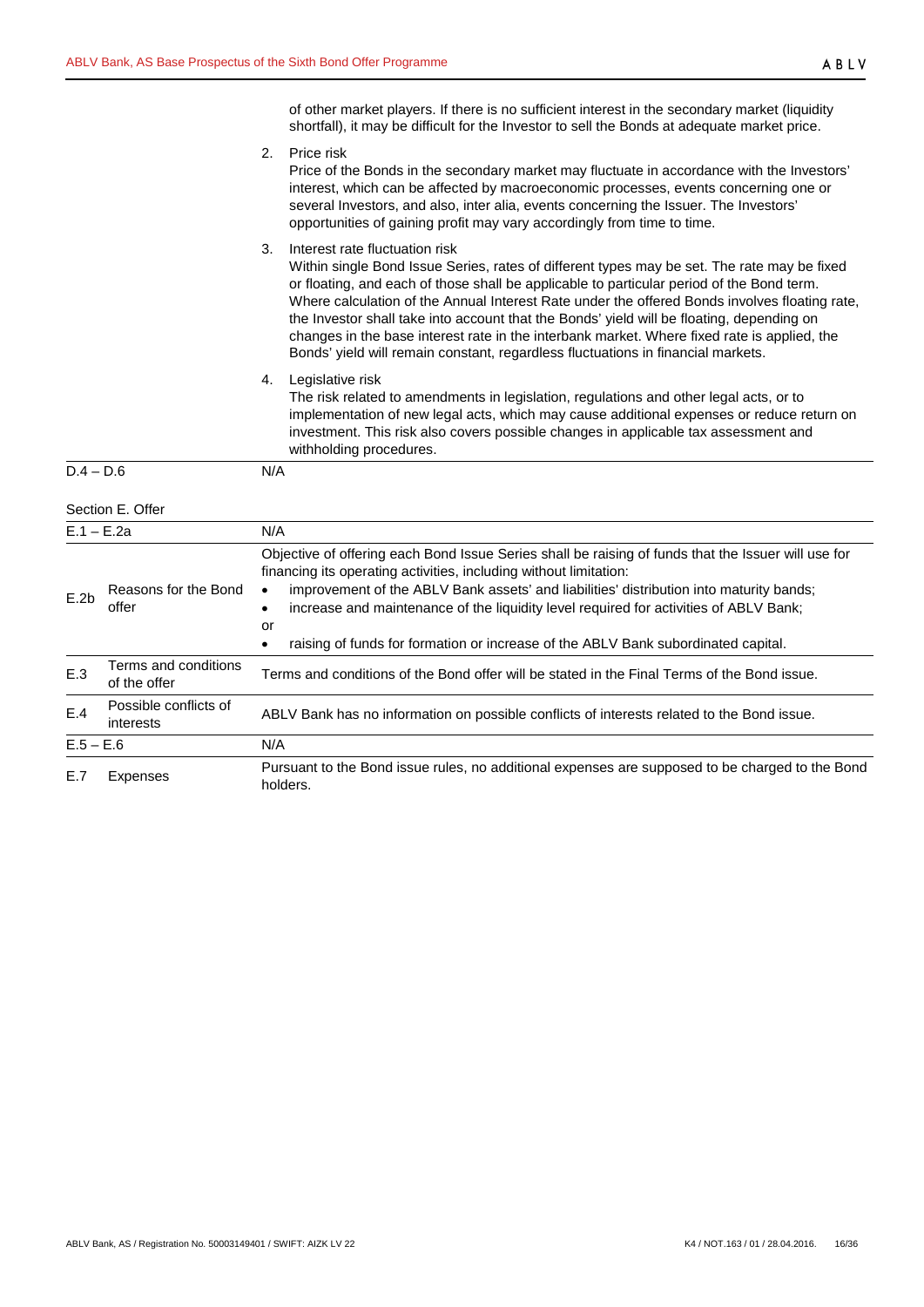## <span id="page-16-0"></span>**5. Risk factors associated with the Issuer and the type of securities being issued**

#### **Notice**

The Investor shall thoroughly assess risks listed in this section of the Base Prospectus. Those may decrease the Issuer's ability to perform its obligations or affect the possibility of executing transactions in the Bonds. The Base Prospectus may contain incomplete list of all possible risks that might affect the Issuer's operations or trading of the Bonds.

Normative acts of the European Union and the Republic of Latvia provide for strong supervision of credit institutions that minimizes the Investor's risk compared with investing in securities issued by companies operating in other sectors. In the Republic of Latvia, such supervision is performed by the FCMC. Pursuant to provisions of the COUNCIL REGULATION (EU) No 1024/2013 of 15 October 2013 conferring specific tasks on the European Central Bank concerning policies relating to the prudential supervision of credit institutions, the ECB together with the FCMC will perform such supervision in the Republic of Latvia within the single supervisory mechanism starting from 4 November 2014.

Nevertheless, before making a decision on investing in the Bonds, any Investor should independently assess risks associated with the investment, engaging an advisor, if necessary.

Risks that might adversely affect the Issuer and cause the Issuer's insolvency at worst are mentioned and described below.

- <span id="page-16-2"></span><span id="page-16-1"></span>5.1. Overall risk factors
	- 5.1.1. Macroeconomic risks associated with Latvia

Rapid changes that made global corrections after the end of 2008 were concurrent with economic crisis in the Republic of Latvia. Both processes had negative effect on the banking sector.

As at the moment of producing this Base Prospectus, the situation in Latvian banking sector has improved significantly, the state economy has stabilized, and international rating agencies appreciated those achievements by gradually increasing the country's ratings, following their rapid drop in 2009.

| Agency            | Rating        | Date of last changes | Last changes made                                          |
|-------------------|---------------|----------------------|------------------------------------------------------------|
| Standard & Poor's | A- / stable   | 30 May 2014          | Rating: from BBB+/positive to A-/stable                    |
| Fitch             | A- / stable   | 6 November 2015      | Rating: the current rating A-/stable has been<br>confirmed |
| Moody's           | $A3 /$ stable | 13 February 2015     | Rating: from Baa1/stable to A3/stable                      |

Based on evaluations given by rating agencies and macroeconomic indicators, it can be said that growth is observed in the Republic of Latvia economy currently. Nevertheless, the Investors should take into account the experience gained in previous years, which evidences that global economic processes may have considerable effect on the state economy, including banking sector.

In recent years, growth of Latvian economy was among the most rapid ones in the European Union. In 2011– 2014, increase in gross domestic product (GDP) amounted to 4.4%. In 2015, despite geopolitical instability and consequences of the same, Latvian GDP continued the growth reaching 2.8%.

## <span id="page-16-3"></span>5.1.2. Political risks

- The Republic of Latvia is a unitary multiparty republic, placing high value on democracy principles.
- The Republic of Latvia is a member of the European Union since May 2004.
- The Republic of Latvia joined NATO in March 2004.

Based on the above facts, it can be concluded that the possibility of significant changes in political risks is relatively small. Following elections, parties present in the parliament may change, as well as composition of the government, though it has no significant effect neither on operations of the banking sector set in compliance with the European Union law and banking traditions, nor on the securities market.

## <span id="page-16-4"></span>5.2. Risk factors associated with the Issuer

In carrying out its operating activities, ABLV Bank is subject to various risks. The Base Prospectus does not list all of those, but mentions most significant ones that may decrease the Issuer's ability to perform its obligations.

#### <span id="page-16-5"></span>5.2.1. Credit risk

Credit risk is exposure to potential losses in case of ABLV Bank counterparty or debtor being unable to pay the contractual obligations to ABLV Bank.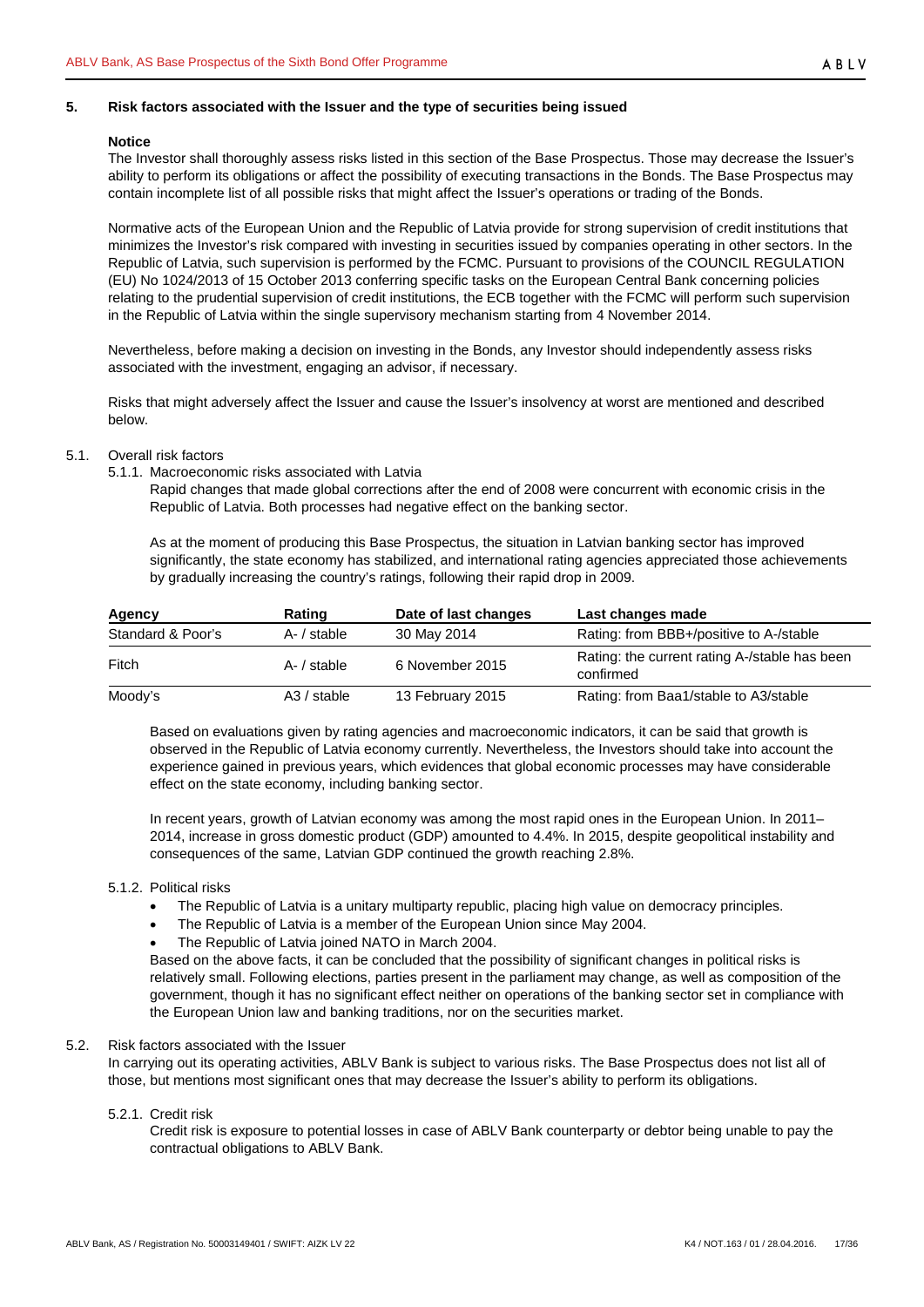ABLV Bank has developed a credit risk management system suitable to its operations, taking into account the overall credit amount, credit types, characteristics of business partners, number of structural units involved in credit risk management, and other factors that have material effect on the Bank's credit risk level.

The Bank ensures credit risk management considering interaction of the same with other risks associated with the Bank's operations.

ABLV Bank ensures credit risk management according to its Credit Policy. Before entering into any cooperation with a prospective partner, ABLV Bank performs a comprehensive review of the solvency and collateral provided.

ABLV Bank has set up the permanent Asset Evaluation Committee, which performs a regular analysis of assets and memorandum items, i.e., determines their recoverability. Depending on the results of such analysis, the amount of the allowance for credit losses (impairment) is determined.

#### <span id="page-17-0"></span>5.2.2. Liquidity risk

Liquidity is ABLV Bank ability to maintain or ensure sufficient cash flow to meet the expected (everyday) or sudden (critical) need for the same in order to provide financing for asset growth or discharge the financial obligations in a due time. This means the ability to turn assets into cash with minimal loss or ensure reasonably priced credit facilities.

As at 31 December 2015, the bank's liquidity ratio was 82.68% (as at 31 December 2014 ratio was 74.74%). According to the REGULATION (EU) No 575/2013 OF THE EUROPEAN PARLIAMENT AND OF THE COUNCIL on prudential requirements for credit institutions and investment firms, as at 31 December 2015 the Bank were required to maintain an LCR of at least 60%.

#### <span id="page-17-1"></span>5.2.3. Currency exchange rate fluctuation risk

ABLV Bank is exposed to negative effects of fluctuations in the foreign currency exchange rates on its financial position and cash flow. The exposure to currency risk is calculated for each separate currency and includes assets and liabilities denominated in foreign currencies, as well as cash flows arising from derivatives.

ABLV Bank has major open positions in EUR and USD (US dollars). The Bank's open currency position in USD is rather small as it is hedged by using currency forwards / futures. As at 31 December 2015, the Bank's open currency position in USD was 0.7% (at 31 December 2014 position was 2.7%) of Bank's eligible capital and, therefore, the effect of changes in the USD exchange rate is insignificant, and the Bank does not conduct a more detailed sensitivity analysis, only controlling this risk by applying the limits specified in the Limits Policy. As at 31 December 2015, all the above limits were met.

According to Credit Institution Law of Latvia open positions in each foreign currency may not exceed 10% of the Bank's eligible capital and that the total foreign currency open position may not exceed 20% of eligible capital. As at 31 December 2015 the Bank was in compliance with this requirement.

# <span id="page-17-2"></span>5.2.4. Interest rate risk

Interest rate risk represents the adverse effect of the market interest rate fluctuations on ABLV Bank financial performance. ABLV Bank performs assessment of interest rate risk to cover, to the maximum extent possible, all risk elements – repricing risk, yield curve risk, basis risk, and option risk. Interest rate risk is assessed both in terms of income and economic value. The term 'economic value' means the equity's economic value that is the difference between the economic value of assets and that of liabilities.

For the purposes of hedging interest rate risk, ABLV Bank sets limits of acceptable reduction in economic value and weighted average modified duration of the available for sale portfolio. Derivative financial instruments may be utilised to hedge interest rate risk.

#### <span id="page-17-3"></span>5.2.5. Non-financial risks

During the course of its operations, ABLV Bank encounters also non-financial risks (including operational risk, reputational risk, etc.) with exposure to sudden loss. The cause of such risks may be, for instance, clerical errors or fraud, break-downs in information systems, insufficient internal control and procedures, etc. ABLV Bank makes every effort to maintain the lowest possible risk level, meanwhile striving at not exceeding a reasonable level of expense. Internal control within ABLV Bank structural units and the control exercised by the Risk Management Division are one of the measures taken to prevent the potential loss.

Since ABLV Bank is actively engaged in rendering services to foreign customers, the Issuer thoroughly adheres to "Know Your Customer" principle and abides by requirements of the Law on the Prevention of Money Laundering and Terrorism Financing. Direct duties of more than 80 officers involve customer acceptance and control over customers' transactions. Moreover, ABLV Bank ensures regular trainings for all officers on anti-money laundering requirements and practices.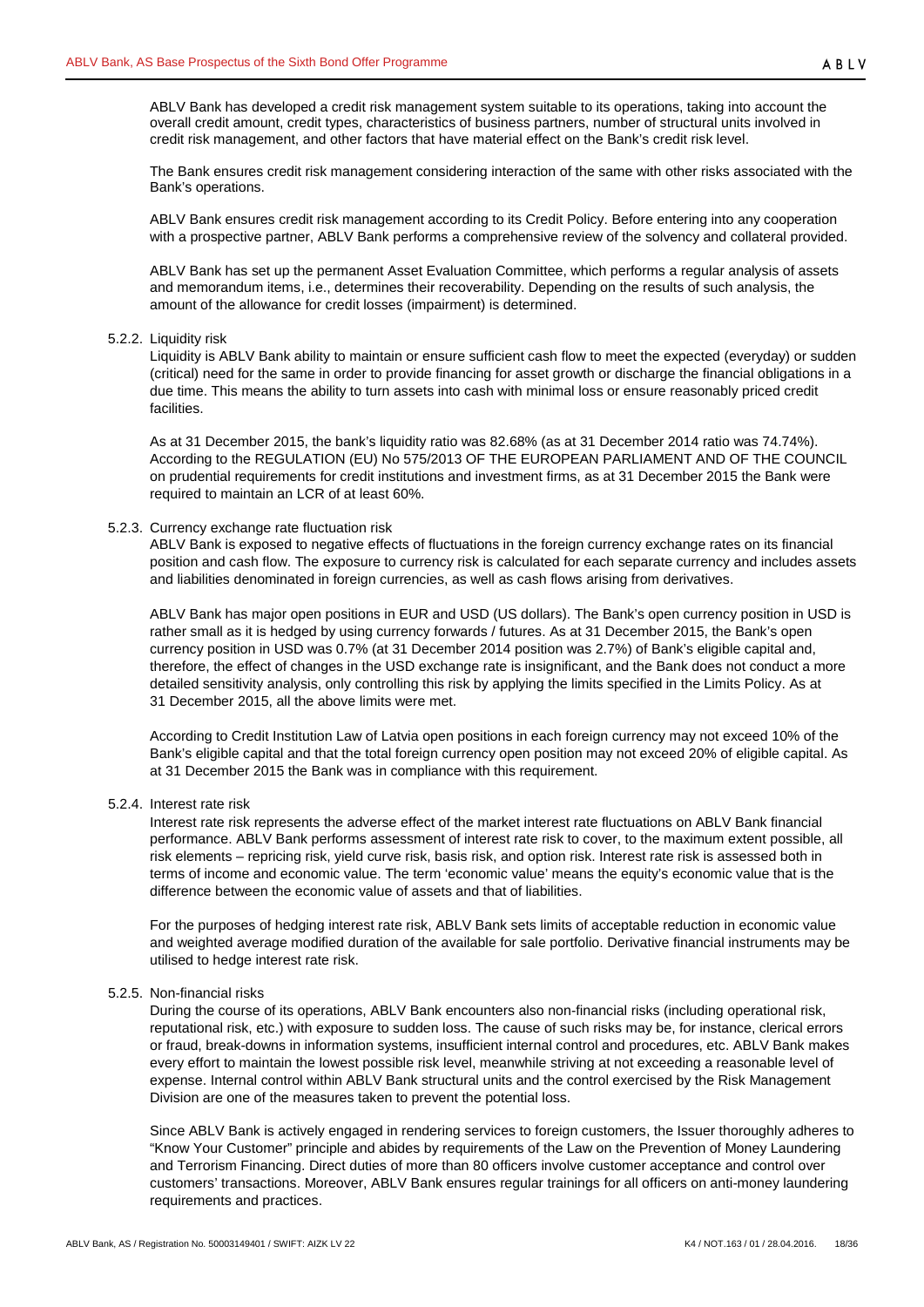#### <span id="page-18-0"></span>5.2.6. Competition risk

There are 16 banks operating in the Republic of Latvia, as well as 8 branches of foreign banks are registered, and most of those are actively rendering services to customers in the local market.

According to data of the Association of Commercial Banks of Latvia, as at 31 December 2015, ABLV Bank is ranked 2nd in terms of the amount of assets, following the Latvian banks. Therefore, ABLV Bank is the largest commercial bank with local capital.

86% of total deposits with ABLV Bank are placed by foreign customers. Consequently, operations of the Issuer are only partly subject to competition risk in the local market. The banks that have larger amount of assets than the Issuer are not actively offering services to foreign customers. Nevertheless, the Issuer recognizes the competition risk and is continuously improving quality of services rendered to the customers.

#### <span id="page-18-1"></span>5.2.7. Legislative risk

The risk related to amendments in laws, regulations, and other legal acts, or to implementation of new legal acts, which may result in reorientation of the Issuer's activities or abandonment of particular lines of the Issuer's financial activities. This may have consequent negative impact on the Issuer's earning capacity and stability.

- <span id="page-18-3"></span><span id="page-18-2"></span>5.3. Risk factors associated with the type of securities being issued
	- 5.3.1. Liquidity risk

The Bonds will be placed by means of public offering and will be included in the Stock Exchange Nasdaq Riga List of Debt Securities, which is an official listing. Nevertheless, listing of the Bonds does not guarantee liquidity of the Bonds, and the Investor should assess potential risk of limited possibilities of selling the Bonds in the secondary market due to insufficient interest of other market players. If there is no sufficient interest in the secondary market (liquidity shortfall), it may be difficult for the Investor to sell the Bonds at adequate market price. At the same time, ABLV Bank may acquire the Bonds in the secondary market, provided those Bonds are not issued for the sake of raising subordinated capital.

#### <span id="page-18-4"></span>5.3.2. Price risk

Price of the Bonds in the secondary market may fluctuate in accordance with the Investors' interest, which can be affected by macroeconomic processes, events concerning one or several Investors, and also, inter alia, events concerning the Issuer. The Investors' opportunities of gaining profit may vary accordingly from time to time.

#### <span id="page-18-5"></span>5.3.3. interest rate fluctuation risk

Within single Bond Issue Series, rates of different types may be set. The rate may be fixed or floating, and each of those shall be applicable to particular period of the Bond term. Where calculation of the Annual Interest Rate under the offered Bonds involves floating rate, the Investor shall take into account that the Bonds' yield will be floating, depending on changes in the base interest rate in the interbank market. Where fixed rate is applied, the Bonds' yield will remain constant, regardless fluctuations in financial markets.

#### <span id="page-18-6"></span>5.3.4. Legislative risk

The Investor shall also take into account the risk of possible losses due to amendments in legislation, regulations and other legal acts or due to implementation of new legal acts, which may cause additional expenses or reduce return on investment. This risk also covers possible changes in applicable tax assessment and withholding procedures.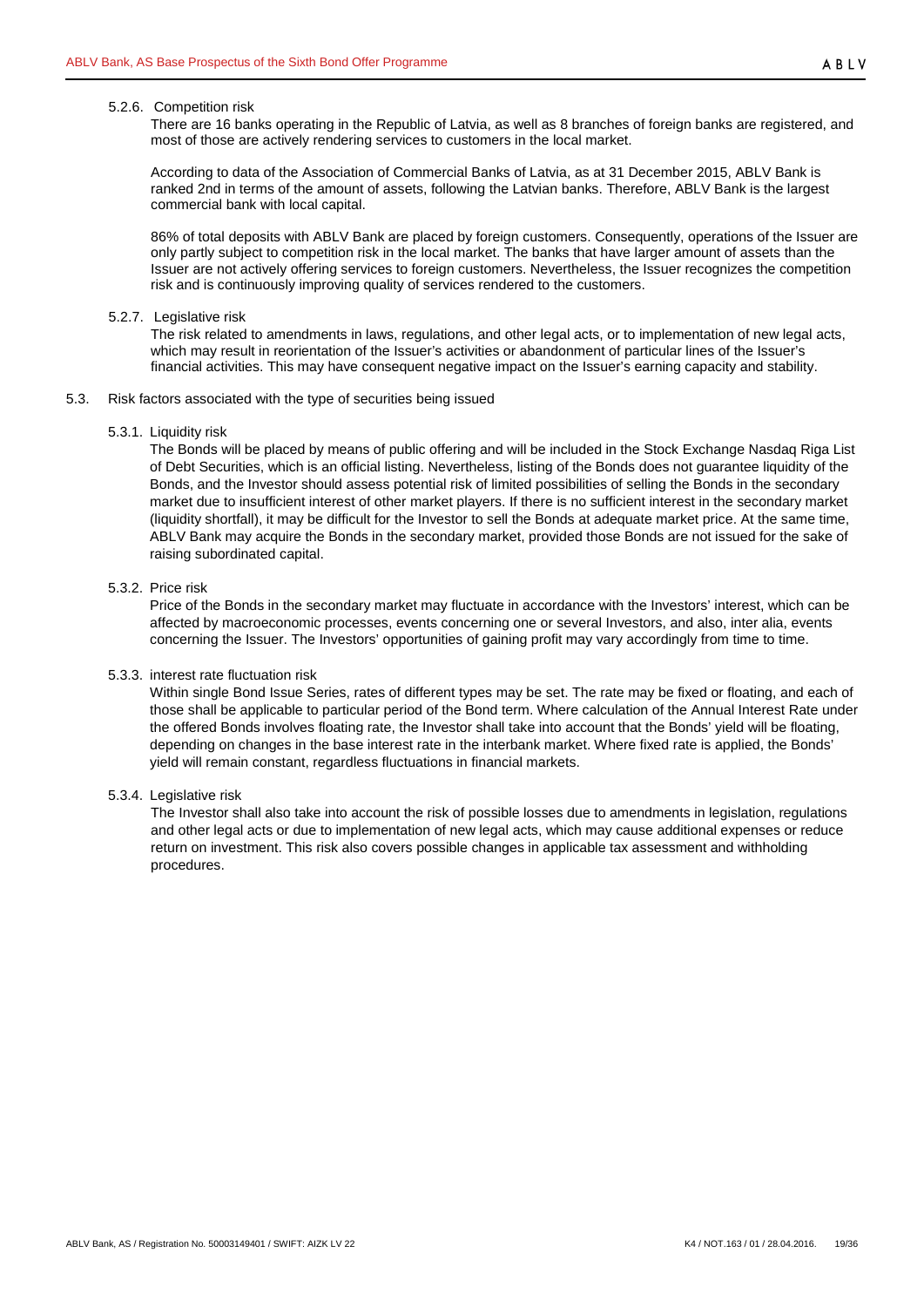#### <span id="page-19-0"></span>**6. Information on offered securities**

This section of the Base Prospectus contains information on the Bonds that will be issued under the single Sixth Programme described in this Base Prospectus. For each Bond Issue Series performed under the Sixth Programme, there will be the Final Terms produced, providing comprehensive information on terms of the particular Bond Issue Series.

Objective of each Bond Issue Series shall be raising of funds that the Issuer will use for financing its operating activities, including without limitation:

- improvement of the ABLV Bank assets' and liabilities' distribution into maturity bands;
- increase and maintenance of the liquidity level required for activities of ABLV Bank;

or

• raising of funds for increase of the ABLV Bank subordinated capital.

Objective of each Bond Issue Series shall be stated in the Final Terms applicable to the particular Series. For example, the Issuer, without limitation, may state that the acquired funds will be used for increasing the ABLV Bank subordinated capital, pursuant to the REGULATION (EU) No 575/2013 OF THE EUROPEAN PARLIAMENT AND OF THE COUNCIL of 26 June 2013 on prudential requirements for credit institutions and investment firms and amending Regulation (EU) No 648/2012.

#### <span id="page-19-1"></span>6.1. Issue size and securities identification number

Under the Sixth Programme described in this Base Prospectus, the Issuer may issue the Bonds the total value of which amounts to EUR 400 000 000.00 (four hundred million euro) or equivalent in USD (US dollars), at the euro reference rate published by the European Central Bank as at the day of the FCMC making the decision to allow public offering.

In the Final Terms of each Bond Issue Series, the Issuer shall set forth the particular issue size and number of the Bonds. The size of a single Bond Issue Series may not be lower than EUR 1 000 000.00 (one million euro) or equivalent in USD (US dollars), at the euro reference rate published by the European Central Bank as at the day of the Financial and Capital Market Commission making the decision to allow public offering.

Before initial public offering of the respective issue is started and after the documents stipulated in the LCD rules are received from the Issuer, the LCD will register each Bond Issue Series performed under the Sixth Programme and assign ISIN to the Bonds, as well as will ensure posting and accounting of the outstanding Bonds.

For clear identification of each new Bond Issue Series, the title of the Final Terms will contain the sequence number of the programme, as well as sequence number and currency of the series. Under each Bond Issue Series, securities of only one category may be issued. Therefore, each Series will have one single ISIN, different from that of other Bond Issue Series.

The Issue Series size may be increased before the public offer end date, but not later than 4 (four) working days prior to the public offer end date, by amending the Series Final Terms and submitting the order to the LCD for posting additional number of the Bonds applying the ISIN code previously used for posting initial Bonds. After the public offer end date, the Issuer may not increase the Issue Series size. If amendments to the Final Terms are made, those shall be published in the same way as the Final Terms.

#### <span id="page-19-2"></span>6.2. Securities details, type and form

Under the Sixth Programme described in this Base Prospectus, the Issuer will issue the Bonds.

The Bonds are freely transferrable securities that represent the Issuer's debt to the owners of the Bonds without additional collateral. All Bonds issued under the Sixth Programme are supposed to be admitted to the regulated market, ensuring their public trading.

The Bonds are dematerialized bearer securities without restraint on alienation – transferrable securities.

According to the Financial Instrument Market Law, in the Republic of Latvia, posting and accounting of dematerialized securities admitted to trading on a regulated market shall be ensured by the LCD.

Pursuant to the Financial Instrument Market Law, the Bonds are held by credit institutions and investment brokerage companies. The LCD performs accounting of financial instruments, including the Bonds, owned by a credit institution or an investment brokerage company, as well as overall accounting of financial instruments owned by customers of the respective credit institution or investment brokerage company and held thereby.

#### <span id="page-19-3"></span>6.3. Issue currency

Under the Sixth Programme, the Bonds may be issued in EUR or USD. Currency of each Bond Issue Series under the Sixth Programme shall be specified in the Final Terms.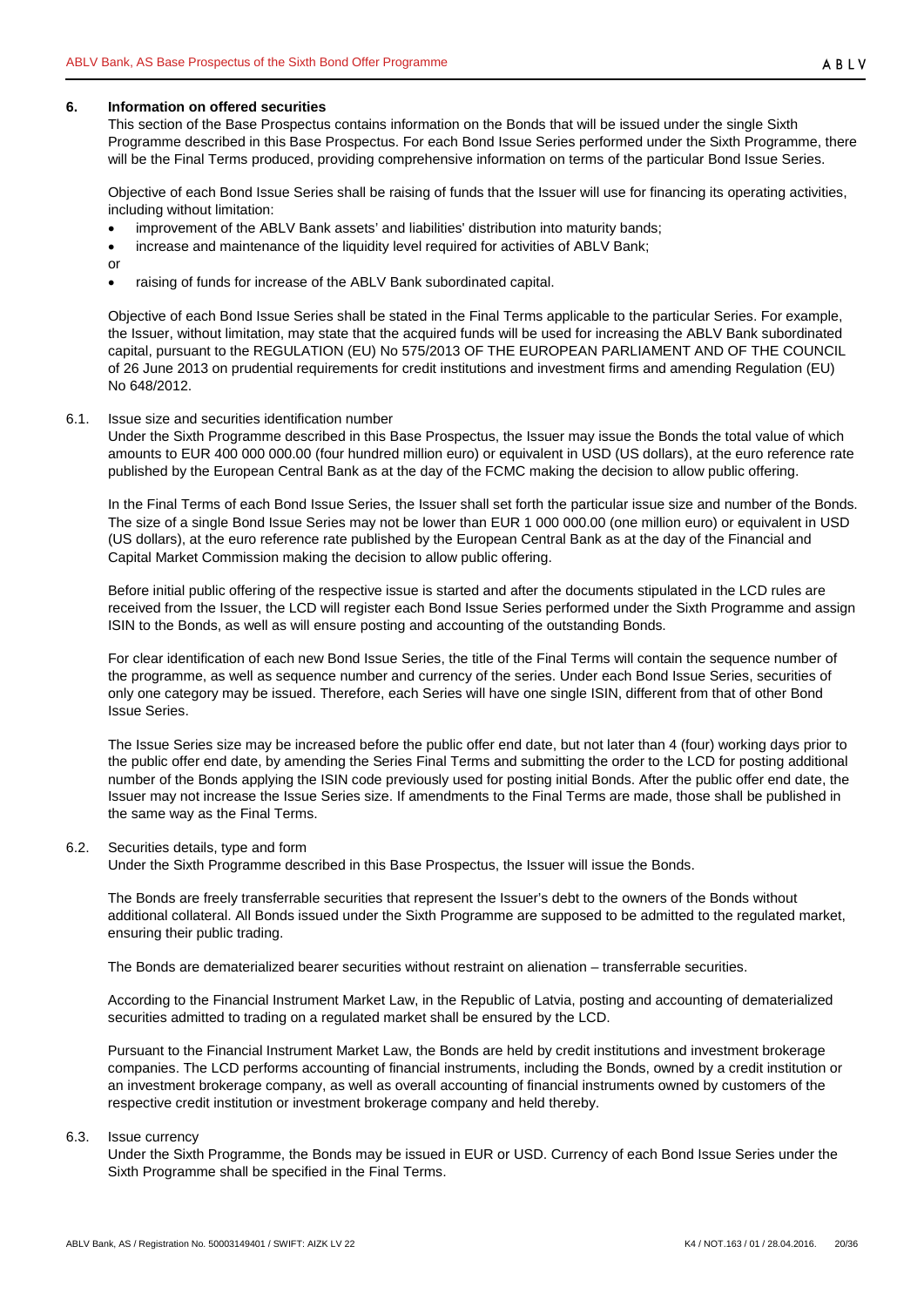#### <span id="page-20-0"></span>6.4. Issue and single Bond face value

Size of each Bond Issue Series is equal to the total number of Bonds issued within the particular series multiplied by face value of a single Bond. The number and Face Value of the Bonds shall be stated in the Final Terms accordingly.

#### <span id="page-20-1"></span>6.5. Legal acts regulating the issue

Issue of the Bonds shall be performed in accordance with the following:

- the Commercial Law;
- the Financial Instrument Market Law;
- the LCD rules;

and other effective applicable legal acts.

<span id="page-20-2"></span>6.6. Annual Interest Rate

Annual Interest Rate of each Bond Issue Series under the Sixth Programme shall be specified in the Final Terms.

Rates of different types may be set within single Bond Issue Series, where each of those shall be applicable to particular period of the Bond term. The Annual Interest Rate may be fixed or floating.

In case of fixed rate set, the Interest Income shall be determined and stated in the Final Terms of each Bond Issue Series. Several fixed rates may be set within single Bond Issue Series, where each of those shall be applicable to particular period of the Bond term.

In case of floating rate set, variable money market index (base rate) and risk premium shall be stated in the Final Terms of the Bond Issue Series. Interest Income for the following periods shall be calculated in accordance with the formula provided in paragraph [6.9](#page-21-0) of the Base Prospectus. The base rate: EURIBOR (EUR) or LIBOR (USD) is published at the Bank of Latvia home page. The Interest Income rate for the following interest income period shall be set 5 (five) working days prior to the next date of the Interest Income payment, and this rate shall be effective throughout the following Interest Income period. The Interest Income rate shall be rounded off to two decimal places applying the following principle:

- if the third decimal digit is equal to or smaller than 4, the value is rounded down;
- if the third decimal digit is from 5 to 9, the value is rounded up.

In case of floating rate set, the Issuer shall publish a notice on the Interest Income rate set for the following period at the home page **www.ablv.com** at least 4 (four) working days prior to the next date of the Interest Income payment. This Interest Income rate shall also be published in the Stock Exchange Nasdaq Riga information system.

<span id="page-20-3"></span>6.7. Conditions of the Interest Income payment

The Investor shall be entitled to receive the Interest Income.

The dates of calculating and paying the Interest Income accrued under the Bonds shall be stated in the Final Terms of each Series. Since it may be possible that tax should be withheld from the Interest Income, the Issuer shall determine the payment date to be not earlier than the second working day and not later than the fifth working day after the calculation date.

The Issuer may issue the Bonds at a discount from the Face Value, meaning that no interest income will be paid during some period (no coupon payment).

The procedure of paying the Interest Income is stipulated by the LCD rules No. 8 On Payment of Dividends, Coupons, Principal, and Other Cash Proceeds. When paying the interest income, ABLV Bank shall credit all payable amount to the LCD cash account. The LCD shall transfer the funds to the account holders on the Interest Income payment date in accordance with the number of the Bonds present in correspondent accounts on the Interest Income calculation date. The Interest Income amount shall be credited to the cash accounts of the Bond owners by the account holder (that the securities account of the Bond owner is opened with) within one working day after the funds are received.

Should the Interest Income payment date appear to be a holiday, the Issuer shall pay the Interest Income on the next working day following the holiday.

#### <span id="page-20-4"></span>6.8. Redemption of the Bonds

The Investor shall be entitled to receive the Face Value of the Bonds. The Face Value of the Bonds shall be repaid at the Bonds maturity by making a lump-sum payment.

For each Bond Issue Series under the Sixth Programme, the Face Value and maturity of the Bond shall be set forth in the Final Terms, but the latter shall not exceed 12 (twelve) years.

The Issuer shall pay the Face Value on the Bonds maturity date in accordance with the LCD rules No. 8 On Payment of Dividends, Coupons, Principal, and Other Cash Proceeds.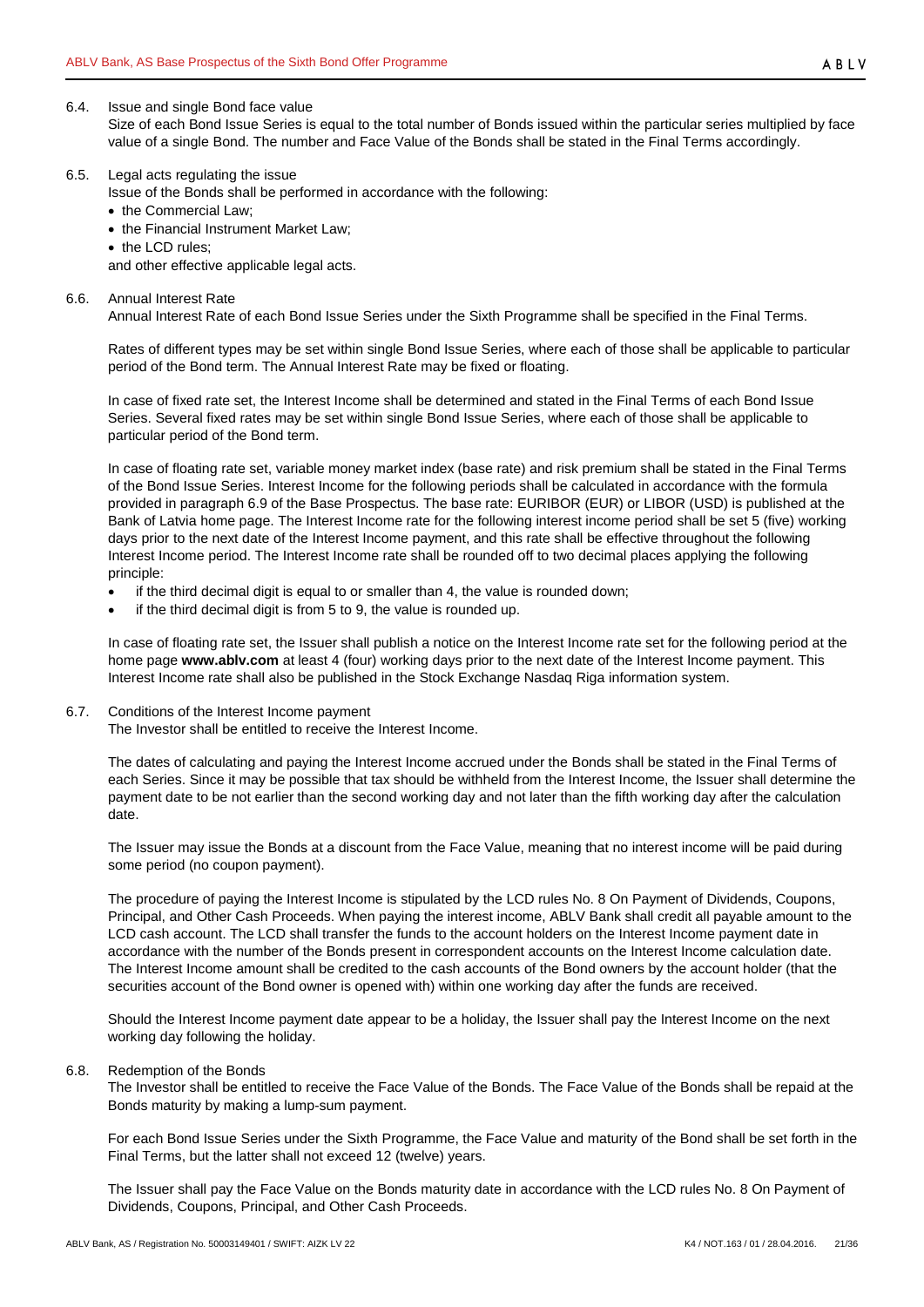Should the Bonds maturity date appear to be a holiday, the Issuer shall pay the Face Value of the Bonds on the next working day following the holiday. Should the Issuer fail to make settlement under redemption of the Bonds on the date set forth in the Final Terms, the Investor shall be entitled to lodge a claim to the Issuer demanding payment of the Face Value not earlier than in 4 (four) working days after the set Bonds maturity date.

The Issuer shall be entitled to prematurely redeem the part of the Bond issue the initial placement of which was not performed, as well as the Bonds that the Issuer purchased in the secondary securities market or acquired otherwise in compliance with provisions of the normative acts, provided that normative acts contain no limitations with regard to such redemption.

The Bonds intended for raising subordinated capital may be called, redeemed, or repurchased by the Issuer before maturity only given a prior permission of the FCMC and not before 5 (five) years after the date of issue.

The Issuer shall not be entitled to prematurely redeem the Bonds owned by the Investor, unless the Final Terms of the Bond Issue Series provide otherwise.

It will be stated in the Final Terms whether the Investor is entitled to claim the Face Value and accrued interest to be repaid by the Issuer before maturity (*put option*) within the Series.

Should the Bonds, or a part of those, be redeemed prematurely, the Issuer shall make a corresponding notice in the Stock Exchange Nasdaq Riga information system, the Central Storage of Regulated Information (ORICGS), and at home page **[www.ablv.com](http://www.ablv.com/)** at least 4 (four) working days in advance, stating the number of the Bonds being redeemed, their amount at face value, the date of premature redemption, and the issue size that remains outstanding in the secondary market.

Other rights and obligations of the Investors arising out of the Bonds and not mentioned in this Base Prospectus shall be exercised in accordance with effective laws of the Republic of Latvia and subordinate legislation.

## <span id="page-21-0"></span>6.9. Method of calculating accrued Interest Income under interest-bearing Bonds

- Interest Income under a single Bond for each interest income period is calculated considering the following:
- the Face Value of the Bond:
- the Annual Interest Rate in the corresponding Interest Income period;
- number of days in the Interest Income period.

It is assumed that a single Interest Income period consists of 180 (one hundred eighty) days, and one year consists of 360 (three hundred sixty) days (30E/360 principle, where E – number of full months).

The Interest Income amount shall be calculated as follows:

 $CPN = F * C / 2$ , where

CPN – the amount of accrued Interest Income payable in the issue currency per one Bond;

F – face value of a single Bond;

C – Annual Interest Rate.

Between the payment dates, the amount of Interest Income shall be calculated as follows:  $AI = F \times C / 360 \times D$ , where

AI– accrued interest;

F – face value of a single Bond;

- C Annual Interest Rate;
- D number of days since the beginning of the interest accrual period.
- <span id="page-21-1"></span>6.10. Method of calculating the Bond price of the Bonds issued at a discount from the Face Value

The Bond price shall be calculated as discounted price to the Bond Face Value, using the following formula:

$$
P = \frac{F}{\left(1 + \frac{Y}{2}\right)^{\frac{D_1}{2}}}
$$
, where

P – Bond price;

F – Bond Face Value;

Y – yield expressed as interest rate p.a. till the end date of the period during which the Interest Income is not supposed to be paid;

D1 – number of days from the settlement day till the end date of the period during which the Interest Income is not supposed to be paid;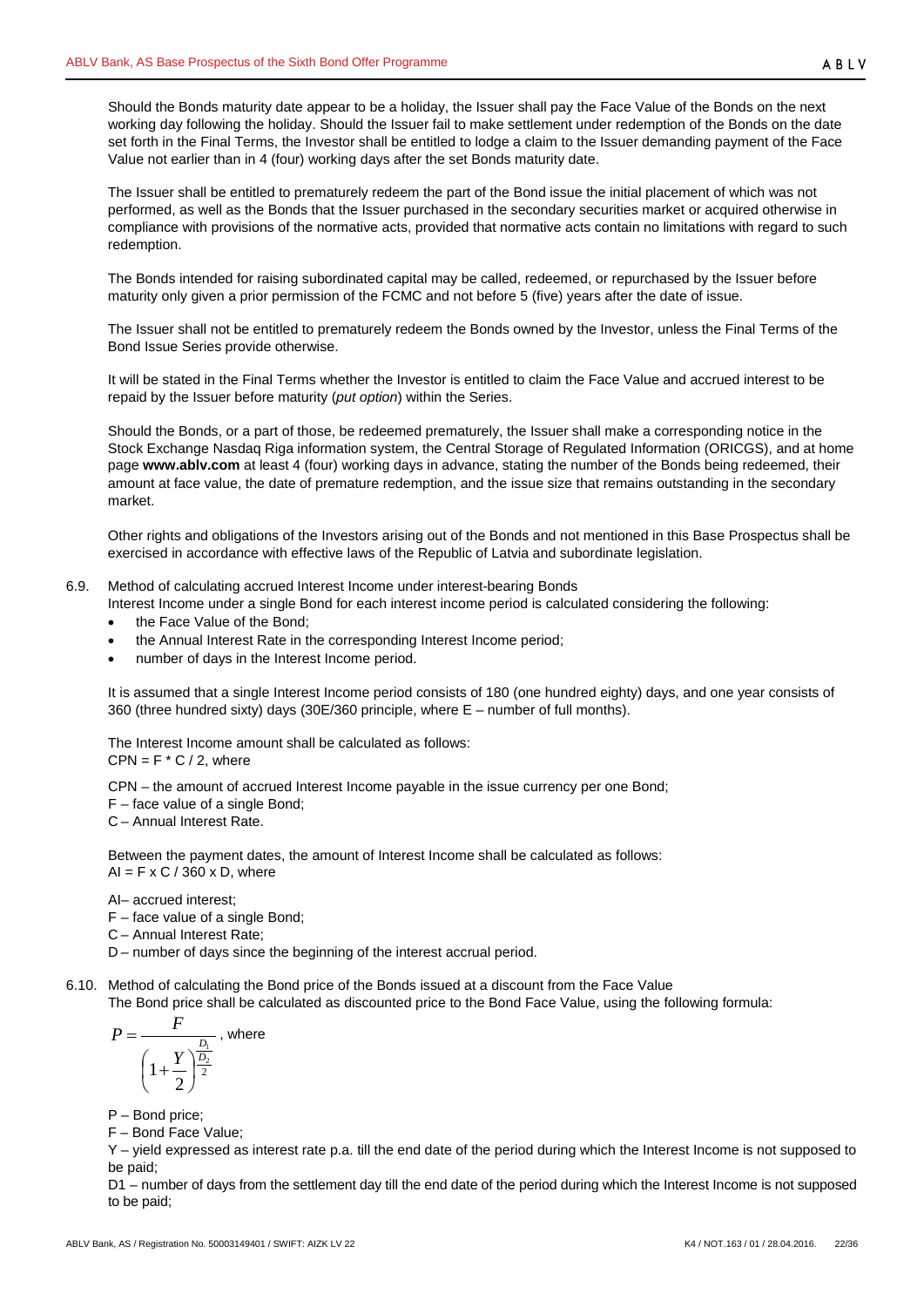#### D2 – number of days in a year.

After the end of the period during which the Interest Income is not supposed to be paid, the Interest Income shall be calculated according to the formula provided in paragraph [6.9](#page-21-0) of the Base Prospectus.

According to the Day Count Convention, a year is assumed to consist of 360 days.

#### <span id="page-22-0"></span>6.11. Decisions on the Bond issue

The Bonds are issued and public offering is performed pursuant to the following decisions of ABLV Bank:

- decision on the bond issue of the extraordinary meeting of shareholders, dated 7 April 2016 (Minutes No. 1, paragraph 5.11), pursuant to which public offering, issue, and admission to the regulated market of the Bonds the total amount of which is up to EUR 400 000 000 (four hundred million euro) or equivalent in USD (US dollars), at the euro reference rate published by the European Central Bank as at the day of the FCMC making the decision to allow public offering, is supposed to be performed before 1 May 2017, allowing the possibility that the total amount of the Bonds may be issued within one issue or divided into several issues, provided the maturity period of any single issue does not exceed 12 (twelve) years after the respective issue;
- decision of the Board on approving the Base Prospectus of the Sixth Bond Offer Programme, dated 7 April 2016 (Minutes No. V–27, paragraph 1), pursuant to which terms and conditions of the Sixth Bond Offer Programme are approved, which, inter alia, stipulate the total amount of the Bonds to be issued being up to EUR 400 000 000 (four hundred million euro) or equivalent in USD (US dollars), at the euro reference rate published by the European Central Bank as at the day of the FCMC making the decision to allow public offering, provided the maturity period of any single issue does not exceed 12 (twelve) years after the respective issue, and the terms and conditions of each particular issue are set forth in the final terms, stating the precise issue size, currency, face value and coupon rate of the bonds, issue period and procedures therein;
- decision of the Board on the Base Prospectus of the Sixth Bond Offer Programme including recommendations of the Financial and Capital Market Commission, dated 22 April 2016 (Minutes No. V–31, paragraph 1), pursuant to which terms and conditions of the Sixth Bond Offer Programme have been amended and approved.

The Final Terms of each Bond Issue Series shall be approved by a decision of ABLV Bank Board.

#### <span id="page-22-1"></span>6.12. Restrictions on free transferability of the bonds

The Bonds are freely transferrable securities. Therefore, there are no restrictions on transferability of securities.

<span id="page-22-2"></span>6.13. Subordination of the Bonds

Objective of each Bond Issue Series shall be stated in the Final Terms.

If objective of the Bond Issue Series is raising of funds that the Issuer will use as subordinated capital, the Investor shall be informed that in case of the Issuer's insolvency the Investor's claims to the Issuer arising out of the Bonds will be satisfied after claims of all other creditors, but before satisfying claims of the shareholders.

Pursuant to Article 63 of the REGULATION (EU) No 575/2013 OF THE EUROPEAN PARLIAMENT AND OF THE COUNCIL of 26 June 2013 on prudential requirements for credit institutions and investment firms and amending Regulation (EU) No 648/2012, the following requirements apply to the bonds intended for raising subordinated capital and recognized as Tier 2 instruments:

- original maturity of at least 5 (five) years;
- the claim on the principal amount of the bonds under the provisions governing the instruments is wholly subordinated to claims of all non-subordinated creditors;
- where the bonds include one or more call options, the options are exercisable at the sole discretion of the Issuer;
- such bonds may not be called, redeemed or repurchased by the Issuer before the minimum period of 5 (five) years elapses, except in case of the Issuer's insolvency or liquidation;
- the bonds intended for raising subordinated capital may be called, redeemed, or repurchased before maturity only given a prior permission of the FCMC and not before 5 (five) years after the date of issue;

as well as other requirements pursuant to Article 63 of the REGULATION (EU) No 575/2013 OF THE EUROPEAN PARLIAMENT AND OF THE COUNCIL of 26 June 2013 on prudential requirements for credit institutions and investment firms and amending Regulation (EU) No 648/2012.

For the purposes of this Base Prospectus, the Issuer shall be an institution that borrows funds by issuing the Bonds. If provided for in the Final Terms of the Issue Series, the Issuer also may borrow funds by issuing the Bonds for the sake of raising subordinated capital.

## <span id="page-22-3"></span>6.14. Representation of the Investors

This Base Prospectus of the Sixth Programme has no provisions for, or restrictions on, the rights to establish an organization of the Investors' representatives. In case of the Issuer's insolvency, each Investor shall be entitled to represent its interests at the meetings of creditors. In case of the Issuer's insolvency, any Investor's rights to get back its investment shall be equal to those of other similar creditors.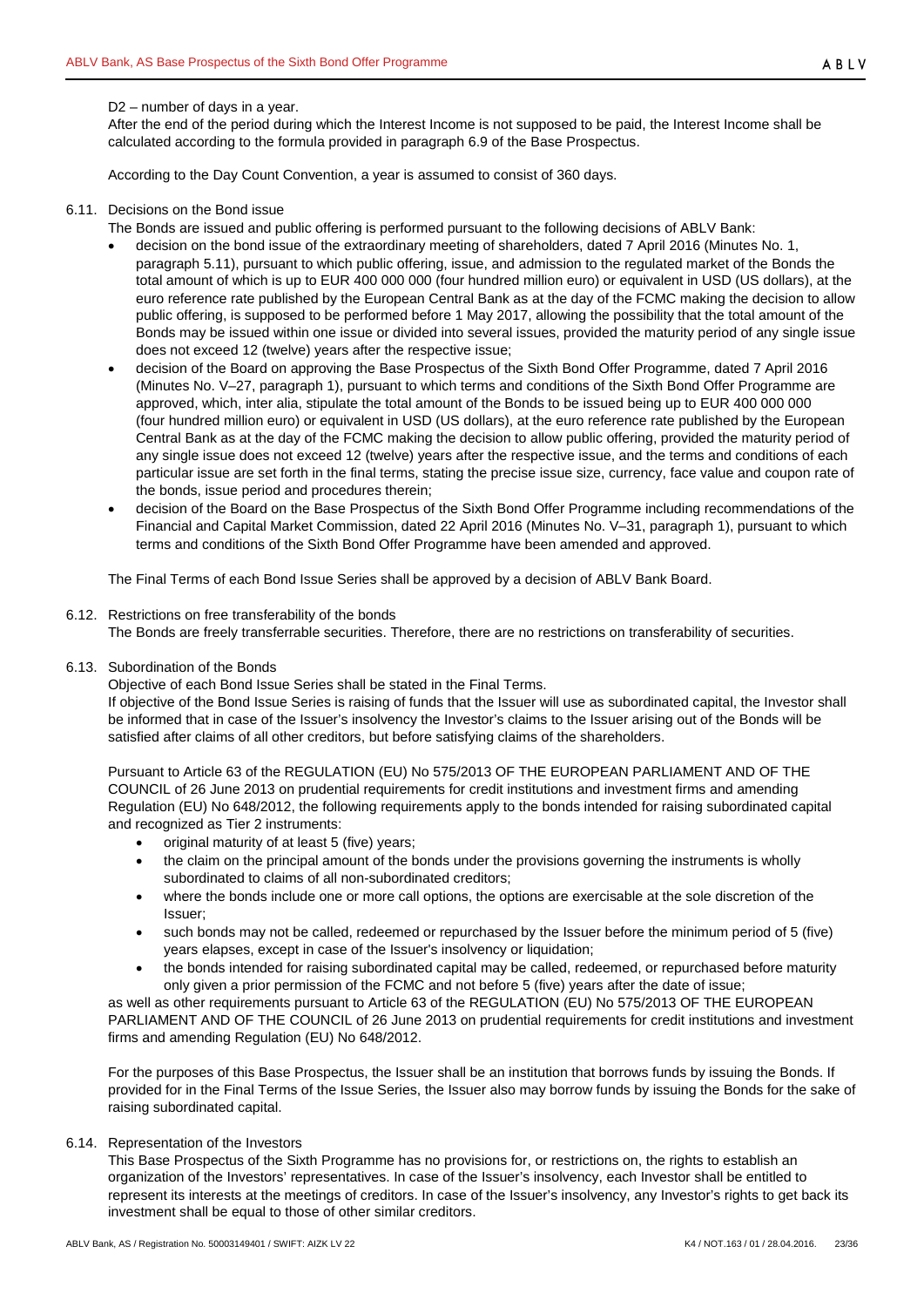# <span id="page-23-0"></span>**7. Taxation of income derived from the Bonds**

#### **Notice**

- The information provided in this Base Prospectus section represents the general information and does not refer to special conditions about which the Issuer has no precise data. Therefore, the information provided in this Base Prospectus section shall not be treated as legal or tax advice.
- This Base Prospectus section does not contain complete information on all taxes applicable to the Investor and investment in the Bonds.
- The provided summary is based on the normative acts of the Republic of Latvia effective as at the moment of approving the Base Prospectus. Tax rates and payment conditions may change during the period from approval of this Base Prospectus till the moment of gaining the income. The Issuer has no obligation to inform the Investors on changes in the tax rates and payment conditions.
- Before making a decision on investing in the Bonds, the Investor should independently and, if necessary, engaging a tax advisor, estimate taxes applicable to the investment, pursuant to the provisions of both the Republic of Latvia legal acts and foreign legal acts, in case the Investor is not a resident of the Republic of Latvia.

## <span id="page-23-1"></span>7.1. Determination of the Investor's residence for tax purposes

- For tax purposes, an individual shall be considered a resident of the Republic of Latvia where:
- the declared place of residence of this person is the Republic of Latvia, or
- it stays in the Republic of Latvia for 183 days or more within any 12-month period beginning or ending in the year of taxation, or

it is a citizen of the Republic of Latvia employed abroad by the Republic of Latvia government. If an individual does not meet the above criteria, it shall not be considered a resident of the Republic of Latvia for tax purposes.

A legal entity shall be considered a resident of the Republic of Latvia for tax purposes where it is or should have been established and registered in the Republic of Latvia pursuant to laws of the Republic of Latvia. Other legal entities shall be considered non-residents of the Republic of Latvia for tax purposes.

If there is a tax treaty made with the residence country of a non-resident, the tax reliefs set in the treaty shall be complied with. The procedures for application of reliefs are set in the Republic of Latvia Cabinet Regulations No. 178 of 30 April 2001 the Procedures for Application of Tax Relief Determined in International Agreements for Prevention of Double Taxation and Tax Evasion.

## <span id="page-23-2"></span>7.2. Tax amount

Pursuant to the normative acts effective as at the moment of approving the Base Prospectus, the tax rate of 10% of the interest income amount shall be applied to the interest income paid to an individual, the residents of the Republic of Latvia. Regarding the interest income paid to an individual that is not a resident of the Republic of Latvia, no tax will be withheld at source, except where this individual is in the low-tax or tax-free country or territory pursuant to the Republic of Latvia Cabinet Regulations No. 276 of 26 June 2001 (Regulations on Low-Tax or Tax-Free Countries and Territories). This being the case, the payer of interest shall withhold the tax at the rate of 5%.

Regarding the interest income paid to a legal entity, no tax will be withheld at source, except where the legal entity is registered in the low-tax or tax-free countries or territories listed in the Republic of Latvia Cabinet Regulations No. 276 of 26 June 2001 (the Regulations on Low-Tax or Tax-Free Countries and Territories). This being the case, the payer of interest shall withhold the tax at the rate of 5%. A non-resident legal entity that receives interest payments shall pay taxes in accordance with effective legislation of its country.

## <span id="page-23-3"></span>7.3. Responsibility of the Issuer

The Issuer shall be responsible for withholding and payment of taxes in compliance with the procedures and amount stated in the Republic of Latvia normative acts. The Issuer shall not be responsible for payment of taxes where the Republic of Latvia normative acts do not stipulate the Issuer's duty to assess and withhold the tax amount before making Interest Income payments.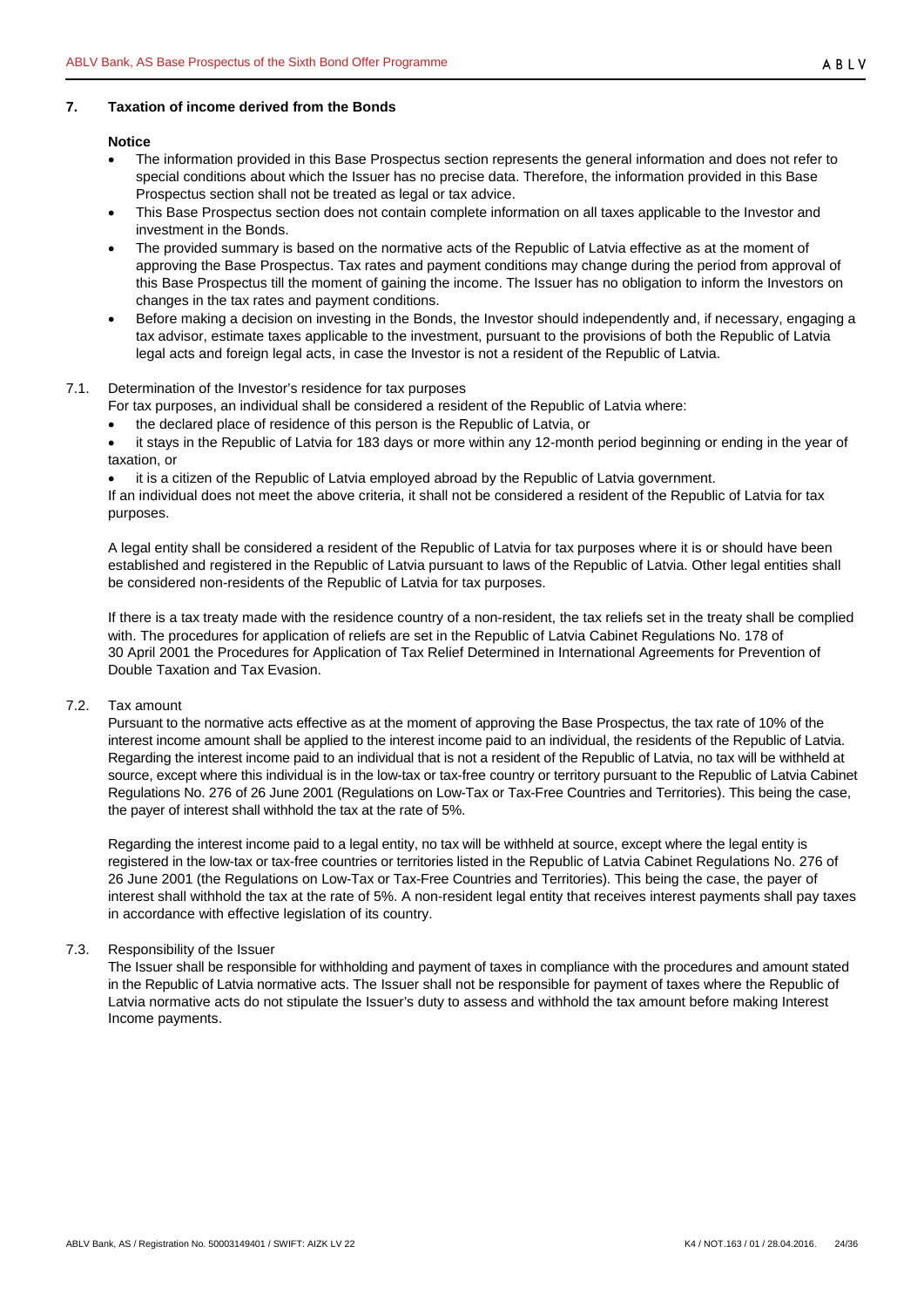#### <span id="page-24-0"></span>**8. Terms and conditions of the offer**

Under the Sixth Bond Offer Programme, the Issuer will issue one or several Series of the Bonds. The Investors are offered to acquire the Bonds denominated in EUR or USD. The Bonds are bearer debt securities without restraint on alienation. The Face Value of a single Bond and the total face value of a single Series shall be stated in the Final Terms, whereas overall face value of the Bonds issued under the Sixth Programme described in this Base Prospectus will not exceed EUR 400 000 000.00 (four hundred million euro) or equivalent amount in USD, at the euro reference rate published by the European Central Bank as at the day of the FCMC making the decision to allow public offering.

#### <span id="page-24-1"></span>8.1. Issue size

Issue size of each Bond Issue Series shall be stated in the Final Terms. Each issue of the Bonds shall be deemed performed to the amount of the placed Bonds. Not placed Bonds will be redeemed before being admitted to trading on the regulated market. Only Bonds actually placed will be admitted to trading on the regulated market. The Issuer will inform on the total amount of actually placed Bonds by publishing this information at the home page **www.ablv.com** within 10 (ten) working days after the public offer end date.

#### <span id="page-24-2"></span>8.2. Determination of the securities' price for initial placement transactions

During the initial placement, the Bonds will be sold at the price determined by decision of ABLV Bank Board at least 4 (four) working days prior to the start date of the Bonds' initial placement, and this price will be stated in the Final Terms and at ABLV Bank home page **[www.ablv.com](http://www.ablv.com/)**. The information will be also published in the Central Storage of Regulated Information (ORICGS).

ABLV Bank Board will determine the Bonds' price depending on the situation in secondary market of similar securities then present and, in particular, based on evaluation of the demand in the securities market and yield of comparable market instruments. The price determined by ABLV Bank for the Bond Issue Series will be the same for all Investors and will remain constant throughout the whole initial placement period.

ABLV Bank Board shall determine the Face Value and the price of the Bonds' initial placement expressed as percentage of the Face Value.

Purchasing the Bonds during the initial placement period, the Investor will have to transfer just set Bond sale price to the Issuer for each Bond unit being purchased.

Additional expenses under the transaction, which might include, without limitation, fees for account opening, for transaction conclusion and execution, may vary in different Investment Companies, and the Investor can find those out in the respective Investment Company engaged by the Investor in concluding the Bonds' purchase transaction as intermediary. ABLV Bank will not receive the said additional payments and shall not be responsible for those additional expenses.

## <span id="page-24-3"></span>8.3. Term of the public offering and application process

The public offer start date shall be the next day after receiving the FCMC permission for making public offer or the date specifically stated in the Final Terms of the Bond Issue Series under the Sixth Programme.

The public offer end date shall be stated in the Final Terms of each Bond Issue Series under the Sixth Programme. Initially planned public offer period is a period of time within which the Investor or the Investment Company may submit an order for purchasing the Bonds, and it will be stated in the Final Terms of the Bond Issue Series.

The Issuer shall perform initial placement of the Bonds by means of their direct sale.

## <span id="page-24-4"></span>8.4. Procedure of the Bonds' initial placement

Under initial placement, the Issuer sells the Bonds to the Investors, following the procedure indicated below.

- The transactions shall be executed at the price set forth in the Final Terms of the Bond Issue Series, which will be expressed as percentage of the Face Value.
- The transactions shall be concluded during the initial distribution period stated in the Final Terms of offer of the Bond Issue Series and within size of the Bond Issue Series.
- The Investor shall submit an order for purchasing the Bonds to the chosen Investment Company.
- Representative of the Investment Company or the Investor itself, if it has a financial instruments account opened with ABLV Bank, shall contact the Issuer. The time of executing the transaction, phone number and contact person shall be stated in the Final Terms of the Bond Issue Series.
- The date or dates of selling the Bonds shall be stated in the Final Terms of the Bond Issue Series.
- The Final Terms of the Bond Issue Series shall state the date or dates on which ABLV Bank Board shall make a decision on concluding the transactions in accordance with the sequence in which orders have been submitted, although ABLV Bank shall retain the right to partly execute an order or to deny conclusion of the transaction, also for the sake of limiting possible reputational risk.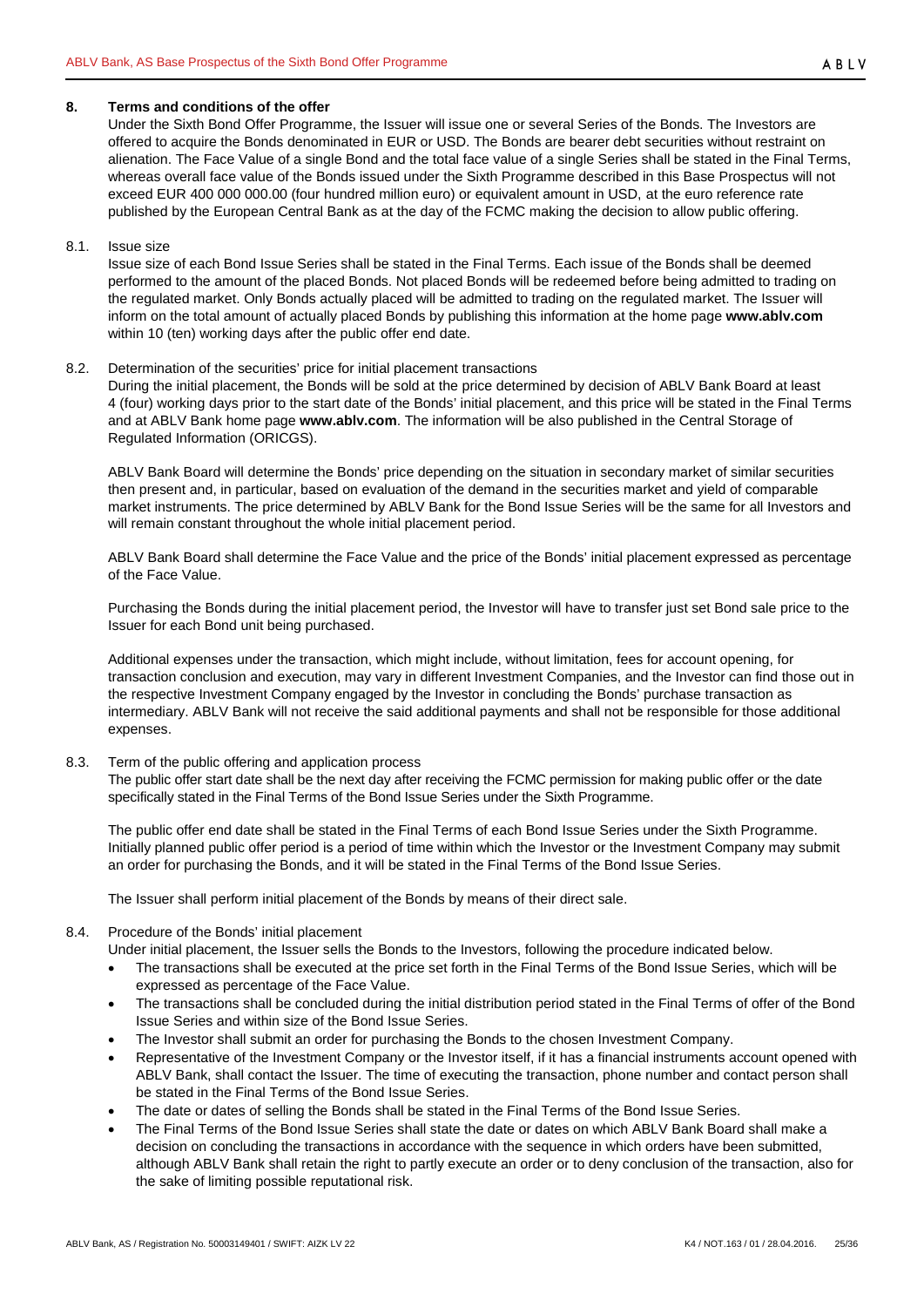• The transactions shall be concluded pursuant to the order completed by the Investor or the Investment Company. The order form will be provided as appendix to the Final Terms of the Bond Issue Series.

There are no restrictions on applying for purchase of the Bonds.

Maximum number of the Bonds that a single Investor may apply for is not set. The Investor may not apply for purchasing less than 1 (one) Bond.

## <span id="page-25-0"></span>8.5. Settlement under initial placement transactions

Settlement under the Bonds' initial placement transactions shall be performed applying the DVP principle, regulated by the corresponding LCD rules of DVP settlement, or not applying the DVP principle, if agreed so by the underwriter and the other party to the transaction. If the transaction parties agree on not applying the DVP principle, the moment of the Bonds' delivery and the moment of payment may be different, but not exceeding T+10, where 'T' stands for the day of concluding the Bond purchase transaction, and '10' is the 10th (tenth) working day after the day of concluding the Bond purchase transaction.

Unless stated otherwise in the final terms, DVP shall be executed on the T+3 day, where 'T' stands for the day of concluding the Bond purchase transaction, and '3' is the 3rd (third) working day after the day of concluding the Bond purchase transaction. In case of applying the DVP principle, on the 3rd (third) working day after the day of concluding the Bond purchase transaction, the Investor shall ensure funds necessary for paying for purchase of the Bonds in the Investor's account opened with the Investment Company that acted as intermediary in concluding the Bond purchase transaction. On this day, executing DVP, the purchased Bonds shall be credited to the Investor's account provided that the Investor ensured the required amount of funds for paying for the Bonds.

If the parties agree on not applying the DVP principle, the Investor shall ensure funds in the respective account on the day agreed upon by the transaction parties, whereas the Bonds shall be credited to the Investor's account on the day agreed upon by the transaction parties.

The settlement method chosen by the Issuer to be applied to initial placement transactions shall be specifically stated in the Final Terms of each Bond Issue Series.

#### <span id="page-25-1"></span>8.6. Information on the initial placement results

The information on the initial placement results will be published at the Issuer's home page **www.ablv.com** not later than within 10 (ten) working days after the public offer end date, stated in the Final Terms of the offer. Information on results of the initial placement of the Bond Issue Series will be also published in the Central Storage of Regulated Information (ORICGS).

## <span id="page-25-2"></span>8.7. Placement of the Bonds

Under the Sixth Programme, placing of the Bonds shall be performed by the Issuer in accordance with the Bonds' selling procedure during the initial placement.

## <span id="page-25-3"></span>8.8. Depository

Functions of the depository shall be performed by the LCD.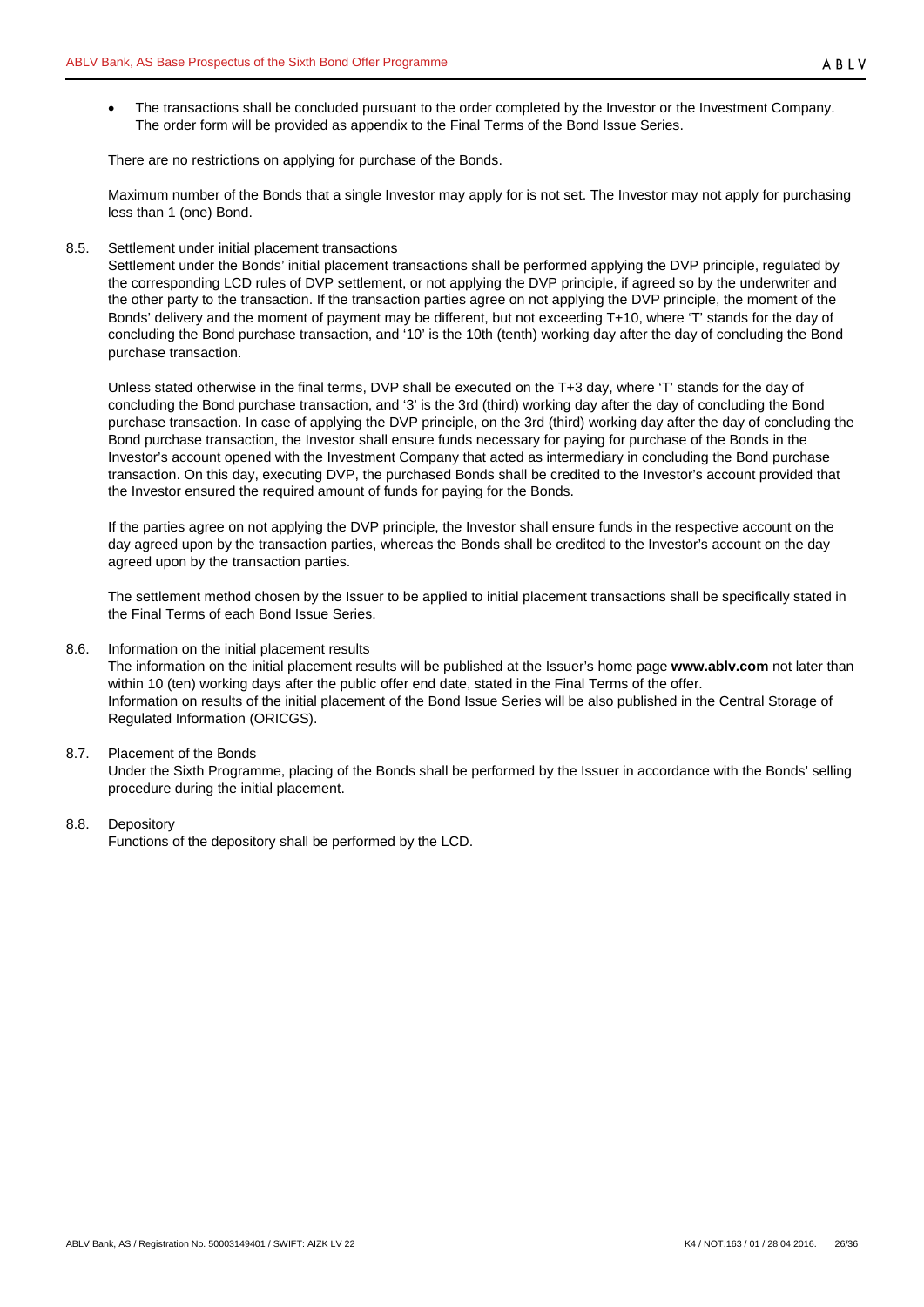#### <span id="page-26-0"></span>**9. Admission to the market**

<span id="page-26-1"></span>9.1. Application for admitting the Bonds to the regulated market

The regulated market maker to which application for including debt securities in the official listing will be submitted is: Stock Exchange Nasdag Riga

| otoon Exonango Habaaq Higa |
|----------------------------|
| registration No.:          |
| legal address:             |
|                            |

registration No.: 40003167049 1 Vaļņu Street, Riga, Latvia

The application shall be submitted for including respective Bonds in the Nasdaq Riga List of Debt Securities, which is an official listing pursuant to the Financial Instrument Market Law. The application for admitting the Bonds to the regulated market shall be prepared in accordance with the Stock Exchange requirements and submitted not later than within 3 (three) months after completion of the initial placement, and there will be all documents and information on the Bond issue attached thereto, as set forth in the Financial Instrument Market Law.

<span id="page-26-2"></span>9.2. Previous issues performed by the Issuer and admitted to the regulated market

As at the day of approving the Base Prospectus of the Sixth Bond Offer Programme, the following issues by ABLV Bank are included in the securities lists of Nasdaq Riga regulated market:

| <b>Bond type</b>                         | <b>ISIN/</b><br><b>Issue name</b>      | <b>Issue size</b> | <b>Discount rate</b><br>(p.a.)    | Coupon rate<br>(p.a.)                                          | Current<br>interest<br>income<br>period | Issue<br>date | <b>Maturity date</b>                                                                    |
|------------------------------------------|----------------------------------------|-------------------|-----------------------------------|----------------------------------------------------------------|-----------------------------------------|---------------|-----------------------------------------------------------------------------------------|
|                                          | Under the First Bond Offer Programme:  |                   |                                   |                                                                |                                         |               |                                                                                         |
| Subordinated<br>discount bonds<br>in EUR | LV0000800936/<br>ABLV SUB EUR 221221   | EUR 15 000 000    | Fixed: 4.80%<br>(till 22.12.2016) | Fixed: 8.00% <sup>1</sup>                                      |                                         | 22.12.2011    | 22.12.2021<br>(the right to<br>prematurely redeem<br>bonds starting from<br>22.12.2016) |
|                                          | Under the Second Bond Offer Programme: |                   |                                   |                                                                |                                         |               |                                                                                         |
| Subordinated<br>discount bonds<br>in EUR | LV0000800977/<br>ABLV SUB EUR 250622   | EUR 5 000 000     | Fixed; 4.50%<br>(till 25.06.2017) | Fixed: 6.00% <sup>1</sup>                                      |                                         | 25.06.2012    | 25.06.2022<br>(the right to<br>prematurely redeem<br>bonds starting from<br>25.06.2017) |
| Subordinated<br>coupon bonds in          | LV0000800985/<br>ABLV SUB USD 270622   | USD 20 000 000    |                                   | Fixed; 4.50%<br>(till 27.06.2017)                              | 27.12.2015 -<br>26.06.2016              | 27.06.2012    | 27.06.2022 (the right<br>to prematurely<br>redeem bonds                                 |
| USD                                      |                                        |                   |                                   | Fixed; 6.00% <sup>1</sup>                                      |                                         |               | starting from<br>27.06.2017)                                                            |
| Subordinated<br>discount bonds<br>in USD | LV0000801124/<br>ABLV SUB USD 180323   | USD 20 000 000    | Fixed: 4.50%<br>(till 18.03.2018) | Fixed; 6.00% <sup>1</sup>                                      |                                         | 18.03.2013    | 18.03.2023<br>(the right to<br>prematurely redeem<br>bonds starting from<br>18.03.2018) |
|                                          | Under the Third Bond Offer Programme:  |                   |                                   |                                                                |                                         |               |                                                                                         |
| Subordinated<br>discount bonds<br>in USD | LV0000801173/<br>ABLV SUB USD 270623   | USD 20 000 000    | Fixed; 4.25%<br>(till 27.06.2018) | Fixed; 6.00% <sup>1</sup>                                      |                                         | 27.06.2013    | 27.06.2023<br>(the right to<br>prematurely redeem<br>bonds starting from<br>27.06.2018) |
| Subordinated<br>discount bonds<br>in EUR | LV0000801181/<br>ABLV SUB EUR 270623   | EUR 20 000 000    | Fixed; 4.25%<br>(till 27.06.2018) | Fixed; 6.00% <sup>1</sup>                                      |                                         | 27.06.2013    | 27.06.2023<br>(the right to<br>prematurely redeem<br>bonds starting from<br>27.06.2018) |
| Subordinated<br>coupon bonds in<br>USD   | LV0000801223/<br>ABLV SUB USD 231023   | USD 15 000 000    |                                   | Fixed: 4.25%<br>(till 22.10.2019)<br>Fixed: 6.25% <sup>2</sup> | $23.10.2015 -$<br>22.04.2016            | 23.10.2013    | 23.10.2023<br>(the right to<br>prematurely redeem<br>bonds starting from<br>23.10.2018) |
|                                          | Under the Fourth Bond Offer Programme: |                   |                                   |                                                                |                                         |               |                                                                                         |
| Straight coupon<br>bonds in USD          | LV0000801421/<br>ABLV FXD USD 080716   | USD 75 000 000    |                                   | Fixed: 2.00%                                                   | $08.01.2016 -$<br>07.07.2016            | 08.07.2014    | 08.07.2016                                                                              |
| Straight coupon<br>bonds in EUR          | LV0000801439/<br>ABLV FXD EUR 080716   | EUR 20 000 000    |                                   | Fixed: 2.05%                                                   | $08.01.2016 -$<br>07.07.2016            | 08.07.2014    | 08.07.2016                                                                              |
| Straight coupon<br>bonds in USD          | LV0000801504/<br>ABLV FXD USD 281016   | USD 75 000 000    |                                   | Fixed; 2.10%                                                   | $28.10.2015 -$<br>27.04.2016            |               | 28.10.2014 28.10.2016                                                                   |
| Straight coupon<br>bonds in EUR          | LV0000801512/<br>ABLV FXD EUR 281016   | EUR 20 000 000    |                                   | Fixed: 1.90%                                                   | $28.10.2015 -$<br>27.04.2016            |               | 28.10.2014 28.10.2016                                                                   |
| Subordinated<br>discount bonds<br>in EUR | LV0000801520/<br>ABLV SUB EUR 271024   | EUR 20 000 000    | Fixed; 4.05%<br>(till 27.10.2019) | Fixed; 6.00% <sup>1</sup>                                      |                                         | 27.10.2014    | 27.10.2024<br>(the right to<br>prematurely redeem<br>bonds starting from<br>27.10.2019) |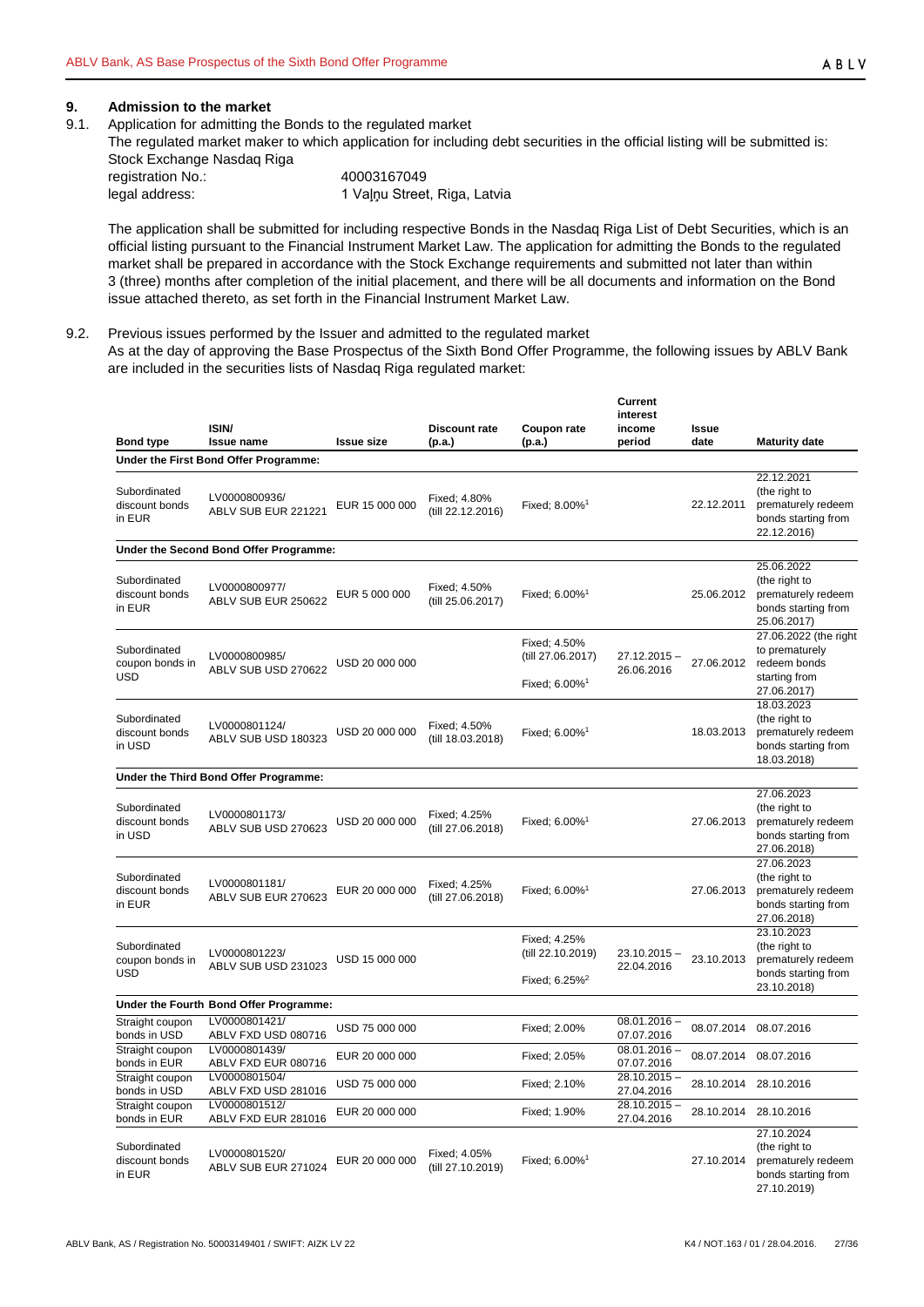| <b>Bond type</b>                         | ISIN/<br>Issue name                   | <b>Issue size</b> | Discount rate<br>(p.a.)           | Coupon rate<br>(p.a.)     | Current<br>interest<br>income<br>period | <b>Issue</b><br>date | <b>Maturity date</b>                                                                       |
|------------------------------------------|---------------------------------------|-------------------|-----------------------------------|---------------------------|-----------------------------------------|----------------------|--------------------------------------------------------------------------------------------|
| Straight coupon<br>bonds in USD          | LV0000801645/<br>ABLV FXD USD 230217  | USD 75 000 000    |                                   | Fixed; 2.20%              | $23.02.2016 -$<br>22.08.2016            | 23.02.2015           | 23.02.2017                                                                                 |
| Straight coupon<br>bonds in EUR          | LV0000801652/<br>ABLV FXD EUR 230217  | EUR 20 000 000    |                                   | Fixed: 1.80%              | $23.02.2016 -$<br>22.08.2016            | 23.02.2015           | 23.02.2017                                                                                 |
|                                          | Under the Fifth Bond Offer Programme: |                   |                                   |                           |                                         |                      |                                                                                            |
| Straight coupon<br>bonds in USD          | LV0000801751/<br>ABLV FXD USD 070717  | USD 75 000 000    |                                   | Fixed; 1.55%              | $07.01.2016 -$<br>06.07.2016            | 07.07.2015           | 07.07.2017                                                                                 |
| Straight coupon<br>bonds in EUR          | LV0000801769/<br>ABLV FXD EUR 070717  | EUR 20 000 000    |                                   | Fixed; 0.80%              | $07.01.2016 -$<br>06.07.2016            | 07.07.2015           | 07.07.2017                                                                                 |
| Subordinated<br>discount bonds<br>in EUR | LV0000801835/<br>ABLV SUB EUR 261025  | EUR 20 000 000    | Fixed: 3.75%<br>(till 26.10.2020) | Fixed; 3.75% <sup>1</sup> |                                         | 26.10.2015           | 26.10.2025<br>(the right to<br>prematurely<br>redeem bonds<br>starting from<br>26.10.2020) |
| Straight coupon<br>bonds in USD          | LV0000801850/<br>ABLV FXD USD 261017  | USD 75 000 000    |                                   | Fixed: 1.65%              | $26.10.2015 -$<br>25.04.2016            | 26.10.2015           | 26.10.2017                                                                                 |
| Straight coupon<br>bonds in EUR          | LV0000801868/<br>ABLV FXD EUR 261017  | EUR 20 000 000    |                                   | Fixed: 0.80%              | $26.10.2015 -$<br>25.04.2016            | 26.10.2015           | 26.10.2017                                                                                 |
| Straight coupon<br>bonds in USD          | LV0000801991/<br>ABLV FXD USD 220218  | USD 75 000 000    |                                   | Fixed: 1.85%              | $22.02.2016 -$<br>21.08.2016            | 22.02.2016           | 22.02.2018                                                                                 |
| Straight coupon<br>bonds in EUR          | LV0000802007/<br>ABLV FXD EUR 220218  | EUR 20 000 000    |                                   | Fixed; 0.70%              | $22.02.2016 -$<br>21.08.2016            | 22.02.2016           | 22.02.2018                                                                                 |

 $1$  Starting from the 6th year, unless the Bank exercises its premature redemption right.

 $2$  Starting from the 7th year, unless the Bank exercises its premature redemption right.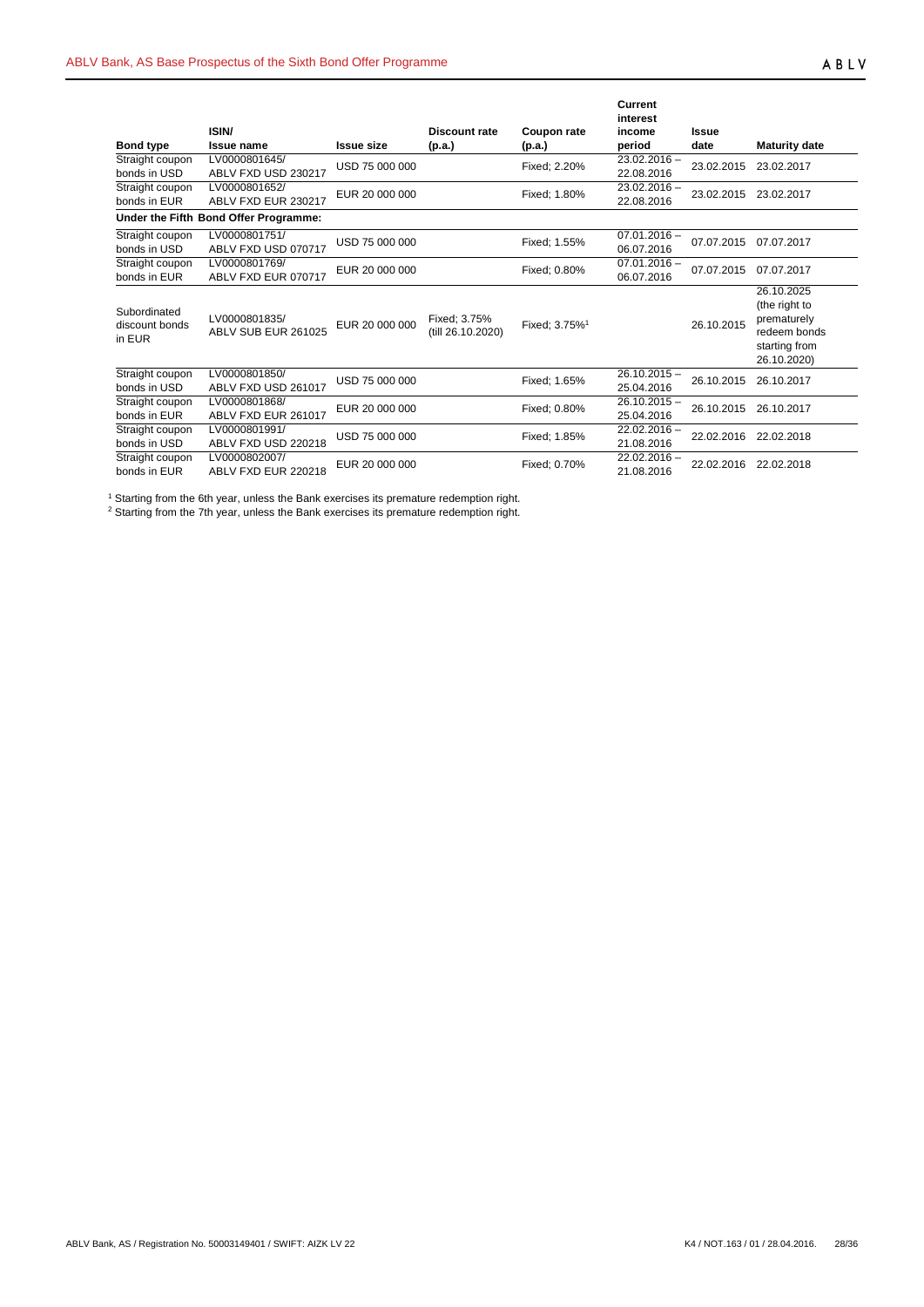#### <span id="page-28-0"></span>**10. Basic information about the issuer**

- <span id="page-28-3"></span><span id="page-28-2"></span><span id="page-28-1"></span>10.1. Basic information about the issuer
	- 10.1.1. Issuer's name
		- ABLV Bank, AS
		- 10.1.2. Issuer's place of registration and registration number

|                        | ABLV Bank, AS                                        |
|------------------------|------------------------------------------------------|
| registration No.:      | 50003149401                                          |
| place of registration: | Riga, the Republic of Latvia Register of Enterprises |
| registration date:     | 17 September 1993                                    |

<span id="page-28-4"></span>10.1.3. Issuer's address, type of business, country of incorporation, and legal acts pursuant to which issuer operates

|                           | ABLV Bank, AS                      |
|---------------------------|------------------------------------|
| legal address:            | 23 Elizabetes Street, Riga, Latvia |
| type of business:         | joint stock company                |
| country of incorporation: | the Republic of Latvia             |

The Issuer operates pursuant to the following legal acts:

- the Credit Institution Law:
- the Commercial Law;

and other Applicable Legal Acts.

#### <span id="page-28-5"></span>10.1.4. Issuer's history and development

The Bank was founded on 17 September 1993. In 1995, there were changes made to the Bank's shareholding structure. Ernests Bernis and Oļegs Fiļs became the Bank's shareholders and executives, and have been working solely in this field since then.

In 1995, the Bank started expanding its activities and founded a branch in Riga. In the following years, the Bank actively worked in the field of providing services to foreign customers, offering them various bank products, mainly related to making payments, and became a notable player in the financial market. The Bank was one of the first to start development of different remote service channels, thus improving service level and ensuring rapid growth.

In 2004, the Bank focused on developing a second line to its primary activities – investment management. There were two affiliate companies founded: ABLV Asset Management, IPAS dealing with investment management, and ABLV Capital Markets, IBAS which provided brokerage services.

In 2008, the Bank adopted new strategy, emphasizing the development of bespoke financial solutions for customers.

Since 2009, the Bank offers a third line of services – advisory on asset protection and structuring.

In 2011, the Bank's name was changed to ABLV Bank, AS.

Alongside with the change of name and visual identity, the Issuer has completed the process of changing its business line, which is aimed at rendering tailored financial services in accordance with the highest standards.

In 2012, ABLV Bank, AS established a subsidiary bank in Luxembourg, ABLV Bank Luxembourg, S.A., in order to develop the existing customer base and strengthen their loyalty, providing larger range of investment and fiduciary services, as well as to attract new customers. ABLV Bank is the first bank from the Baltic countries to establish a subsidiary bank in Luxembourg.

ABLV Bank Luxembourg, S.A. started rendering services to customers in September 2013. Alongside traditional banking products, customers are also offered services, developed especially for customers of the Luxembourg bank: fiduciary deposits, overnight deposits, advisory investment management, etc. ABLV Bank Luxembourg, S.A. combines the high level of ABLV customer service and traditions of the largest European investment centre.

In September 2013, ABLV Bank celebrated its 20-year anniversary. ABLV Bank started operations being one of the smallest banks, and due to the steadily pursuing elaborated strategy the bank managed to successfully overcome all crisis situations, meanwhile retaining its independence, and became the largest private bank in Latvia and one of the three biggest Latvian banks in terms of the amount of assets.

One of the most influential publications in the field of global capital and financial markets, Euromoney, named ABLV Bank, AS the best bank in Latvia under Euromoney Awards for Excellence 2013. During the research, Euromoney examined banking markets of about a hundred countries of the world and granted awards for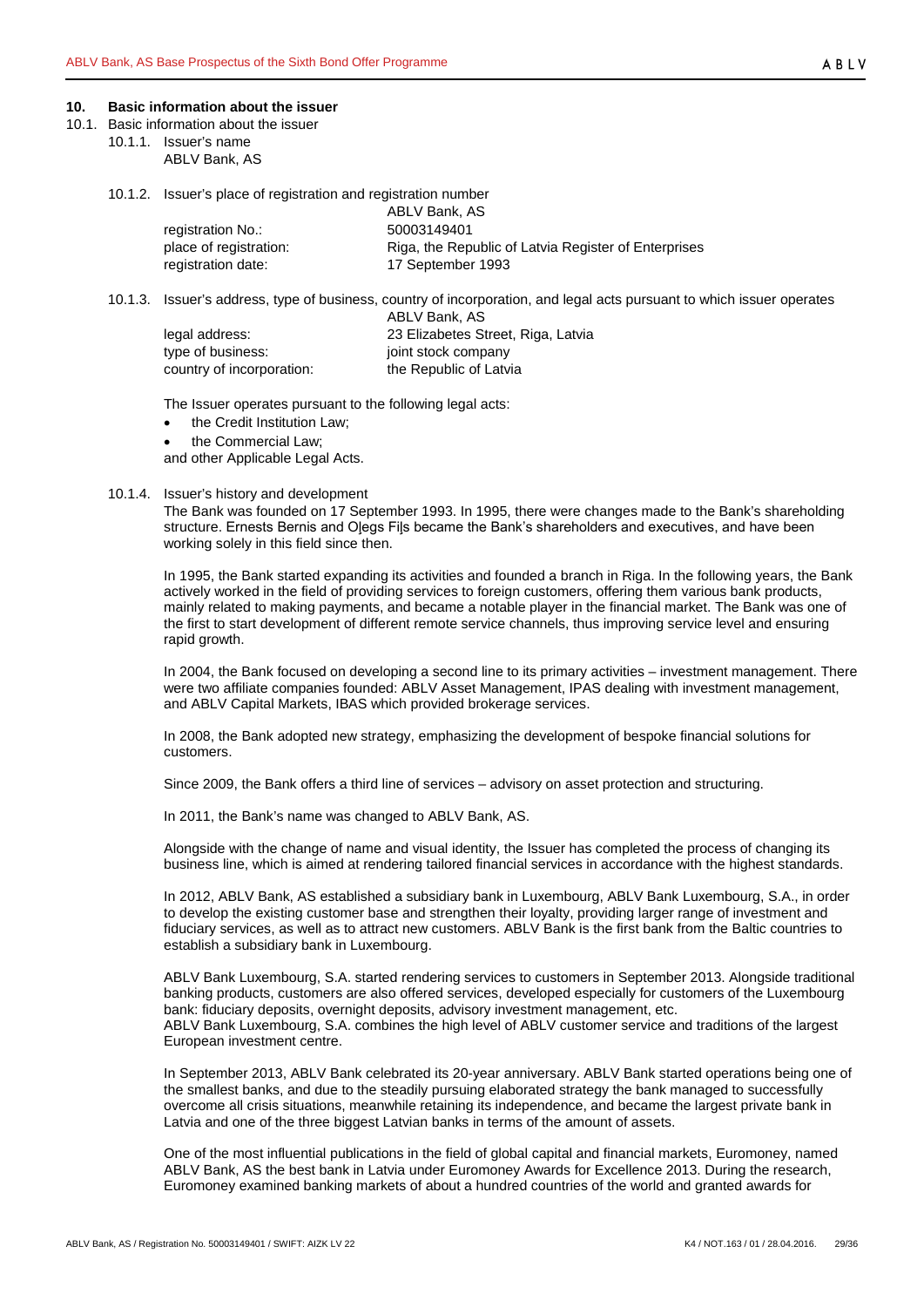excellence to leading financial institutions. The best banks within a region were chosen by Euromoney expert commission that carried out detailed analysis of the companies' performance.

According to the strategy adopted in 2014, ABLV Bank is supposed to become the leading independent private bank in the region and to be the first bank combining traditional banking services, asset management and advisory services in a single client-tailored service offer.

On 4 November 2014, the European single supervisory mechanism became effective, and the eurozone largest banks came under supervision of the ECB. In Latvia, ABLV Bank, AS which is one of the three largest banks in terms of the amount of assets, is also subject to joint supervision by the ECB and the FCMC. Before the ECB started performing supervisory functions, the banks underwent in-depth review of their balance sheets and stress testing – the comprehensive assessment, in which local supervisory authorities of each country and the European Banking Authority (EBA) were involved. Under the assessment, the ECB also applied correlation between asset quality review and stress test results to ensure even more critical assessment of the banks' risky assets. ABLV Bank has successfully passed the comprehensive assessment. The ECB single supervision ensures better availability of information on the banks' situation and thus boosts confidence in the financial sector.

ABLV Bank started performing public bond issues in 2011. The issues of the bonds are performed in accordance with the bank's strategic objectives – to raise sufficient financial resources available in the long term. Diversification of the sources of funding is considered to be an efficient way of achieving this objective, and this means raising financial resources not just in the form of the customers' deposits, but also by issuing the bank's debt securities – bonds. 34 public bond issues have been performed and included in Nasdaq Riga list of debt securities since 2011, including the new ones and those already redeemed. Currently, 21 bond issues are included in the Nasdaq Riga list of debt securities.

Whereas on June 2015, ABLV Bank signed an agreement with the development finance institution ALTUM on cooperation within the programme of providing guarantees under housing loans. Within the programme, ALTUM provides guarantees under loans for housing acquisition or construction granted by commercial banks to families with children.

In 2015, ABLV Bank was named one of the best Latvian export brands. To determine the best exporting brands, the export support movement The Red Jackets, in cooperation with the export advice company GatewayBaltic and financial advice company BDO, examined the performance of more than 1300 Latvian exporting companies the export turnover of which exceeds one million euros. Following the examination, 100 best Latvian exporting brands were determined, and the expert panel nominated 25 most prominent export brands, including ABLV Bank, for the title The Red Jackets.

<span id="page-29-0"></span>10.1.5. Recent events particular to the Issuer which are significantly relevant to the evaluation of the Issuer's solvency Since the day of publishing the last audited financial report, the Issuer has no available information on events that might significantly affect the Issuer's solvency in the current or the following financial periods.

## <span id="page-29-2"></span><span id="page-29-1"></span>10.2. Business overview

10.2.1. Issuer's principal activities

Alongside implementation of the new brand and change of the legal name performed on 23 May 2011, ABLV Bank focuses on the following lines of business:

- financial services:
- investments;
- advisory.

The structure of the Issuer's group is presented in paragraph [10.3.](#page-31-2)

## <span id="page-29-3"></span>10.2.2. Financial services

Major services related to ABLV Bank operating activities are the following:

- **Settlements**
	- ABLV Bank target is to ensure efficient settlements. Therefore, funds in major currencies are credited to a customer's account on the day of their receipt. Whereas processing of outgoing payments is performed in the shortest possible time.
	- Most customers of ABLV Bank submit payment orders using rational and convenient Internetbank solution.
	- To ensure faster processing of payments, ABLV Bank maintains well-considered wide correspondent network.
	- ABLV Bank customers are also offered regular automatic payments, which allow saving time when preparing payment orders and facilitate settlements control, enabling monitoring of execution dates and customer's account balance.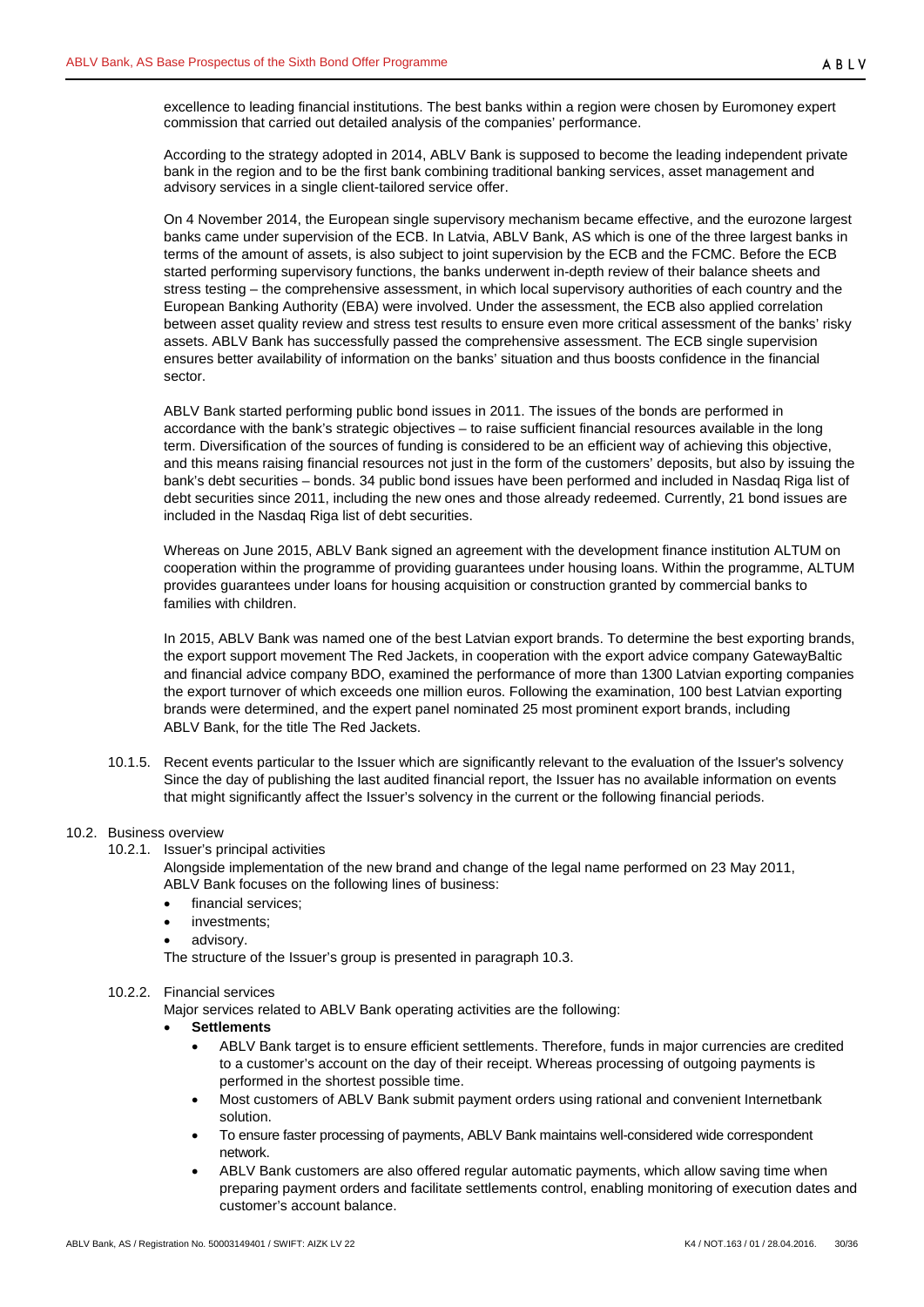# • **Currency exchange**

- Alongside payments in EUR and USD, ABLV Bank also offers payments in RUB and other currencies.
- Due to continual execution of currency exchange transactions and wide partner network, ABLV Bank can ensure favourable exchange rates.
- **Payment cards**
	- Wide choice of payment cards provided by the world's largest payment systems VISA and MasterCard – enables the customer to obtain proper set of cards.
	- Besides common credit and debit cards, ABLV Bank also offers its customers premium cards VISA Platinum and VISA Infinite.

# • **Loans**

Depending on the customer's needs, business and income peculiarities, ABLV Bank offers suitable type of financing and corresponding repayment schedule.

ABLV Bank offers the following:

- overdrafts for short-term financing, including that secured by pledge of investment portfolio;
- credit lines for increasing current assets of the company;
- trade finance opportunities for export and import transactions;
- long-term loans for purchasing real estate, acquiring fixed assets, or developing business.

# • **Documentary operations**

To increase safety of customers' export and import transactions, ABLV Bank offers using the following documentary operations:

- letters of credit;
- documentary collection;
- bank guarantees;
- escrow account.

# • **Fiduciary transactions**

By fiduciary transactions ABLV Bank means agreements on management of customer's funds performed by ABLV Bank pursuing the customer's interests and following the customer's instructions.

# • **Safe deposit boxes**

ABLV Bank offers individual safe deposit box rental for ensuring safe storage of important documents, jewellery, or other valuables of businessmen and wealthy persons. A safe deposit box can only be accessed after mandatory customer identification. Just one person at a time can stay in the vault. Thus, the highest level of security and confidentiality is ensured.

## <span id="page-30-0"></span>10.2.3. Investment services

ABLV Group companies provide services for preserving and increasing customers' capital.

# • **Deposits and bonds**

For accrual of savings and capital growth, ABLV Bank offers the following options to conservative investors:

- savings accounts;
- term deposits;
- bonds.

# • **Asset management**

If customer is ready to assume reasonable risk in order to receive additional profit, ABLV Group companies offer the following:

- investments in open-end mutual funds;
- investments in private capital of non-public companies:
- brokerage services.

ABLV investment management services are applicable, if the customer considers its background to be not sufficient for making independent decisions on purchasing and selling securities in stock markets, and the customer plans long-term investment of assets and is willing to delegate their management to experts. Brokerage services are applicable, If the customer has sufficient background for making independent decisions when operating in stock markets and is ready to assume reasonable risk, and the customer is able and ready to actively engage in investment management.

## • **Brokerage services**

Brokerage services ensure the following for the customer:

- possibility to develop individual investment strategies;
- trading in financial instruments from any place in the world;
- performing transactions in precious metals held in precious metals accounts;
- investment gold safe custody;
- using electronic trading platforms to independently make transactions in stock markets;
- opportunities to receive financing secured by pledge of investment portfolio.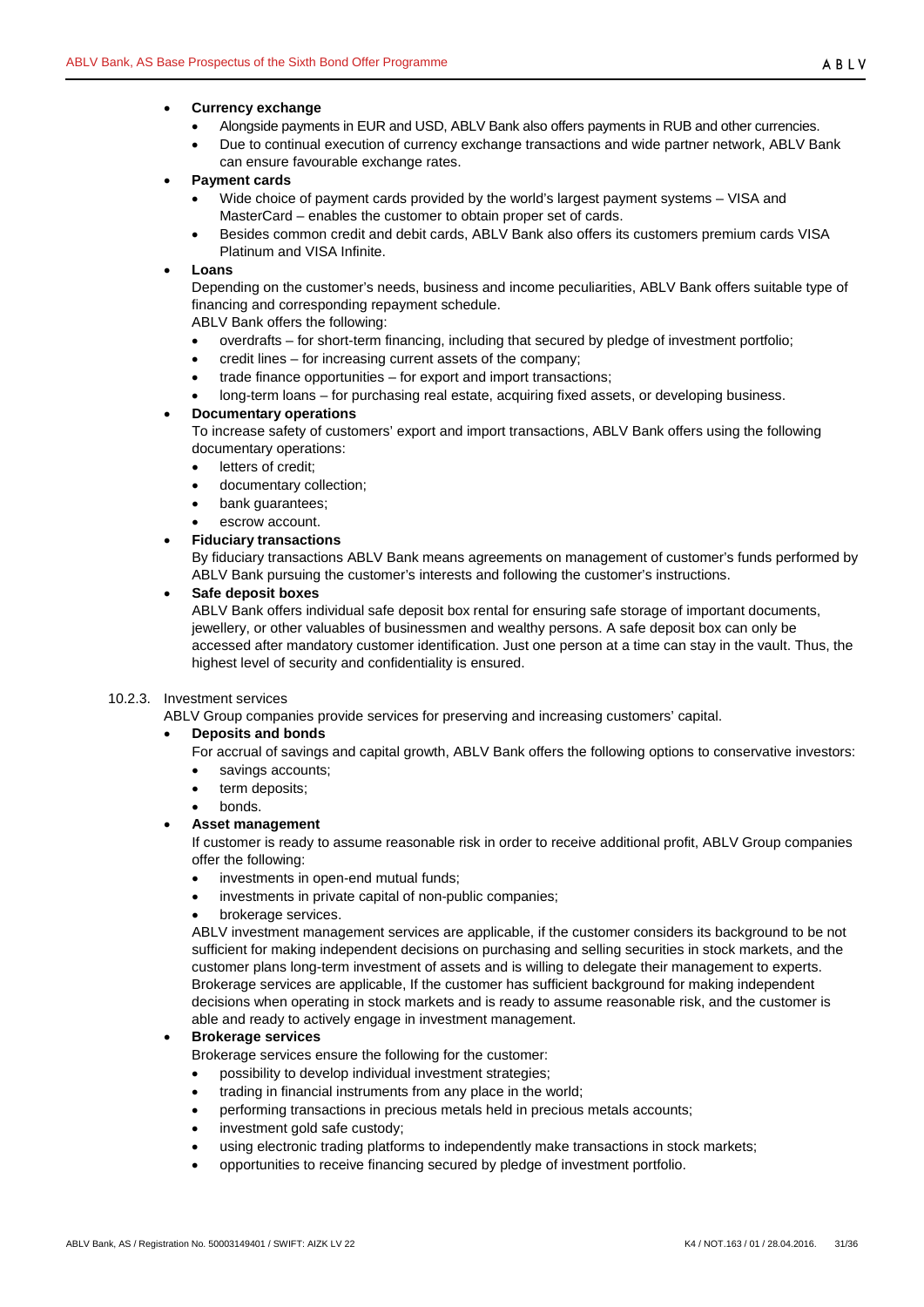## • **Securities custody**

- ABLV Bank provides opportunities of safe financial instruments custody to its customers. Securities owned by the customers are kept separately from those belonging to ABLV Bank. When opening accounts with cooperation partners, ABLV Bank ensures clear identification of the accounts in which customers' securities are held.
- For customers' convenience, they are offered to hold all types of financial instruments in a single account. Record-keeping of all financial instruments, regardless their type, currency, or country of the issuer, ensures that comprehensive information on investments is available at any time.
- Besides safe and convenient custody of financial instruments, customers are also offered an opportunity to receive financing secured by pledge of investment portfolio.

#### <span id="page-31-0"></span>10.2.4. Advisory services

Based on the experience gained from customer service in Latvia and abroad during the period since 1993, ABLV Group companies offer their customers advice on the following issues:

## • **Asset protection**

Asset protection is a complex solution primarily intended for securing family wealth against business and political risks. This kind of protection can be ensured by using special structures and solutions, alongside establishing proper accounting of assets within those structures. Customers are offered such solutions as trusts or foundations, also for the sake of investments and charity.

## • **Legal advice**

Experience of ABLV Group lawyers, as well as wide network of cooperation partners worldwide, allows offering different solutions to customers, from drawing up of simple agreements to complex project management. Availability of professional advice on international law issues together with strong confidentiality maintained ensure necessary comfort level for the customers.

## • **Tax advice**

For providing tax advice, ABLV Group recommends specialists that are experts in both local regulatory requirements and those of other countries. This service rendered by ABLV Group companies covers the following issues:

- change of tax residence;
- tax planning;
- accounting services;
- and others.

## • **Administrative services**

Business administration is a service that is interesting for customers needing a fully featured office abroad, e.g., a representative office, holding company, or a support centre for company's partners.

## <span id="page-31-1"></span>10.2.5. Major markets

Target markets of ABLV Bank, AS are the Baltic countries and member states of the European Economic Area (EEA) and the Commonwealth of Independent States (CIS). The residents of these countries are offered traditional banking services, asset management, and advisory by ABLV Bank, AS. There are medium-sized private companies and wealthy individuals from the abovementioned countries among customers of the Bank.

As at the end of 2015, deposits of the companies constituted more than 80% of the total deposits with the Bank.

Operations of ABLV Bank, AS in the target markets is also facilitated by wide network of representative offices and agents.

# <span id="page-31-3"></span><span id="page-31-2"></span>10.3. Information about operations development trends

10.3.1. Significant changes in the Issuer's financial position

Since ABLV Bank consolidated annual report 2015 has been published, there were no significant changes in ABLV Bank financial indicators. The Issuer decided not to include profit forecasts or estimates in the Base Prospectus.

## <span id="page-31-4"></span>10.3.2. Legal and arbitration proceedings

In the ordinary course of business, ABLV Bank is involved in a number of legal proceedings both as a claimant and a defendant, but those legal proceedings pending cannot significantly affect the Issuer's financial position and solvency.

In 2015, the FCMC performed several inspections at the Bank to verify the compliance with the requirements of the Credit Institution Law and the Law on the Prevention of Money Laundering and Terrorism Financing, following which there was administrative matter initiated on 18 December 2015. Until the moment of registration of this Base Prospectus, no administrative act has been issued and no decision on the matter termination has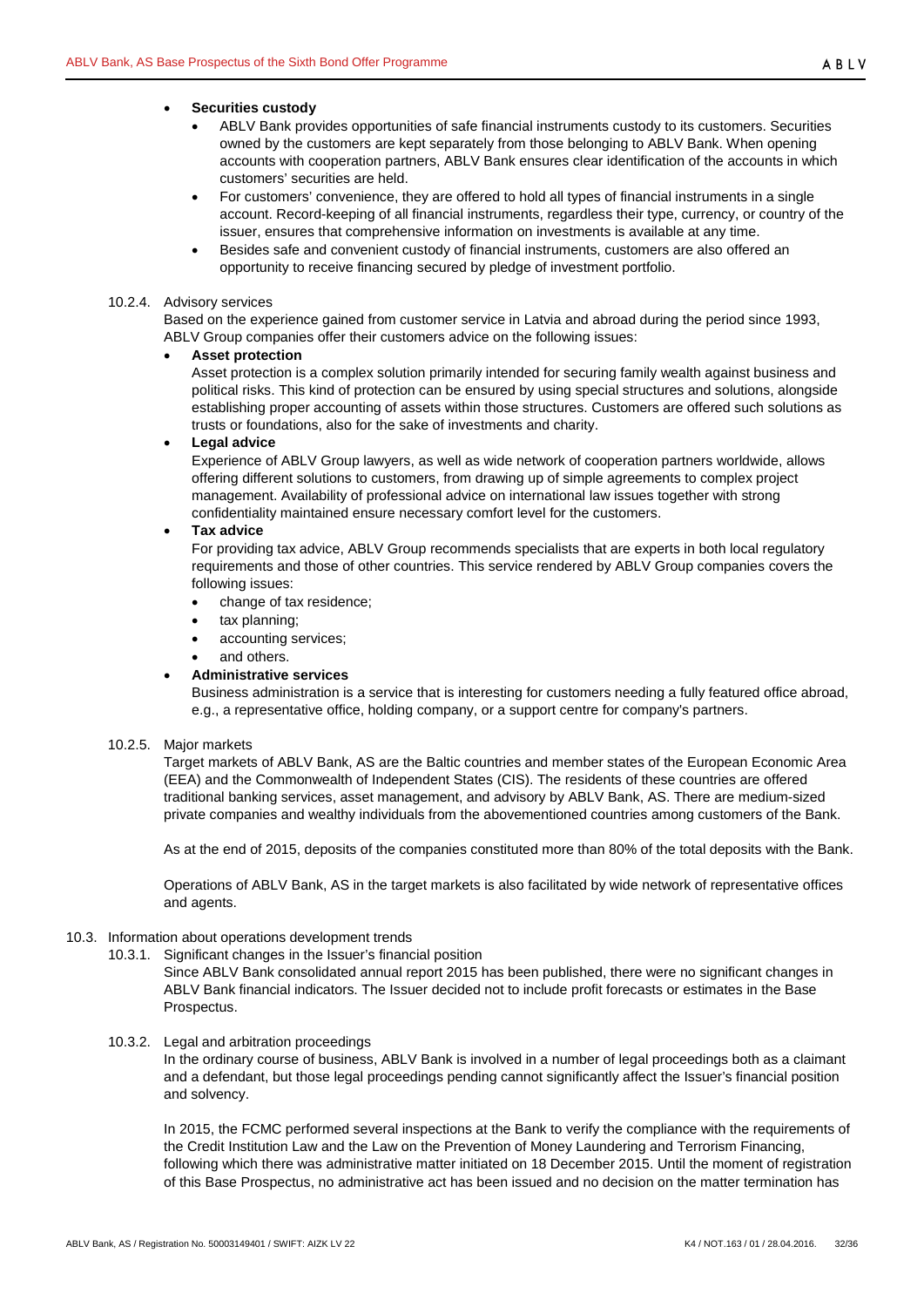been made under the said administrative matter. Currently, the administrative agreement regarding the said matter is under negotiation.

Pursuant to the Credit Institution Law, the penalty of up to 10% of the net income amount for the previous financial year may be applied by the FCMC to the credit institution for violation of the requirements on the prevention of money laundering and terrorism financing. Considering the information available to the Bank, the Bank's possible violations are not that material for the full penalty amount to be applied.

Whereas, as at the moment of registration of the Base Prospectus, the Bank has performed the following:

- 1. invited an independent US auditor to perform the assessment of the Bank's internal control system, processes, and technologies used by the Bank under the risk management for the prevention of money laundering and terrorism financing, guided by international regulatory requirements and following the best practice, and to provide advice on further improvements to the internal control system regarding risk management for the prevention of money laundering and terrorism financing, which will be also used for client base audit,
- 2. ensured more efficient work of the Compliance Division, splitting it into two divisions (Compliance Division and Legal Division), and
- 3. increased the number of officers involved in ensuring the compliance,

ABLV Bank is sure that the administrative matter initiated on 18 December 2015 and the possible sanctions under the same will have no material impact on the Bank's financial status and earning capacity. On the contrary, the Bank will improve its internal control system in the *AML (anti money laundering)* area following the current international best practice, as well as will boost good reputation of the Bank.

## <span id="page-32-0"></span>10.3.3. Material contracts

ABLV Bank and other companies comprising ABLV Group have not entered into any material contracts stipulating such responsibilities or liabilities of ABLV Group members which might affect ABLV Bank ability to meet its liabilities to Investors under the Bond issue described in this Base Prospectus.

ABLV Bank is not assigned credit ratings by credit rating agencies registered and / or certified in accordance with Regulation No 1060/2009 on credit rating agencies.

#### <span id="page-32-1"></span>10.4. Structure of the Issuer's group

The information provided in the table below completely matches that presented in ABLV Bank consolidated report for the year 2015.

| <b>No</b> | Company                                                | <b>Country of</b><br>incorpo-<br>ration | <b>Registration</b><br>number | <b>Business profile</b>                      | Share in<br>the entity's<br>capital (%) | Share in the<br>entity's capital<br>with voting rights<br>(%) |
|-----------|--------------------------------------------------------|-----------------------------------------|-------------------------------|----------------------------------------------|-----------------------------------------|---------------------------------------------------------------|
| 1.        | ABLV Bank, AS                                          | LV                                      | 50003149401                   | <b>Financial services</b>                    | 100                                     | 100                                                           |
| 2.        | ABLV Bank Luxembourg, S.A.                             | LU                                      | B 162048                      | <b>Financial services</b>                    | 100                                     | 100                                                           |
| 3.        | <b>ABLV Consulting Services, AS</b>                    | LV                                      | 40003540368                   | Consulting services                          | 100                                     | 100                                                           |
| 4.        | <b>ABLV Corporate Services</b><br>Holding Company, SIA | LV                                      | 40103799987                   | Holding company                              | 100                                     | 100                                                           |
| 5.        | <b>ABLV Corporate Services, SIA</b>                    | LV                                      | 40103283479                   | Consulting services                          | 100                                     | 100                                                           |
| 6.        | <b>ABLV Corporate Services, LTD</b>                    | CY                                      | HE273600                      | Consulting services                          | 100                                     | 100                                                           |
| 7.        | Pillar Holding Company, KS                             | LV                                      | 40103260921                   | Holding company                              | 100                                     | 100                                                           |
| 8.        | Pillar, SIA                                            | LV                                      | 40103554468                   | Holding company                              | 100                                     | 100                                                           |
| 9.        | Pillar Management, SIA                                 | LV                                      | 40103193211                   | Real estate management<br>and administration | 100                                     | 100                                                           |
| 10.       | Pillar 2, 12 & 14, SIA                                 | LV                                      | 50103313991                   | Real estate transactions                     | 100                                     | 100                                                           |
| 11.       | Pillar 3, SIA                                          | LV                                      | 40103193067                   | Real estate transactions                     | 100                                     | 100                                                           |
| 12.       | Pillar 4 & 6, SIA                                      | LV                                      | 40103210494                   | Real estate transactions                     | 100                                     | 100                                                           |
| 13.       | Pillar 7 & 8, SIA                                      | LV                                      | 40103240484                   | Real estate transactions                     | 100                                     | 100                                                           |
| 14.       | Pillar 9, SIA                                          | LV                                      | 40103241210                   | Real estate transactions                     | 100                                     | 100                                                           |
| 15.       | Pillar 10, SIA                                         | LV                                      | 50103247681                   | Real estate transactions                     | 100                                     | 100                                                           |
| 16.       | Pillar 11, SIA                                         | LV                                      | 40103258310                   | Real estate transactions                     | 100                                     | 100                                                           |
| 17.       | Pillar 18, SIA                                         | LV                                      | 40103492079                   | Real estate transactions                     | 100                                     | 100                                                           |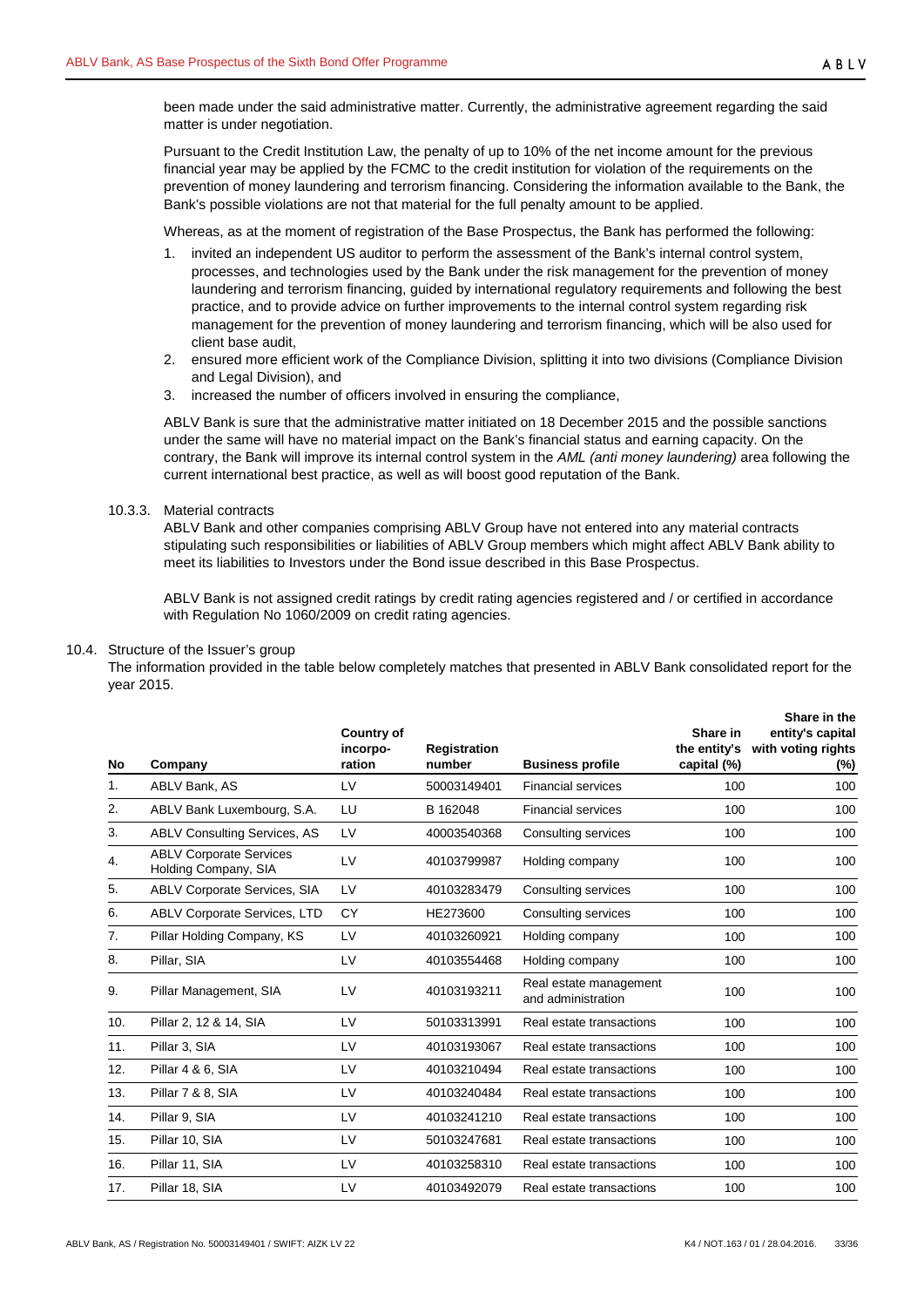| No  | Company                                       | <b>Country of</b><br>incorpo-<br>ration | <b>Registration</b><br>number | <b>Business profile</b>                                     | Share in<br>the entity's<br>capital (%) | Share in the<br>entity's capital<br>with voting rights<br>$(\%)$ |
|-----|-----------------------------------------------|-----------------------------------------|-------------------------------|-------------------------------------------------------------|-----------------------------------------|------------------------------------------------------------------|
| 18. | Pillar 19, SIA                                | LV                                      | 40103766952                   | Real estate transactions                                    | 100                                     | 100                                                              |
| 19. | Pillar 20, SIA                                | LV                                      | 40103903056                   | Real estate transactions                                    | 100                                     | 100                                                              |
| 20. | Pillar 21, SIA                                | LV                                      | 40103929286                   | Real estate transactions                                    | 100                                     | 100                                                              |
| 21. | Pillar Investment Group, SIA                  | LV                                      | 50003831571                   | Real estate transactions                                    | 91.6                                    | 91.6                                                             |
| 22. | Schaller Kyncl Architekten<br>Riga, SIA       | LV                                      | 40103437217                   | Designing and designer's<br>supervision                     | 100                                     | 100                                                              |
| 23. | Pillar RE Services, SIA                       | LV                                      | 40103731804                   | Parking management                                          | 100                                     | 100                                                              |
| 24. | Pillar Contractor, SIA                        | LV                                      | 40103929498                   | Management and<br>coordination of<br>construction processes | 100                                     | 100                                                              |
| 25. | New Hanza City, SIA                           | LV                                      | 40103222826                   | Infrastructure maintenance                                  | 100                                     | 100                                                              |
| 26. | <b>NHC Utilities, SIA</b>                     | LV                                      | 40103693339                   | Infrastructure management                                   | 100                                     | 100                                                              |
| 27. | ABLV Asset Management, IPAS                   | LV                                      | 40003814724                   | <b>Financial services</b>                                   | 90                                      | 100                                                              |
| 28. | <b>ABLV Capital Markets, IBAS</b>             | LV                                      | 40003814705                   | <b>Financial services</b>                                   | 90                                      | 100                                                              |
| 29. | <b>ABLV Private Equity</b><br>Management, SIA | LV                                      | 40103286757                   | Investment project<br>management                            | 100                                     | 100                                                              |
| 30. | <b>ABLV Private Equity</b><br>Fund 2010, KS   | LV                                      | 40103307758                   | Investment activities                                       | 100                                     | 100                                                              |

<span id="page-33-0"></span>10.5. Issuer's administrative, management and supervisory bodies The information provided below completely matches that presented in ABLV Bank consolidated report for the year 2015.

# **Bank's structure**

- **Council**
	- **Board**
	- **Chief Executive Officer**
		- Administrative Division
		- Secretariat of the Board
		- Security Department
	- **Deputy Chief Executive Officer**
		- Corporate and Private Clients Service Division
		- Financing Division
	- **Chief Operating Officer**
		- Product Development Division
		- Operations Accounting Division
	- **Chief Compliance Officer**
		- Compliance Division
		- **Legal Division**
	- **Chief Financial Officer**
		- Financial Market Division
		- Financial Accounting Division
	- **Chief Information Officer**
		- Business Technologies Division
		- Information Technologies Division
	- **Chief Risk Officer**
		- Risk Management Division
		- Mortgage Loans Division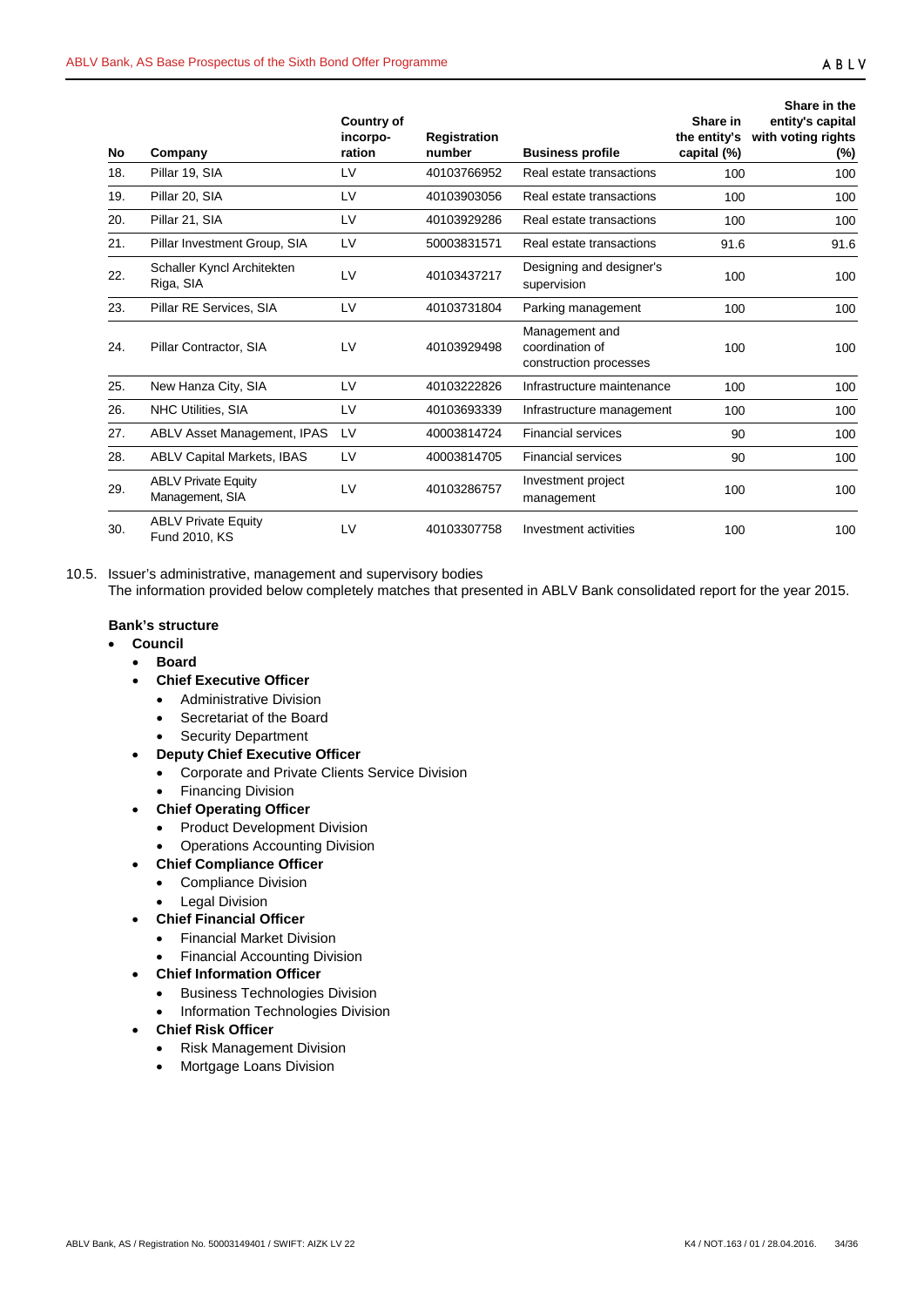## <span id="page-34-0"></span>10.5.1. ABLV Bank Board:

| Name, surname           | <b>Position held</b>                                                                                    |  |  |
|-------------------------|---------------------------------------------------------------------------------------------------------|--|--|
| Ernests Bernis          | Chairman of the Board, Chief Executive Officer (CEO);<br>Date of re-election: 01.05.2014                |  |  |
| Vadims Reinfelds        | Deputy Chairman of the Board, Deputy Chief Executive Officer (dCEO);<br>Date of re-election: 01.05.2014 |  |  |
| Māris Kannenieks        | Member of the Board, Chief Financial Officer (CFO);<br>Date of re-election: 01.05.2014                  |  |  |
| Edgars Pavlovičs        | Member of the Board, Chief Risk Officer (CRO);<br>Date of re-election: 01.05.2014                       |  |  |
| Aleksandrs Pāže         | Member of the Board, Chief Compliance Officer (CCO);<br>Date of re-election: 01.05.2014                 |  |  |
| <b>Rolands Citajevs</b> | Member of the Board, Chief Information Officer (CIO);<br>Date of re-election: 01.05.2014                |  |  |
| Romans Surnačovs        | Member of the Board, Chief Operating Officer (COO);<br>Date of re-election: 01.05.2014                  |  |  |

# <span id="page-34-1"></span>10.5.2. ABLV Bank Council:

| Name, surname   | <b>Position held</b>                                               |  |  |
|-----------------|--------------------------------------------------------------------|--|--|
| Olegs Fils      | Chairman of the Council;<br>Date of re-election: 01.04.2013        |  |  |
| Jānis Krīgers   | Deputy Chairman of the Council;<br>Date of re-election: 01.04.2013 |  |  |
| Igors Rapoports | Member of the Council;<br>Date of re-election: 01.04.2013          |  |  |

## <span id="page-34-2"></span>10.5.3. Heads of ABLV Bank divisions:

| Name, surname      | <b>Position held</b>                                   |  |  |
|--------------------|--------------------------------------------------------|--|--|
| Aija Daugavvanaga  | Head of Financial Accounting Division                  |  |  |
| Olegs Sirotins     | Head of Financing Division                             |  |  |
| Sandra Korna       | Head of Operations Accounting Division                 |  |  |
| Aleksejs Savko     | Head of Corporate and Private Clients Service Division |  |  |
| Jelena Kasatkina   | Head of Risk Management Division                       |  |  |
| Kaspars Dreimanis  | Head of Compliance Division                            |  |  |
| Ivans Marjasovs    | Head of Legal Division                                 |  |  |
| Jurijs Dorofejevs  | Head of Information Technologies Division              |  |  |
| Sergejs Mazurs     | <b>Head of Product Development Division</b>            |  |  |
| Zigmārs Bērziņš    | Head of Mortgage Loans Division                        |  |  |
| Aleksandrs Teplihs | Head of Business Technologies Division                 |  |  |
| Armands Rozenbahs  | <b>Head of Administrative Division</b>                 |  |  |
| Jānis Brūveris     | <b>Head of Financial Market Division</b>               |  |  |

Members of ABLV Bank Council and Board, as well as heads of ABLV Bank divisions do not engage in operations outside ABLV Group that are material with relation to the Issuer.

Members of ABLV Bank Council and Board, as well as heads of ABLV Bank divisions have no conflicts of interests between their personal interests and their duties performed with relation to the Issuer.